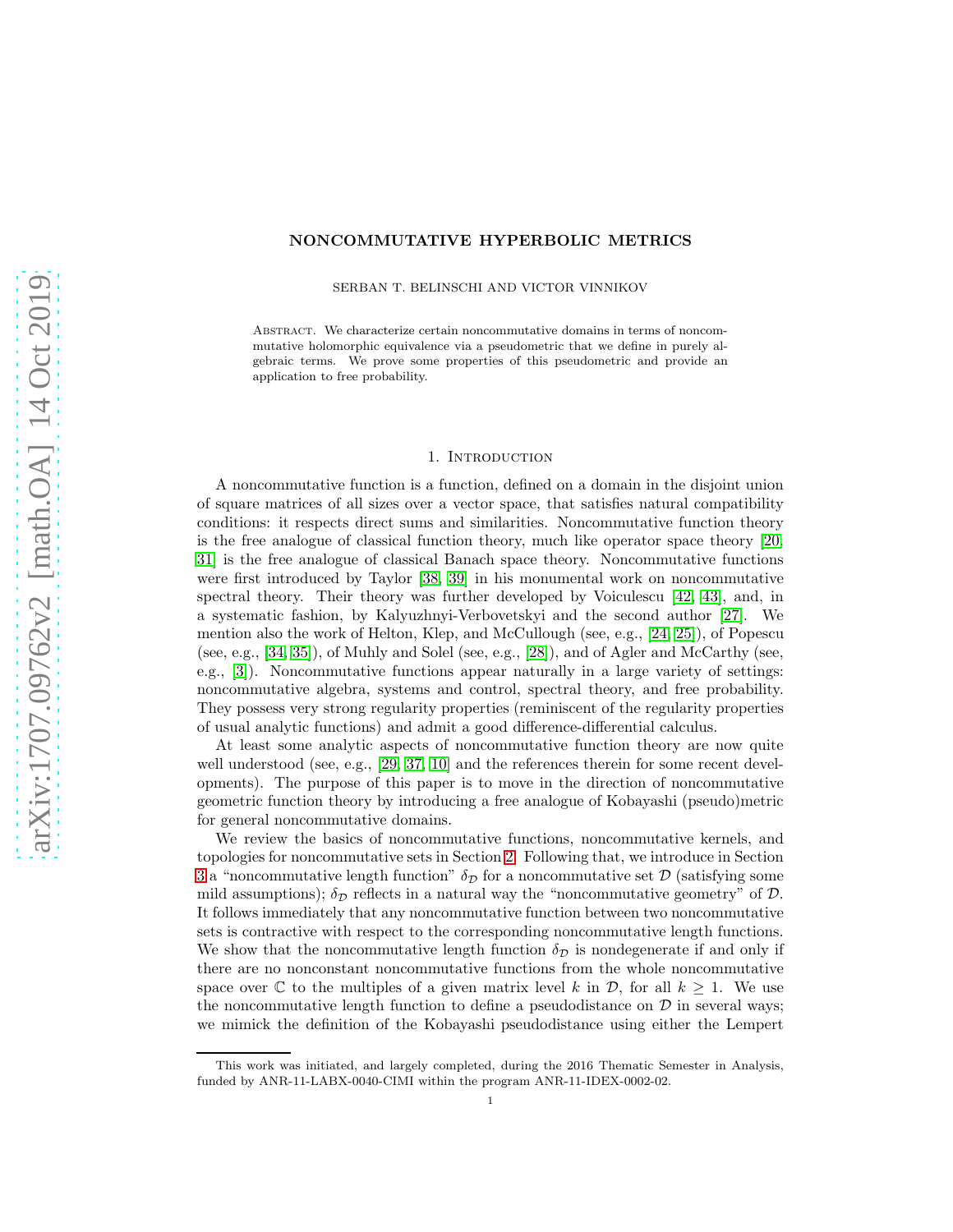function or the infinitesimal Kobayashi pseudometric, and possibly allowing to go to higher matrix levels.

Our definition of the noncommutative length function is motivated by [\[12\]](#page-40-3); it would be interesting to clarify possible connections with [\[2\]](#page-40-4).

In Section [4,](#page-14-0) we consider the large class of noncommutative sets that are defined by noncommutative kernels. These can be thought of as analogues of the sets  $\{\rho(z,\bar{z})>0\}$ for some (global) defining function  $\rho$  in several complex variables. In this case it is possible to obtain explicit formulae for the noncommutative length function by applying the noncommutative difference-differential operators to the kernel. This applies in particular to generalized noncommutative balls (or halfplanes) defined by a noncommutative function that were investigated in [\[4,](#page-40-5) [5,](#page-40-6) [6,](#page-40-7) [10\]](#page-40-2) as suitable domains for interpolation problems. For these, the noncommutative distance turns out to be dominated by the usual Kobayashi distance on every matrix level, with equality for noncommutative balls (or halfplanes) over a  $C^*$  algebra.

In Section [5,](#page-25-0) we seek to apply the noncommutative metric to noncommutative function theory. We show that under some assumptions, isometries with respect the noncommutative length function are exactly bijective noncommutative mappings, and a noncommutative mapping from a noncommutative set to a subset that is at a positive distance from the boundary of the set has a unique attracting fixed point.

Finally, in Section [6,](#page-28-0) we use the noncommutative metric on the noncommutative upper half plane over a finite von Neumann algebra to solve the functional equation  $\omega(b) = b + h(\omega(b))$  for h a noncommutative self map of the noncommutative upper halfplane to itself satisfying a rather mild vanishing condition at infinity. This solves the problem of defining free convolution powers of distributions of unbounded selfadjoint random variables in free probability.

### 2. Noncommutative domains, functions and kernels

<span id="page-1-0"></span>2.1. Noncommutative functions. Noncommutative functions originate in Joseph L. Taylor's work [\[38,](#page-41-1) [39\]](#page-41-2) on spectral theory and functional calculus for k-tuples of noncommuting operators. We largely follow [\[27\]](#page-41-5) in our presentation of noncommutative sets and functions. We refer to [\[27\]](#page-41-5) for details on, and proofs of, the statements below.

Let us introduce the following notation: if S is a nonempty set, we denote by  $S^{m \times n}$ the set of all matrices with m rows and n columns having entries from S. If  $S = \mathbb{F}$  is a field, then we use the standard notation  $GL_n(\mathbb{F})$  for the group of matrices X in  $\mathbb{F}^{n \times n}$ which are invertible (that is, there exists  $X^{-1} \in \mathbb{F}^{n \times n}$  such that  $XX^{-1} = X^{-1}X = I_n$ , where  $I_n$  is the diagonal matrix having the multiplicative unit of  $\mathbb F$  on the diagonal and zero elsewhere). We will work almost exclusively with subsets of operator spaces and operator systems (linear subspaces of the algebra  $B(\mathcal{H})$  of bounded operators over a Hilbert space  $H$  – which we assume to be separable – which contain the unit 1 of  $B(\mathcal{H})$ , are norm-closed and selfadjoint - see [\[20\]](#page-40-0)). However some of our definitions hold in much broader generality. Given a complex vector space  $\mathcal{V}$ , a noncommutative set is a family  $\Omega_{\text{nc}} := (\Omega_n)_{n \in \mathbb{N}}$  such that

- (a) for each  $n \in \mathbb{N}$ ,  $\Omega_n \subseteq \mathcal{V}^{n \times n}$ ;
- (b) for each  $m, n \in \mathbb{N}$ , we have  $\Omega_m \oplus \Omega_n \subseteq \Omega_{m+n}$ .

The noncommutative set  $\Omega_{\text{nc}}$  is called *right admissible* if in addition the condition (c) below is satisfied: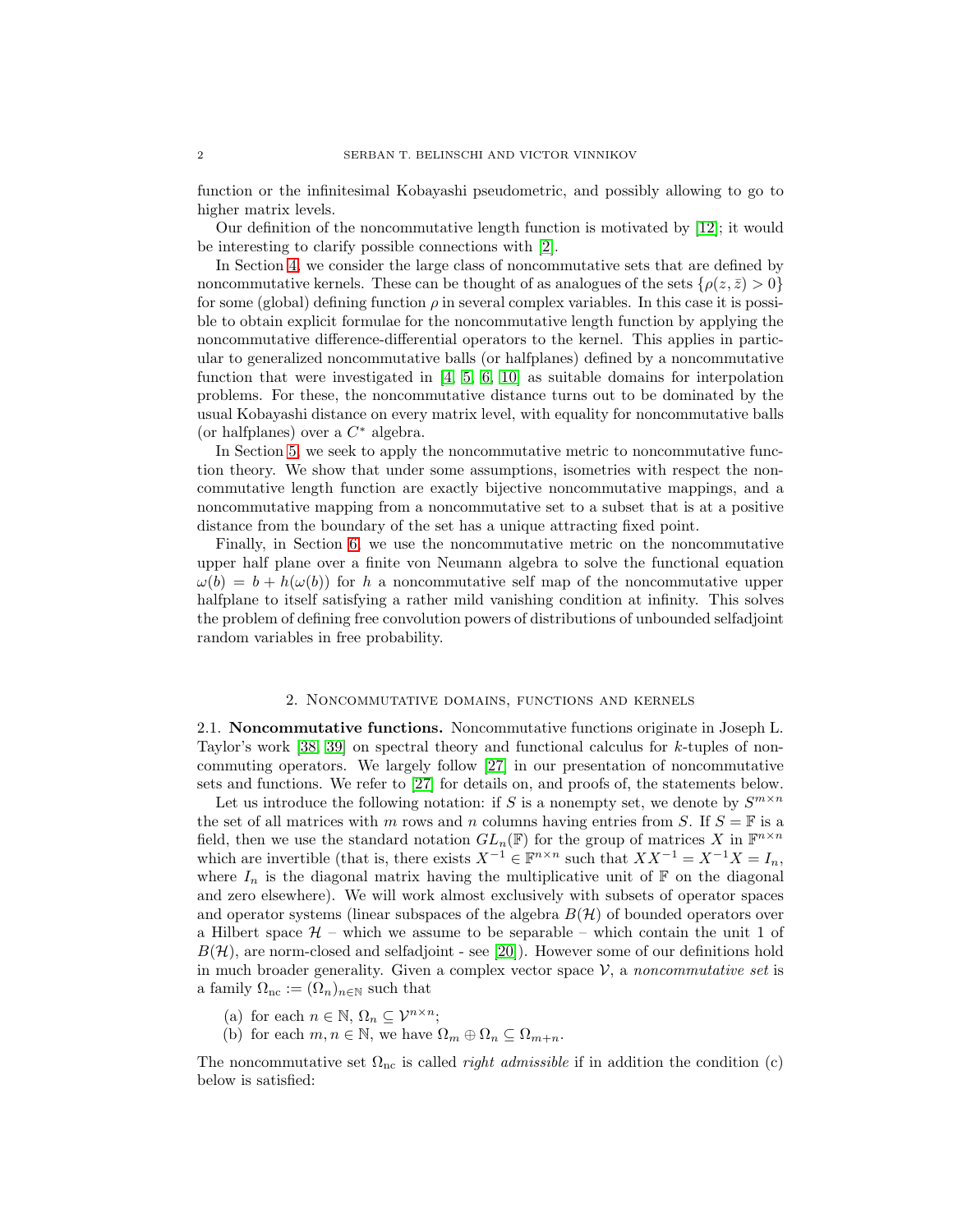(c) for each  $m, n \in \mathbb{N}$  and  $a \in \Omega_m, b \in \Omega_n, w \in \mathcal{V}^{m \times n}$ , there is an  $\epsilon > 0$  such that  $\begin{bmatrix} a & zw \end{bmatrix}$  $0 \quad b$  $\Big] \in \Omega_{m+n}$  for all  $z \in \mathbb{C}, |z| < \epsilon$ .

Left admissible sets are defined similarly, except that zw appears in the lower left corner of the matrix.

Given complex vector spaces  $V, W$  and a noncommutative set  $\Omega_{nc} \subseteq \prod_{n=1}^{\infty} \mathcal{V}^{n \times n}$ , a *noncommutative function* is a family  $f := (f_n)_{n \in \mathbb{N}}$  such that  $f_n : \Omega_n \to \overline{\mathcal{W}}^{n \times n}$  and

- (1)  $f_m(a) \oplus f_n(b) = f_{m+n}(a \oplus b)$  for all  $m, n \in \mathbb{N}, a \in \Omega_m, b \in \Omega_n$ ;
- (2) for all  $n \in \mathbb{N}$ ,  $f_n(T^{-1}aT) = T^{-1}f_n(a)T$  whenever  $a \in \Omega_n$  and  $T \in GL_n(\mathbb{C})$  are
	- such that  $T^{-1}aT$  belongs to the domain of definition of  $f_n$ .

These two conditions are equivalent to the requirement that  $f$  respects intertwinings by scalar matrices:

(I) For all  $m, n \in \mathbb{N}$ ,  $a \in \Omega_m$ ,  $b \in \Omega_n$ ,  $S \in \mathbb{C}^{m \times n}$ , we have

(1) 
$$
aS = Sb \implies f_m(a)S = Sf_n(b).
$$

If  $V, W$  are operator spaces, it is shown in [\[27,](#page-41-5) Theorem 7.2]) that, under very mild openness conditions on  $\Omega_{\text{nc}}$ , local boundedness for f implies each  $f_n$  is analytic as a map between Banach spaces. More specifically, if  $\Omega_{\text{nc}}$  is finitely open (that is, for all  $n \in \mathbb{N}$ , the intersection of  $\Omega_n$  with any finite dimensional complex subspace is open) and f is locally bounded on slices (that is, for every  $n \in \mathbb{N}$ , for every  $a \in \Omega_n$  and  $b \in \mathcal{V}^{n \times n}$ , there exists an  $\varepsilon > 0$  such that the set  $\{f_n(a+zb): z \in \mathbb{C}, |z| < \varepsilon\}$  is bounded in  $\mathcal{W}^{n \times n}$ , then each  $f_n$  is Gâteaux complex differentiable on  $\Omega_n$  (see Section [2.3](#page-5-0) below). Indeed, this is a consequence of the following essential property of noncommutative functions: if  $\Omega_{\text{nc}}$  is admissible,  $a \in \Omega_n, c \in \Omega_m, b \in \mathcal{V}^{n \times m}$  such that  $\begin{bmatrix} a & b \\ 0 & a \end{bmatrix}$  $0 \quad c$  $\Big] \in \Omega_{n+m}$ , then there exists a linear map  $\Delta f_{n,m}(a,c)$ :  $\mathcal{V}^{n \times m} \to \mathcal{W}^{n \times m}$  such that

(2) 
$$
f_{n+m}\left(\begin{bmatrix} a & b \ 0 & c \end{bmatrix}\right) = \begin{bmatrix} f_n(a) & \Delta f_{n,m}(a,c)(b) \\ 0 & f_m(c) \end{bmatrix}.
$$

This implies in particular that  $f_{n+m}$  extends to the set of all elements  $\begin{bmatrix} a & b \\ 0 & a \end{bmatrix}$  $0 \quad c$  such that  $a \in \Omega_n, c \in \Omega_m, b \in \mathcal{V}^{n \times m}$  (see [\[27,](#page-41-5) Section 2.2]). Two properties of this operator that are important for us are

<span id="page-2-0"></span>(3)  $\Delta f_{n,n}(a, c)(a - c) = f(a) - f(c) = \Delta f_{n,n}(c, a)(a - c), \quad \Delta f_{n,n}(a, a)(b) = f'_n(a)(b),$ 

the derivative of  $f_n$  in a aplied to the element  $b \in \mathcal{V}^{n \times m}$ . Moreover,  $\Delta f(a, c)$  as functions of a and c, respectively, satisfy properties similar to the ones described in items  $(1)$ , (2) above – see [\[27,](#page-41-5) Sections 2.3–2.5] for details (for convenience, from now on we shall suppress the indices denoting the level for noncommutative functions, as it will almost always be obvious from the context).

<span id="page-2-1"></span>Example 2.1. There are many examples of noncommutative functions. We provide here three.

(1) The best known is provided by the classical theory of analytic functions of one complex variable: if D is a simply connected domain in  $\mathbb C$  and  $f: D \to \mathbb C$  is analytic, then f is the first level of an nc map  $f: \coprod_{n=1}^{\infty} \{A \in \mathbb{C}^{n \times n} : \sigma(A) \subset$  $D\} \to \coprod_{n=1}^{\infty} \mathbb{C}^{n \times n}$  given by the classical analytic functional calculus:  $f_n(A) =$  $(2\pi i)^{-1} \int_{\gamma} (A - \zeta I_n)^{-1} f(\zeta) d\zeta$ , for some simple closed curve  $\gamma$  which surrounds once counterclockwise the spectrum  $\sigma(A)$  of A.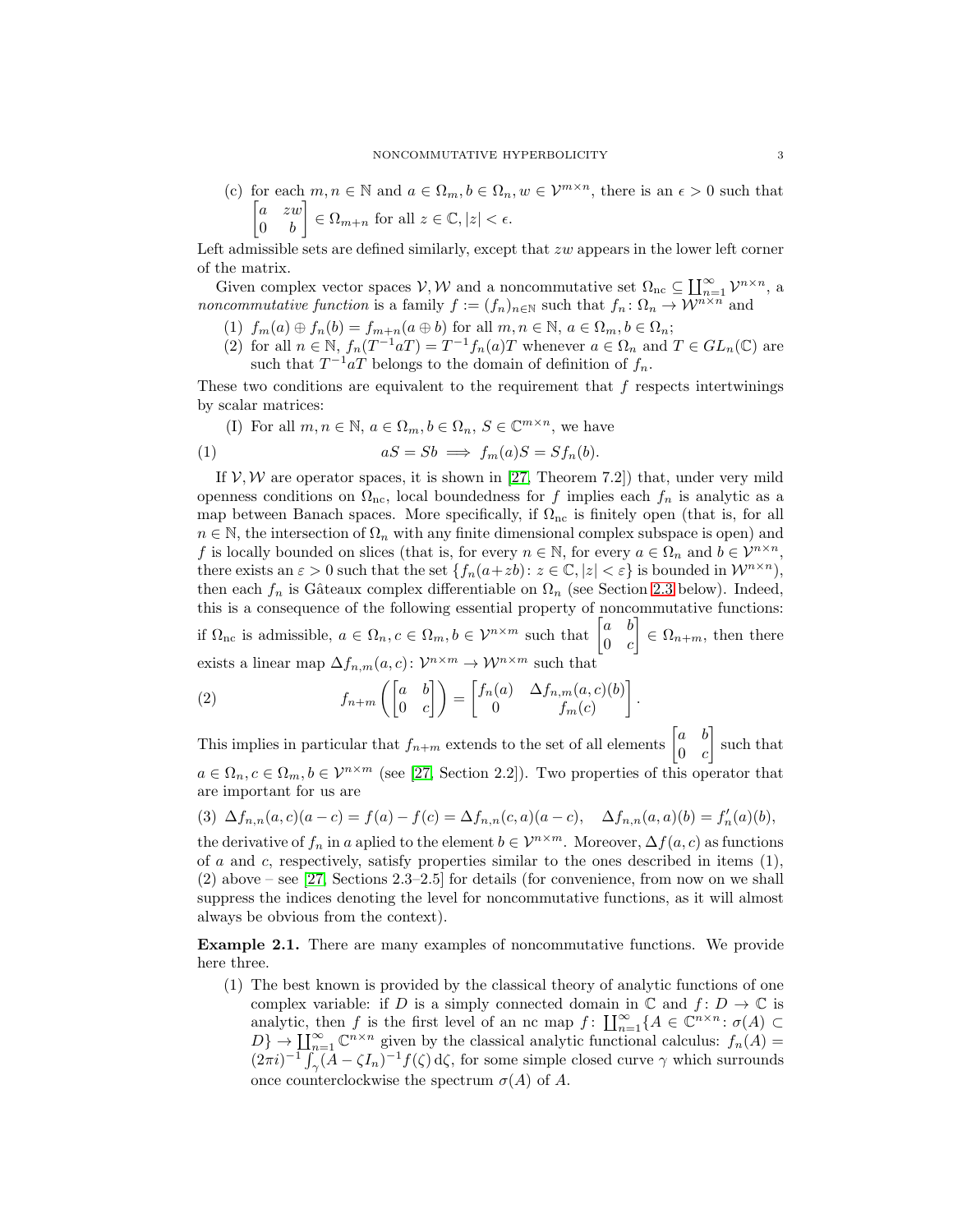- (2) If  $P(X_1, \ldots, X_k)$  is a polynomial in k non-commuting indeterminates  $X_1, \ldots, X_k$ and A is a C<sup>\*</sup>-algebra, then the evaluation  $P(a_1, \ldots, a_k)$ ,  $a_j \in \mathcal{A}^{n \times n}$ ,  $n \in \mathbb{N}$ , is an nc function. More generally, this can be extended to power series  $P$  with (finite or infinite) radius of convergence (see, for instance, [\[32\]](#page-41-13)).
- (3) If A is a unital C<sup>\*</sup>-algebra and  $B \subseteq A$  is an inclusion of C<sup>\*</sup>-algebras which share the same unit, assume that  $E: \mathcal{A} \to B$  is a unit-preserving conditional expectation. If  $X = X^* \in \mathcal{A}$ , then the map  $G_X$  defined by  $G_{X,n}(b) = (\mathrm{Id}_{\mathbb{C}^{n \times n}} \otimes$ E)  $[(b - I_n \otimes X)^{-1}]$ ,  $b \in B^{n \times n}$ , is an nc function (see [\[41,](#page-41-14) [42\]](#page-41-3)). Its domain is the set of all b such that  $b - I_n \otimes X$  is invertible. The noncommutative upper half-plane  $\prod_{n=1}^{\infty} \{b \in B^{n \times n} : (b - b^*)/2i > 0\}$  is a natural nc subdomain on which  $G_X$  is defined.

2.2. Noncommutative kernels. This section follows mostly [\[9\]](#page-40-8). Let  $\Omega_{\text{nc}}$  be a noncommutative subset of the operator space  $\mathcal V$ . Consider two other operator spaces  $\mathcal V_0$ and  $V_1$ . Denote by  $\mathcal{L}(V_0, V_1)$  the space of linear operators from  $V_0$  to  $V_1$ . A global kernel on  $\Omega_{\text{nc}}$  is a function  $K: \Omega_{\text{nc}} \times \Omega_{\text{nc}} \to \mathcal{L}(\mathcal{V}_0, \mathcal{V}_1)_{\text{nc}}$  such that

<span id="page-3-0"></span>(4) 
$$
a \in \Omega_m, c \in \Omega_n \implies K(a, c) \in \mathcal{L}(\mathcal{V}_0^{m \times n}, \mathcal{V}_1^{m \times n})
$$

(5) 
$$
K\left(\begin{bmatrix}a&0\\0&\tilde{a}\end{bmatrix},\begin{bmatrix}c&0\\0&\tilde{c}\end{bmatrix}\right)\left(\begin{bmatrix}P_{1,1}&P_{1,2}\\P_{2,1}&P_{2,2}\end{bmatrix}\right)=\begin{bmatrix}K(a,c)(P_{1,1})&K(a,\tilde{c})(P_{1,2})\\K(\tilde{a},c)(P_{2,1})&K(\tilde{a},\tilde{c})(P_{2,2})\end{bmatrix},
$$

for any  $m, \tilde{m}, n, \tilde{n} \in \mathbb{N}$ ,  $a \in \Omega_m, \tilde{a} \in \Omega_{\tilde{m}}, c \in \Omega_n, \tilde{c} \in \Omega_{\tilde{n}}, P_{1,1} \in \mathcal{V}_0^{m \times n}, P_{1,2} \in$  $\mathcal{V}_0^{m \times \tilde{n}}$ ,  $P_{2,1} \in \mathcal{V}_0^{\tilde{m} \times n}$ ,  $P_{2,2} \in \mathcal{V}_0^{\tilde{m} \times \tilde{n}}$  (that is,  $\begin{bmatrix} P_{1,1} & P_{1,2} \\ P_{2,1} & P_{2,2} \end{bmatrix}$  $P_{2,1}$   $P_{2,2}$  $\left] \in \mathcal{V}_0^{(m+\tilde{m})\times (n+\tilde{n})}$ ). Obviously, condition  $(5)$  can be extended to evaluations of K in diagonal matrices with arbitrarily

many blocks on the diagonal. The kernel  $K$  is called an *affine noncommutative kernel* if in addition to condition [\(4\)](#page-3-0), it respects intertwinings:

<span id="page-3-1"></span>(6) 
$$
a \in \Omega_m, \tilde{a} \in \Omega_{\tilde{m}}, S \in \mathbb{C}^{\tilde{m} \times m} \text{ are such that } Sa = \tilde{a}S,
$$

$$
c \in \Omega_n, \tilde{c} \in \Omega_{\tilde{n}}, T \in \mathbb{C}^{n \times \tilde{n}} \text{ are such that } cT = T\tilde{c},
$$

$$
P \in \mathcal{V}_0^{m \times n} \implies SK(a, c)(P)T = K(\tilde{a}, \tilde{c})(SPT).
$$

Conditions  $(4)$  and  $(6)$  are equivalent to conditions  $(4)$ ,  $(5)$  and

<span id="page-3-3"></span>\n
$$
a, \tilde{a} \in \Omega_m, S \in GL_m(\mathbb{C}) \text{ are such that } SaS^{-1} = \tilde{a},
$$
\n
$$
c, \tilde{c} \in \Omega_n, T \in GL_n(\mathbb{C}) \text{ are such that } T^{-1}cT = \tilde{c},
$$
\n
$$
P \in \mathcal{V}_0^{m \times n} \implies K(\tilde{a}, \tilde{c})(P) = SK(a, c)(S^{-1}PT^{-1})T.
$$
\n

If  $f: \Omega_{\text{nc}} \to W_{\text{nc}}$  is a noncommutative map, then  $\Omega_{\text{nc}} \times \Omega_{\text{nc}} \ni (a, c) \mapsto \Delta f(a, c) \in$  $\mathcal{L}(V, W)_{\text{nc}}$  satisfies the above conditions (see [\[27,](#page-41-5) Proposition 2.15]).

We call K a noncommutative (nc) kernel if K satisfies  $(4)$  and respects intertwinings in the following sense:

<span id="page-3-2"></span>(8) 
$$
a \in \Omega_m, \tilde{a} \in \Omega_{\tilde{m}}, S \in \mathbb{C}^{\tilde{m} \times m} \text{ are such that } Sa = \tilde{a}S,
$$

$$
c \in \Omega_n, \tilde{c} \in \Omega_{\tilde{n}}, T \in \mathbb{C}^{\tilde{n} \times n} \text{ are such that } Tc = \tilde{c}T,
$$

$$
P \in \mathcal{V}_0^{m \times n} \implies SK(a, c)(P)T^* = K(\tilde{a}, \tilde{c})(SPT^*).
$$

Conditions  $(4)$  and  $(8)$  are equivalent to conditions  $(4)$ ,  $(5)$  and

$$
a, \tilde{a} \in \Omega_m, S \in GL_m(\mathbb{C}) \text{ are such that } SaS^{-1} = \tilde{a},
$$
  

$$
c, \tilde{c} \in \Omega_n, T \in GL_n(\mathbb{C}) \text{ are such that } T c T^{-1} = \tilde{c},
$$
  

$$
P \in \mathcal{V}_0^{m \times n} \implies K(\tilde{a}, \tilde{c})(P) = SK(a, c)(S^{-1} P(T^{-1})^*) T^*.
$$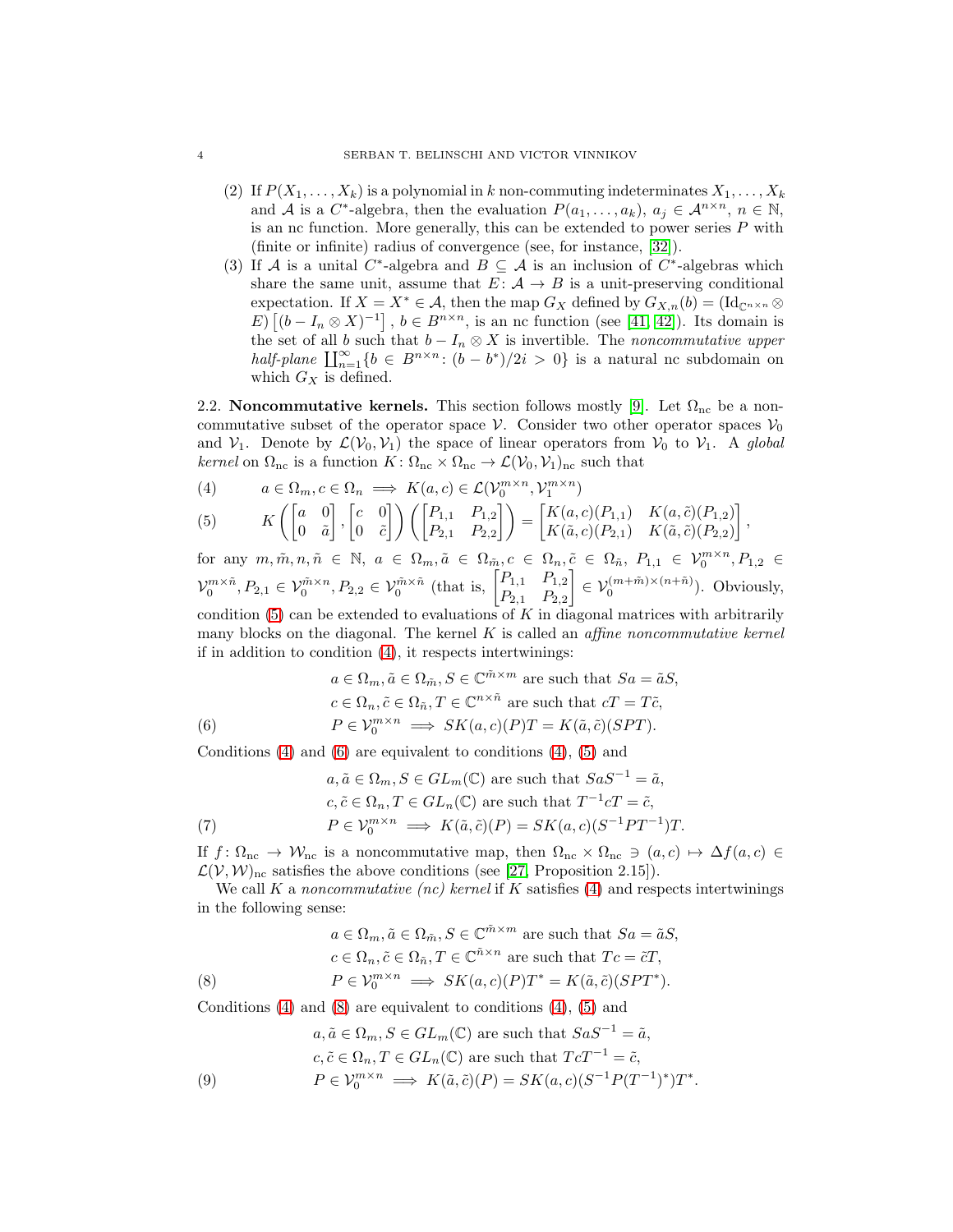Observe that if K is an affine nc kernel, then  $(a, c) \mapsto K(a, c^*)$  is an nc kernel.

We say that a noncommutative kernel  $K$  is a *completely positive noncommutative* (cp nc) kernel if in addition

<span id="page-4-0"></span>(10)  $a \in \Omega_m, P \ge 0$  in  $\mathcal{V}_0^{m \times m} \implies K(a, a)(P) \ge 0$  in  $\mathcal{V}_1^{m \times m}$  for all  $m \in \mathbb{N}$ .

If  $V_0, V_1$  are C<sup>\*</sup>-algebras, then [\(10\)](#page-4-0) is equivalent to requiring that for all  $N \in \mathbb{N}$ ,  $m_1, m_2, \ldots, m_N \in \mathbb{N},$ 

$$
(11)
$$

$$
a^{(j)} \in \Omega_{m_j}, P_j \in \mathcal{V}_0^{N \times m_j}, b_j \in \mathcal{V}_1^{m_j}, 1 \le j \le N \implies \sum_{i,j=1}^N b_i^* K(a^{(i)}, a^{(j)}) (P_i^* P_j) b_j \ge 0
$$

(see [\[9,](#page-40-8) Proposition 2.2]). If  $K(a, a)$  is completely positive, then it is also completely bounded and  $||K(a, a)|| = ||K(a, a)||_{cb} = ||K(a, a)(1)||$ .

**Example 2.2.** Let A be a C<sup>\*</sup>-algebra. The simplest non-constant nc kernel is  $A_{nc}$  ×  $A_{\text{nc}} \ni (a, c) \mapsto a \cdot c^* \in \mathcal{L}(\mathcal{A}, \mathcal{A})_{\text{nc}}$ . That is, for  $m, n \in \mathbb{N}, a \in \mathcal{A}^{m \times m}, c \in \mathcal{A}^{n \times n}$  and  $P \in \mathcal{A}^{m \times n}$ , we have  $(a, c) \mapsto (P \mapsto aPc^*)$ . More generally, if  $G, H$  are nc functions from  $\Omega_{\text{nc}} \subseteq \mathcal{V}_{\text{nc}}$  to  $\mathcal{A}_{\text{nc}}$ , then  $(a, c) \mapsto G(a) \cdot H(c)^*$  is an nc kernel. One can further pre-compose this kernel with a completely bounded map  $\Psi: \mathcal{A} \to \mathcal{A}$ :

$$
\Omega_m \times \Omega_n \ni (a, c) \mapsto \left[ \mathcal{A}^{m \times n} \ni P \mapsto G(a) (\mathrm{Id}_{\mathbb{C}^{m \times n}} \otimes \Psi)(P) H(c)^* \in \mathcal{A}^{m \times n} \right]
$$

is an nc kernel. If  $G = H$  and  $\Psi$  is completely positive, then this is a cp nc kernel. In a certain sense, all nc kernels are of this form (we refer to [\[9,](#page-40-8) Theorem 3.1] for the precise statement). Note also that  $(a, c) \mapsto [P \mapsto G(a)(\mathrm{Id}_{\mathbb{C}^{m \times n}} \otimes \Psi)(P)H(c^*)^*]$  is an affine nc kernel.

<span id="page-4-1"></span>Example 2.3. One of the main objectives of this paper is to analyze certain metric properties of noncommutative sets. An important class of such sets is given precisely by noncommutative kernels. Let  $\mathcal A$  be a  $C^*$ -algebra,  $\mathcal V$  be an operator space and  $\Omega_{\rm nc} \subset \mathcal V_{\rm nc}$ be an nc set. Assume that  $K: \Omega_{\text{nc}} \times \Omega_{\text{nc}} \to \mathcal{L}(\mathcal{A})_{\text{nc}}$  is a noncommutative kernel. We may define the set

$$
\mathcal{D}_K := \coprod_{n=1}^{\infty} \underbrace{\{a \in \Omega_n \colon K(a,a)(I_n) > 0\}}_{\mathcal{D}_n}.
$$

Observe that if K were assumed instead to be an affine nc kernel, then the above definition would change to  $\mathcal{D}_n = \{a \in \Omega_n : K(a, a^*)(I_n) > 0\}$ . Clearly  $\mathcal{D}_K$  may be empty or equal to  $\Omega_{\text{nc}}$ .

If  $a \in \Omega_m$ ,  $\tilde{a} \in \Omega_{\tilde{m}}$ , then, by [\(4\)](#page-3-0) and [\(5\)](#page-3-0),  $K(a \oplus \tilde{a}, a \oplus \tilde{a}) \in \mathcal{L}(\mathcal{A}^{(m+\tilde{m})\times(m+\tilde{m})})$  and

$$
K(a \oplus \tilde{a}, a \oplus \tilde{a})(I_{m+\tilde{m}}) = \begin{bmatrix} K(a,a)(I_m) & K(a,\tilde{a})(0) \\ K(\tilde{a},a)(0) & K(\tilde{a},\tilde{a})(I_{\tilde{m}}) \end{bmatrix}
$$
  
= 
$$
\begin{bmatrix} K(a,a)(I_m) & 0 \\ 0 & K(\tilde{a},\tilde{a})(I_{\tilde{m}}) \end{bmatrix} > 0.
$$

Thus, under the weaker assumptions that  $K$  is a global kernel, we are guaranteed that  $\mathcal{D}_K$  is a noncommutative set. Under our assumption that K is a noncommutative kernel, we have in addition that for any  $S \in GL_m(\mathbb{C}),$ 

$$
K(SaS^{-1}, (S^{-1})^*aS^*)(I_m) = SK(a, a)(S^{-1}I_mS)S^{-1} = SK(a, a)(I_m)S^{-1}.
$$

Thus, if S is unitary (that is,  $S^* = S^{-1}$ ), then  $K(SaS^*, SaS^*)(I_m) > 0$  whenever  $K(a, a)(I_m) > 0$ . We conclude that if K is an nc kernel on  $\Omega_{\text{nc}}$ , then  $\mathcal{D}_K$  is a noncommutative set which is invariant with respect to conjugation by scalar unitary matrices.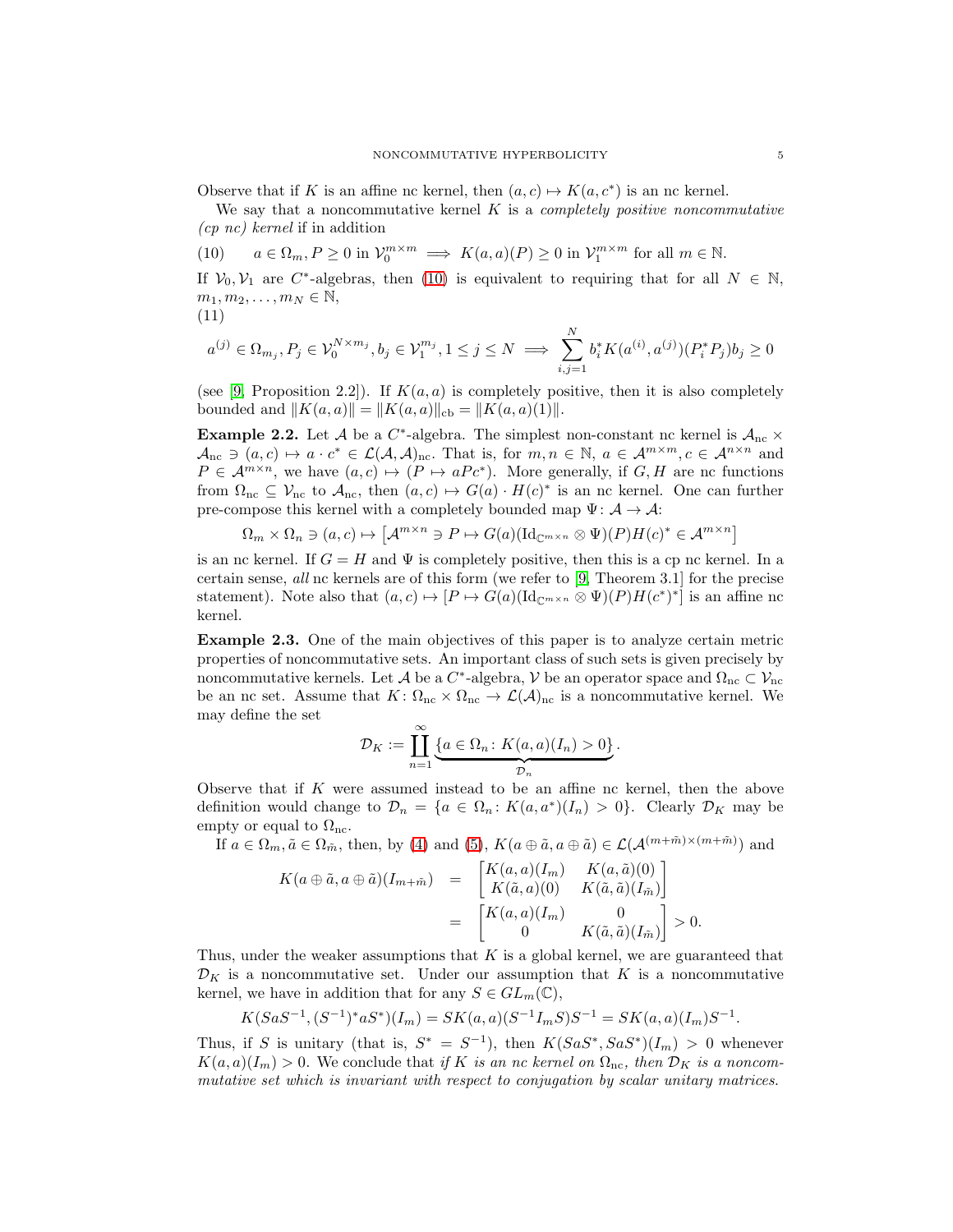Some of the more famous examples of noncommutative sets are given by nc kernels:

- (i) The noncommutative upper half-plane  $H^+(\mathcal{A}) = \prod_{n=1}^{\infty} H^+(\mathcal{A}^{n \times n})$ , where  $H^+(\mathcal{A}^{n \times n}) = \{a \in \mathcal{A}^{n \times n} : \Im a > 0\}$  (we remind the reader that  $\Im b = (b (b^*)/2i$ ,  $Rb = (b + b^*)/2$ , so that  $b = Rb + i\Im b$ . The kernel in this case is  $K(a, c)(P) = (aP - (cP^*)^*)/2i, a \in \mathcal{A}^{m \times m}, c \in \mathcal{A}^{n \times n}, P \in \mathcal{A}^{m \times n}$ . It is easy to verify that this is a globally defined nc kernel. This set is important in free probability (see [\[41,](#page-41-14) [42\]](#page-41-3)).
- (ii) The unit ball  $B_1(\mathcal{A}) = \coprod_{n=1}^{\infty} B_1(\mathcal{A}^{n \times n})$ , where  $B_1(\mathcal{A}^{n \times n}) = \{a \in \mathcal{A}^{n \times n} : ||a|| <$ 1} (the norm considered being the  $C^*$ -norm on  $\mathcal{A}^{n \times n}$ ). Here the kernel is even simpler:  $K(a, c)(P) = 1 - aPc^*$ .
- (iii) More generally, if G is a noncommutative function with values in  $\mathcal{A}$ , we could define  $H^+(\mathcal{A})_G$  by using the kernel  $K(a, c)(P) = (G(a)P - (G(c)P^*)^*)/2i$  and  $B_1(\mathcal{A})_G$  by using the kernel  $K(a, c)(P) = 1 - G(a)PG(c)^*$ .

However, some are not:

(iv) Consider  $\mathcal{N}(\mathcal{A}) = \prod_{n=1}^{\infty} \{a \in \mathcal{A}^{n \times n} : a^n = 0\}$ . Clearly  $\mathcal{N}(\mathcal{A})$  is closed under direct sums, and, moreover, if  $S \in GL_n(\mathbb{C})$  and  $a \in \{a \in \mathcal{A}^{n \times n} : a^n = 0\}$ , then  $(SaS^{-1})^n = Sa^nS^{-1} = 0$ . So this set is in fact invariant under conjugation by all of  $GL_n(\mathbb{C})$ , not just by the unitary group. This is because  $\mathcal{N}(\mathcal{A})$  is "thin," in the sense that it has empty interior in all the natural topologies on nc sets (see below). Thus, one cannot expect that  $\mathcal{N}(\mathcal{A})$  is of the form  $\mathcal{D}_K$  for an nc kernel K.

<span id="page-5-0"></span>2.3. Three topologies on noncommutative sets. As already stated, operator spaces constitute the natural framework for noncommutative function theory. We recall that (see, for instance, [\[20\]](#page-40-0)) if  $V$  is an operator space, then

$$
|a\oplus \tilde{a}||_{m+\tilde{m}} = \max\{||a||_m, ||\tilde{a}||_{\tilde{m}}\}, \quad m, \tilde{m} \in \mathbb{N}, a \in \mathcal{V}^{m \times m}, \tilde{a} \in \mathcal{V}^{\tilde{m} \times \tilde{m}},
$$

and

$$
||SaT||_n \leq ||S|| ||a||_m ||T||, \quad m, n \in \mathbb{N}, a \in \mathcal{V}^{m \times m}, S \in \mathbb{C}^{n \times m}, T \in \mathbb{C}^{m \times n}.
$$

A topology naturally compatible with these norm conditions is the uniformly-open topol*ogy*. It has as basis balls defined the following way: if  $c \in \mathcal{V}^{s \times s}$  and  $r \in (0, +\infty)$ , then

$$
B_{\rm nc}(c,r) = \coprod_{n=1}^{\infty} \left\{ a \in \mathcal{V}^{sn \times sn}: \left\| a - \bigoplus_{j=1}^n c \right\|_{sn} < r \right\}.
$$

This topology is not Hausdorff. A noncommutative function  $f$  defined on a noncommutative set  $\Omega_{\text{nc}} \subseteq V_{\text{nc}}$  with values in an operator space is said to be *uniformly analytic* if  $\Omega_{\text{nc}}$  is uniformly open, and f is uniformly locally bounded and complex differentiable at each level. It is shown in [\[27,](#page-41-5) Corollary 7.28] that  $f$  is analytic if and only if it is uniformly locally bounded (that is, the requirement of complex differentiability at each level is automatically satisfied by an nc function which is uniformly locally bounded on a uniformly open nc set).

The second important topology (already mentioned above) is the finitely open topology: a set  $\Omega_{\text{nc}} \subseteq \mathcal{V}_{\text{nc}}$  is called finitely open if for any  $n \in \mathbb{N}$ , the intersection of  $\Omega_n$  with any finite dimensional subspace  $\mathcal X$  of  $\mathcal V^{n \times n}$  is open in the Euclidean topology of  $\mathcal X$ . It is shown in [\[27,](#page-41-5) Theorem 7.2] that if f is a noncommutative function defined on  $\Omega_{\text{nc}}$ which is locally bounded on slices, then  $f$  is analytic on slices, in the sense that for any  $n \in \mathbb{N}$  and any finite dimensional subspace X of  $\mathcal{V}^{n \times n}$ ,  $f|_{\mathcal{X}}$  is analytic as a function of several complex variables.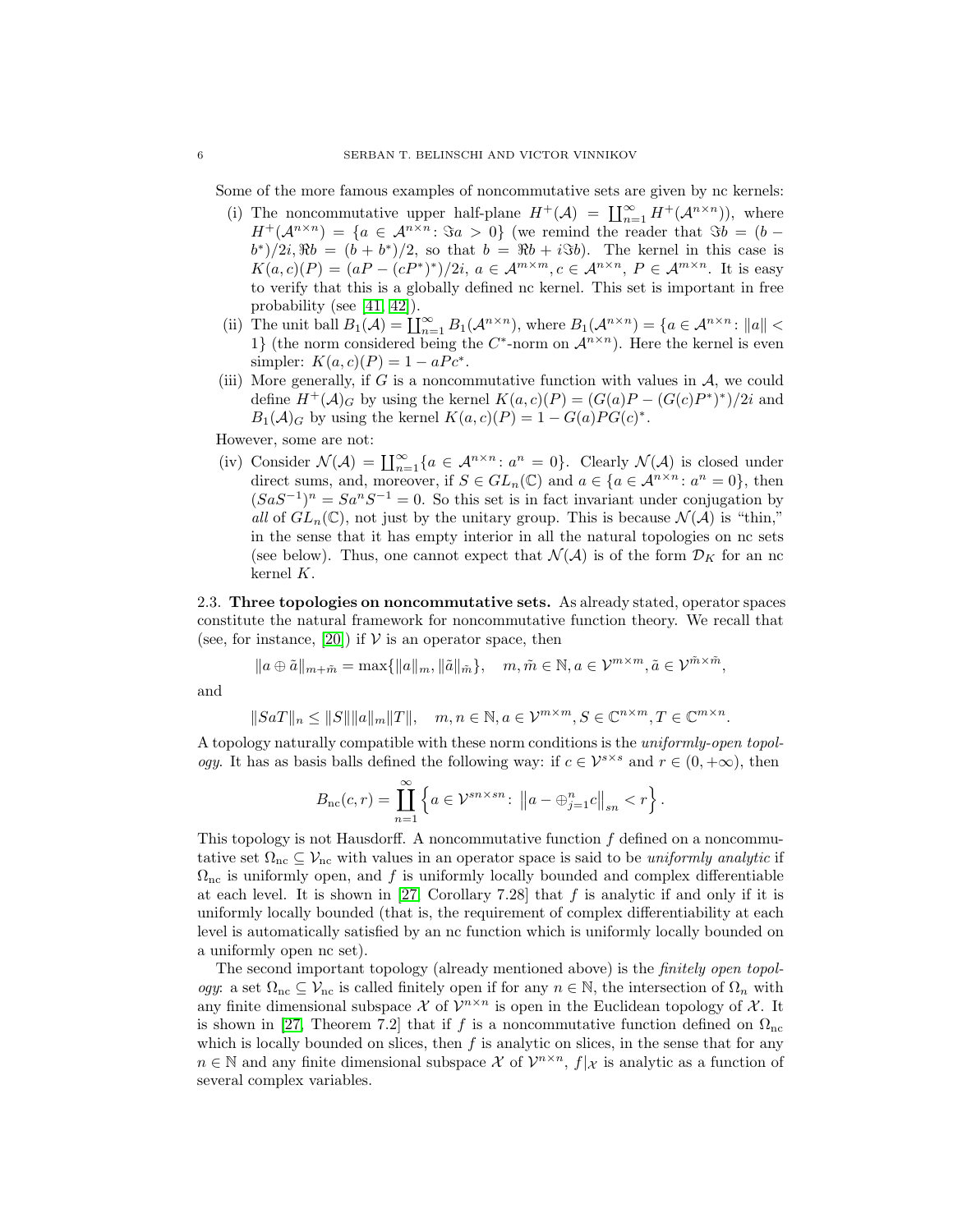Finally, one can also consider the topology in which a set  $\Omega_{nc}$  is open in  $V_{nc}$  if and only if  $\Omega_n$  is open in the topological vector space topology of  $\mathcal{V}^{n \times n}$  for all  $n \in \mathbb{N}$ . Observe that such a set is also finitely open. We refer to it as the level topology.

# 3. A (pseudo)distance on noncommutative sets

<span id="page-6-0"></span>Let  $V$  be a complex topological vector space. As we progress through the paper, we put more and more structure on  $V$ , but for our first definition, we need nothing more than the axioms of a complex topological vector space. For now we endow  $\mathcal{V}^{n \times m}$ ,  $n, m \in \mathbb{N}$ , with the usual (product) topology. Let  $\mathcal{D}$  be a noncommutative subset of  $\mathcal{V}_{\text{nc}}$ and consider the following properties:

- <span id="page-6-3"></span><span id="page-6-1"></span>(1) For any  $n \in \mathbb{N}$ ,  $\mathcal{D}_n$  is open in  $\mathcal{V}^{n \times n}$ ;
- <span id="page-6-2"></span>(2) If U is a unitary  $n \times n$  complex matrix and  $a \in \mathcal{D}_n$ , then  $U a U^* \in \mathcal{D}_n$ ;
- (3) If  $a \in \mathcal{V}^{n \times n}, c \in \mathcal{V}^{m \times m}$  are such that  $\begin{bmatrix} a & 0 \\ 0 & a \end{bmatrix}$  $0 \quad c$  $\Big\} \in \mathcal{D}_{n+m}$ , then  $a \in \mathcal{D}_n$ ,  $c \in$  $\mathcal{D}_m$ . (Note that this is a sort of "converse" of part (b) of the definition of noncommutative sets.)

Let  $S_{n,m} = \{g: \mathcal{V}^{n \times m} \to [0, +\infty] : g(tb) = tg(b) \forall t \geq 0\}$  (with the convention  $0 \times$  $(+\infty) = +\infty$ , and define  $S = \prod$  $n,m \in \mathbb{N}$  $\mathcal{S}_{n,m}$ . Define a function  $\delta_{\mathcal{D}} \colon \mathcal{D} \times \mathcal{D} \to \mathcal{S}$  such that  $\delta_{\mathcal{D}}(a, c) \in \mathcal{S}_{n,m}$  whenever  $a \in \mathcal{D}_n, c \in \mathcal{D}_m$ , by

<span id="page-6-5"></span>(12) 
$$
\delta_{\mathcal{D}}(a,c)(b) = \left[\sup \left\{t \in [0,+\infty] : \begin{bmatrix} a & sb \\ 0 & c \end{bmatrix} \in \mathcal{D}_{n+m} \text{ for all } s \in [0,t] \right\} \right]^{-1},
$$

with the convention  $1/0 = +\infty$ . Observe first that  $\delta_{\mathcal{D}}(a, c)$  is indeed well-defined because noncommutative sets respect direct sums:  $\begin{bmatrix} a & sb \end{bmatrix}$  $0 \quad c$  $\Big\} \in \mathcal{D}_{n+m}$  at least for  $s=$ 0. Second,  $\delta_{\mathcal{D}}(a, c)(b) = 0 \iff \begin{bmatrix} a & sb \\ 0 & a \end{bmatrix}$  $0 \quad c$  $\Big\} \in \mathcal{D}_{n+m}$  for all  $s \in [0, +\infty)$ . Third, if  $s_0 \in (0, +\infty)$  is given, then, as indicated in the definition,  $\delta_{\mathcal{D}}(a, c)(s_0 b) = s_0 \delta_{\mathcal{D}}(a, c)(b)$ . Indeed, if  $\delta_{\mathcal{D}}(a, c)(b) = 0$  or  $+\infty$ , then the statement is obvious. Else, if  $\begin{bmatrix} a & sb \ 0 & a \end{bmatrix}$  $0 \quad c$  ∈  $\mathcal{D}_{n+m}$  for all  $s \in [0, \delta_{\mathcal{D}}(a, c)(b)^{-1}),$  then  $\begin{bmatrix} a & sb \\ 0 & c \end{bmatrix}$  $0 \quad c$  $\Big] = \begin{bmatrix} a & \frac{s}{s_0} s_0 b \\ 0 & \end{bmatrix}$  $0 \quad c$ , so that  $\begin{bmatrix} a & r(s_0b) \\ 0 & a \end{bmatrix}$  $0 \qquad c$  ∈  $\mathcal{D}_{n+m}$  for all  $r \in [0, (s_0\delta_{\mathcal{D}}(a, c)(b))^{-1}),$  which shows that  $s_0\delta_{\mathcal{D}}(a, c)(b) = \delta_{\mathcal{D}}(a, c)(s_0b)$ .

<span id="page-6-4"></span>**Remark 3.1.** Given a complex vector space  $V$  endowed with a topology for which the multiplication with positive scalars is continuous (a requirement automatically satisfied by a topological vector space), the quantity  $\delta$  is upper semicontinuous in its three variables whenever it is defined on an nc set which satisfies property [\(1\)](#page-6-1) above. Indeed, consider such an nc set  $\Omega \subseteq \mathcal{V}_{\text{nc}}$ . It is enough to prove the statement at level one. Thus, consider three nets  $\{a_t\}_{t\in I}$ ,  $\{c_t\}_{t\in I}$ , and  $\{b_t\}_{t\in I}$  converging to  $a, c \in \Omega_1$  and  $b \in \mathcal{V}$ , respectively. Let  $t \in (0, +\infty)$  be chosen so that  $\begin{bmatrix} a & sb \\ 0 & a \end{bmatrix}$  $0 \quad c$  $\Big] \in \Omega_2$  for all  $s \leq t$ . Since  $\Omega_2$  is open in the topology of  $\mathcal{V}^{2\times 2}$ , there exists an  $\iota_0 \in I$  such that  $\begin{bmatrix} a_i & [0,t]b_i \\ 0 & c_i \end{bmatrix}$ 0  $c_{\iota}$  $\Big] \subset \Omega_2$ for all  $\iota \geq \iota_0$  (we have used here the compactness of [0, t]). Thus,  $t^{-1} > \delta(a, c)(b)$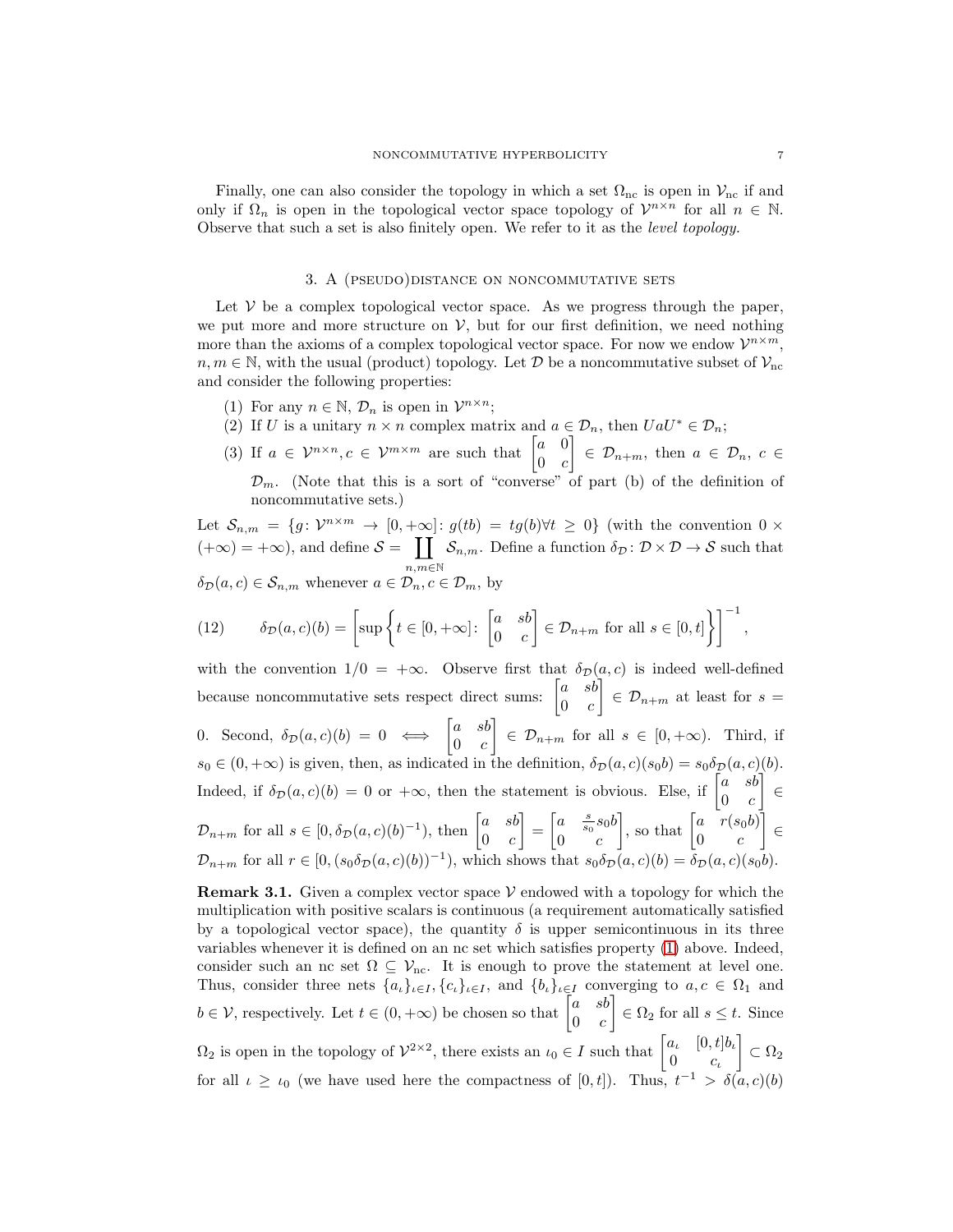implies that  $t^{-1} > \delta(a_t, c_t)(b_t)$  for all  $\iota$  large enough. This implies that

(13) 
$$
\limsup_{\iota \in I} \delta(a_{\iota}, c_{\iota})(b_{\iota}) \leq \delta(a, c)(b), \quad a, c \in \Omega_1, b \in \mathcal{V}.
$$

This shows that  $\delta$  is upper semicontinuous on nc sets that satisfy property [\(1\)](#page-6-1) under very mild conditions on the topology of the underlying vector space. Remarkably, under the supplementary hypothesis that the intersection  $\partial\Omega_{2k} \cap \begin{bmatrix} a & \mathbb{R}_+ b \\ 0 & a \end{bmatrix}$  $0 \quad c$  is discrete for all  $b \in \mathcal{V}^{k \times k}$ ,  $a, c \in \Omega_k$ , the exact same argument applied to the complement of  $\Omega$  shows that  $\delta$  is lower semicontinuous, and thus continuous.

The following proposition is straightforward, but, unless some of the hypotheses [\(1\)](#page-6-1)  $-$  [\(3\)](#page-6-2) from above are assumed, it may well be vacuous.

<span id="page-7-0"></span>**Proposition 3.2.** Let  $V, W$  be two complex topological vector spaces and let  $D$  and  $E$ be two noncommutative subsets of  $\mathcal{V}_{\text{nc}}$  and  $\mathcal{W}_{\text{nc}}$ , respectively. Assume that  $f: \mathcal{D} \to \mathcal{E}$  is a function such that

- (a) for any  $a \in \mathcal{D}_n$ , we have  $f(a) \in \mathcal{E}_n$ ;
- (b) f respects direct sums;
- (c) if  $a \in \mathcal{D}_n, c \in \mathcal{D}_m$  and  $b \in \mathcal{V}^{n \times m}$  are such that  $\begin{bmatrix} a & b \\ 0 & c \end{bmatrix}$  $0 \quad c$  $\Big] \in \mathcal{D}_{n+m}$ , then there exists a function of three variables denoted  $\Delta f(a, c)(b)$  such that  $\Delta f(a, c)(tb)$  =  $t\Delta f(a,c)(b)$  for all  $t \in [0,+\infty)$  with the property that to is in the domain of  $\Delta f(a, c)(\cdot)$ , and f satisfies

$$
f\left(\begin{bmatrix} a & b \\ 0 & c \end{bmatrix}\right) = \begin{bmatrix} f(a) & \Delta f(a,c)(b) \\ 0 & f(c) \end{bmatrix}.
$$

Then

$$
\delta_{\mathcal{D}}(a,c)(b) \ge \delta_{\mathcal{E}}(f(a),f(c))(\Delta f(a,c)(b)), \quad a \in \mathcal{D}_n, c \in \mathcal{D}_m, b \in \mathcal{V}^{n \times m}.
$$

Note that the hypothesis on the homogeneity of  $\Delta f(a, c)(b)$  in b is meaningful only if there exists some interval  $(t, r)$  such that  $\begin{bmatrix} a & sb \end{bmatrix}$  $0 \quad c$  $\Big] \in \mathcal{D}_{n+m}$  for all  $s \in (t, r)$ . Otherwise, one can simply define  $\Delta f(a, c)(sb)$  as  $s\Delta f(a, c)(\bar{b})$ .

*Proof.* The statement is tautological: consider  $a \in \mathcal{D}_n$ ,  $c \in \mathcal{D}_m$  and  $b \in \mathcal{V}^{n \times m}$  such that  $\begin{bmatrix} a & sb \end{bmatrix}$  $0 \quad c$  $\Big] \in \mathcal{D}_{n+m}$  for all  $s \in [0, t_0)$ . If  $t_0 = +\infty$ , then  $\delta_{\mathcal{D}}(a, c)(b) = 0$  and  $f\left(\begin{bmatrix} a & sb \\ 0 & a \end{bmatrix}\right)$  $\begin{pmatrix} a & sb \ 0 & c \end{pmatrix} = \begin{bmatrix} f(a) & \Delta f(a,c)(sb) \ 0 & f(c) \end{bmatrix}$ 0  $f(c)$  $= \begin{bmatrix} f(a) & s\Delta f(a,c)(b) \\ 0 & f(a) \end{bmatrix}$ 0  $f(c)$ 1

for all  $s \in [0, +\infty)$ , so that  $\delta_{\mathcal{E}}(f(a), f(c))(\Delta f(a, c)(b)) = 0$ . If  $t_0 = 0$  (i.e.  $\delta_{\mathcal{D}}(a, c)(b) =$ +∞), then the inequality  $\delta_{\mathcal{D}}(a, c)(b) \geq \delta_{\mathcal{E}}(f(a), f(c))(\Delta f(a, c)(b))$  is obvious thanks to hypothesis (b). Finally, if  $t_0 = \delta_{\mathcal{D}}(a, c)$  $(b)^{-1} \in (0, +\infty)$ , then

$$
f\left(\begin{bmatrix} a & sb \\ 0 & c \end{bmatrix}\right) = \begin{bmatrix} f(a) & \Delta f(a,c)(sb) \\ 0 & f(c) \end{bmatrix} = \begin{bmatrix} f(a) & s\Delta f(a,c)(b) \\ 0 & f(c) \end{bmatrix} \in \mathcal{E}_{n+m}
$$

for all  $s \in [0, t_0)$ , which implies  $t_0 = \delta_{\mathcal{D}}(a, c)(b)^{-1} \leq \delta_{\mathcal{E}}(f(a), f(c))(\Delta f(a, c)(b))^{-1}$ . This concludes the proof.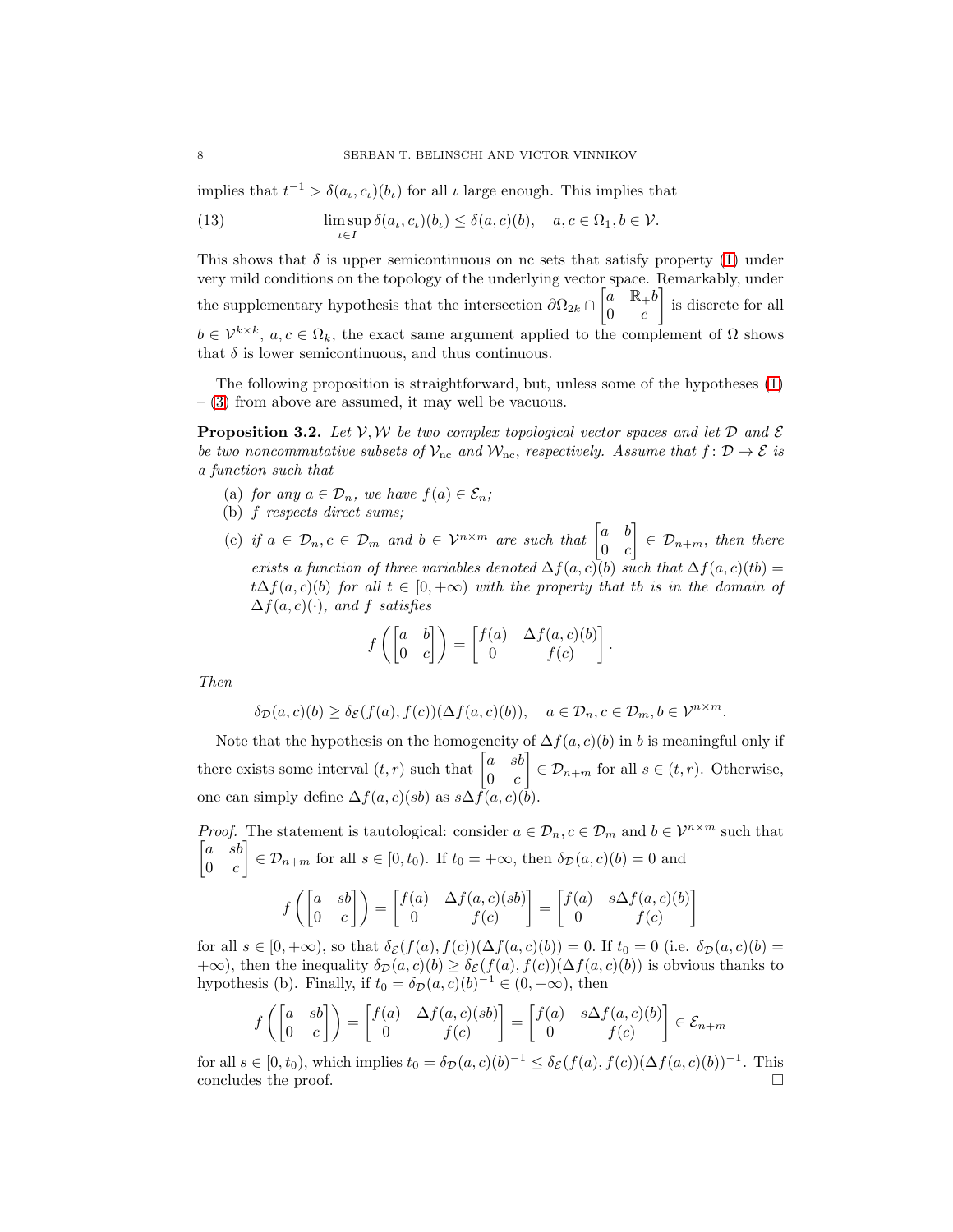- **Remark 3.3.** [\(1\)](#page-6-1) If we assume hypotheses (1) for  $D$ , then for any  $a \in D_n$ ,  $c \in$  $\mathcal{D}_m, b \in \mathcal{V}^{n \times m}$  we are guaranteed that there exists a  $t_0 \in (0, +\infty]$  such that  $\begin{bmatrix} a & sb \end{bmatrix}$  $0 \quad c$  $\left[ \begin{array}{c} \in \mathcal{D}_{n+m} \text{ for all } s \in [0, t_0). \end{array} \right]$  Thus, under a very mild assumption of openness in a complex topological vector space, we are guaranteed that  $\delta_{\mathcal{D}}(a, c)(b)$ is finite (possibly zero).
	- (2) Assumption [\(2\)](#page-6-3) on  $\mathcal D$  is sufficient (although not necessary) in order to guarantee that  $\begin{bmatrix} a & zb \\ 0 & za \end{bmatrix}$  $0 \quad c$  $\Big] \in \mathcal{D}_{n+m}$  for all  $z \in \mathbb{C}$ ,  $|z| < \delta_{\mathcal{D}}(a,c)(b)^{-1}$ . Indeed, one simply conjugates  $\begin{bmatrix} a & sb \\ 0 & 0 \end{bmatrix}$  $0 \quad c$ with the unitary  $\begin{bmatrix} e^{i\theta/2}1_n & 0 \\ 0 & -i\theta/2 \end{bmatrix}$ 0  $e^{-i\theta/2}1_m$  $\Big\} \in \mathbb{C}^{(n+m)\times (n+m)},$ where  $\theta$  is the argument of z.
	- (3) If, in Proposition [3.2,](#page-7-0) the sets  $\mathcal D$  and  $\mathcal E$  are assumed to satisfy hypotheses [\(1\)](#page-6-1) and [\(2\)](#page-6-3), and in addition  $b \mapsto \Delta f(a, c)(b)$  satisfies  $\Delta f(a, c)(zb) = z\Delta f(a, c)(b)$ , then we are guaranteed that the statement of the proposition is not vacuous. In particular,

<span id="page-8-4"></span>**Corollary 3.4.** If  $f: \mathcal{D} \to \mathcal{E}$  is a locally bounded noncommutative function on a finitely open subset, then f satisfies  $\delta_{\mathcal{E}}(f(a), f(c))(\Delta f(a, c)(b)) \leq \delta_{\mathcal{D}}(a, c)(b), a \in \mathcal{D}_n, c \in$  $\mathcal{D}_m, b \in \mathcal{V}^{n \times m}, m, n \in \mathbb{N}.$ 

Next, we study some of the properties of  $\delta_{\mathcal{D}}$  in more detail.

<span id="page-8-3"></span>**Lemma 3.5.** Assume that the noncommutative subset  $\mathcal{D}$  of  $\mathcal{V}_{\text{nc}}$  satisfies properties [\(2\)](#page-6-3) and [\(3\)](#page-6-2). For any unitary matrices  $U \in \mathbb{C}^{n \times n}, V \in \mathbb{C}^{m \times m}, a_1, a_2 \in \mathcal{D}_n, c_1, c_2 \in \mathcal{D}_m$ ,  $b_{11} \in \mathcal{V}^{n \times n}, b_{12} \in \mathcal{V}^{n \times m}, b_{21} \in \mathcal{V}^{m \times n}, b_{22} \in \mathcal{V}^{m \times m},$  we have

<span id="page-8-0"></span>(14) 
$$
\delta_{\mathcal{D}}(Ua_1U^*, Vc_2V^*)(Ub_{12}V^*) = \delta_{\mathcal{D}}(a_1, c_2)(b_{12})
$$

<span id="page-8-1"></span>(15) 
$$
\delta_{\mathcal{D}}\left(\begin{bmatrix} a_1 & 0 \\ 0 & c_1 \end{bmatrix}, \begin{bmatrix} a_2 & 0 \\ 0 & c_2 \end{bmatrix}\right) \begin{bmatrix} b_{11} & 0 \\ 0 & b_{22} \end{bmatrix} = \max\{\delta_{\mathcal{D}}(a_1, c_1)(b_{11}), \delta_{\mathcal{D}}(a_2, c_2)(b_{22})\},\,
$$

<span id="page-8-2"></span>
$$
(16) \quad \delta_{\mathcal{D}}\left(\begin{bmatrix} a_1 & 0 \\ 0 & c_1 \end{bmatrix}, \begin{bmatrix} a_2 & 0 \\ 0 & c_2 \end{bmatrix}\right) \begin{bmatrix} 0 & b_{12} \\ b_{21} & 0 \end{bmatrix} = \max\{\delta_{\mathcal{D}}(a_1, c_2)(b_{12}), \delta_{\mathcal{D}}(c_1, a_2)(b_{21})\}.
$$

*Proof.* Relation [\(14\)](#page-8-0) follows trivially from hypothesis [\(2\)](#page-6-3): for  $s \geq 0$ , we have the chain of equivalences

$$
\begin{bmatrix} a_1 & sb_{12} \\ 0 & c_2 \end{bmatrix} \in \mathcal{D}_{n+m} \quad \Longleftrightarrow \quad \begin{bmatrix} U & 0 \\ 0 & V \end{bmatrix} \begin{bmatrix} a_1 & sb_{12} \\ 0 & c_2 \end{bmatrix} \begin{bmatrix} U^* & 0 \\ 0 & V^* \end{bmatrix} \in \mathcal{D}_{n+m}
$$
\n
$$
\Longleftrightarrow \quad \begin{bmatrix} Ua_1U^* & sUb_{12}V^* \\ 0 & Vc_2V^* \end{bmatrix} \in \mathcal{D}_{n+m}.
$$

A slight variation of this trick proves [\(15\)](#page-8-1) and [\(16\)](#page-8-2). Let

$$
U_0 = \begin{bmatrix} 0_{m \times n} & I_m & 0_{m \times n} & 0_{m \times m} \\ 0_{n \times n} & 0_{n \times m} & I_n & 0_{n \times m} \\ I_n & 0_{n \times m} & 0_{n \times n} & 0_{n \times m} \\ 0_{m \times n} & 0_{m \times m} & 0_{m \times n} & I_m \end{bmatrix},
$$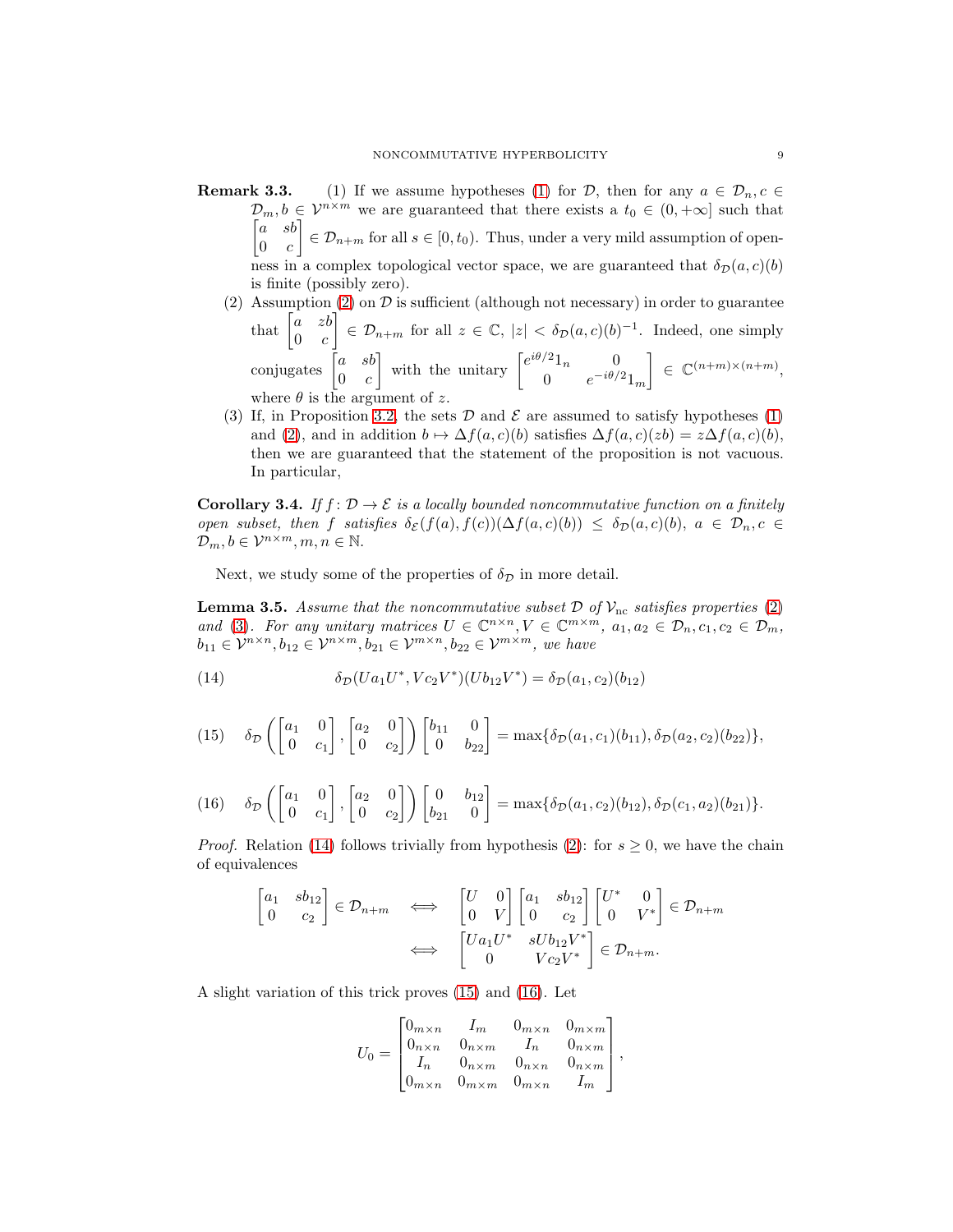a complex  $(2n + 2m) \times (2n + 2m)$  unitary matrix. For any  $s \geq 0$ , we have

$$
\begin{bmatrix}\na_1 & 0 & 0 & sb_{12} \\
0 & c_1 & sb_{21} & 0 \\
0 & 0 & a_2 & 0 \\
0 & 0 & 0 & c_2\n\end{bmatrix} \in \mathcal{D}_{2(n+m)} \iff U_0 \begin{bmatrix}\na_1 & 0 & 0 & sb_{12} \\
0 & c_1 & sb_{21} & 0 \\
0 & 0 & a_2 & 0 \\
0 & 0 & 0 & c_2\n\end{bmatrix} U_0^* \in \mathcal{D}_{2(n+m)}
$$
\n
$$
\iff \begin{bmatrix}\nc_1 & sb_{21} & 0 & 0 \\
0 & a_2 & 0 & 0 \\
0 & 0 & a_1 & sb_{12} \\
0 & 0 & 0 & c_2\n\end{bmatrix} \in \mathcal{D}_{m+n+n+m}
$$
\n
$$
\iff \begin{bmatrix}\nc_1 & sb_{21} \\
0 & a_2\n\end{bmatrix}, \begin{bmatrix}\na_1 & sb_{12} \\
0 & c_2\n\end{bmatrix} \in \mathcal{D}_{n+m},
$$

where we have used property [\(3\)](#page-6-2) in the last equivalence and property [\(2\)](#page-6-3) in the first. This proves [\(16\)](#page-8-2). Relation [\(15\)](#page-8-1) is proved the same way.  $\square$ 

The next lemma shows that, in a certain way,  $\delta_{\mathcal{D}}$  is itself a sort of noncommutative function.

<span id="page-9-0"></span>**Lemma 3.6.** Assume that  $\mathcal{D} \subseteq \mathcal{V}_{\text{nc}}$  satisfies properties [\(2\)](#page-6-3) and [\(3\)](#page-6-2). For any  $n, m \in \mathbb{N}$ ,  $a \in \mathcal{D}_n, c \in \mathcal{D}_m, b \in \mathcal{V}^{n \times m}$ , and any  $k \in \mathbb{N}$ , we have

$$
\delta_{\mathcal{D}}(I_k \otimes a, I_k \otimes c)(Z \otimes b) = \delta_{\mathcal{D}}(a, c)(b) \|ZZ^*\|^{\frac{1}{2}}, \quad Z \in \mathbb{C}^{k \times k}.
$$

*Proof.* We shall prove this lemma in two steps. In the first step, we assume that  $a = c$ (and implicitly  $m = n$ ). Consider unitary matrices  $U, V^* \in \mathbb{C}^{k \times k}$  which diagonalize Z:  $UZV^* = \text{diag}(\lambda_1,\ldots,\lambda_k)$ , where  $0 \leq \lambda_1 \leq \cdots \leq \lambda_k = ||Z^*Z||^{\frac{1}{2}}$  are the singular values of Z. Then

$$
\begin{bmatrix} U \otimes 1 & 0 \\ 0 & V \otimes 1 \end{bmatrix} \begin{bmatrix} I_k \otimes a & Z \otimes b \\ 0 & I_k \otimes a \end{bmatrix} \begin{bmatrix} U^* \otimes 1 & 0 \\ 0 & V^* \otimes 1 \end{bmatrix} = \begin{bmatrix} I_k \otimes a & UZV^* \otimes b \\ 0 & I_k \otimes a \end{bmatrix}.
$$

Thus, by property [\(2\)](#page-6-3),  $\begin{bmatrix} I_k \otimes a & sZ \otimes b \\ 0 & I_k \otimes a \end{bmatrix}$ 0  $I_k \otimes a$  $\Big] \in \mathcal{D}_{2kn}$  if and only if the matrix

$$
\begin{bmatrix} a & 0 & \cdots & 0 & s\lambda_1 b & 0 & \cdots & 0 \\ 0 & a & \cdots & 0 & 0 & s\lambda_2 b & \cdots & 0 \\ \vdots & \vdots & \vdots & \vdots & \vdots & \vdots & \vdots & \vdots \\ 0 & 0 & \cdots & a & 0 & 0 & \cdots & s\lambda_k b \\ 0 & 0 & \cdots & 0 & a & 0 & \cdots & 0 \\ 0 & 0 & \cdots & 0 & 0 & a & \cdots & 0 \\ \vdots & \vdots & \vdots & \vdots & \vdots & \vdots & \vdots & \vdots \\ 0 & 0 & 0 & \cdots & 0 & 0 & \cdots & a \end{bmatrix} \in \mathcal{D}_{2kn}.
$$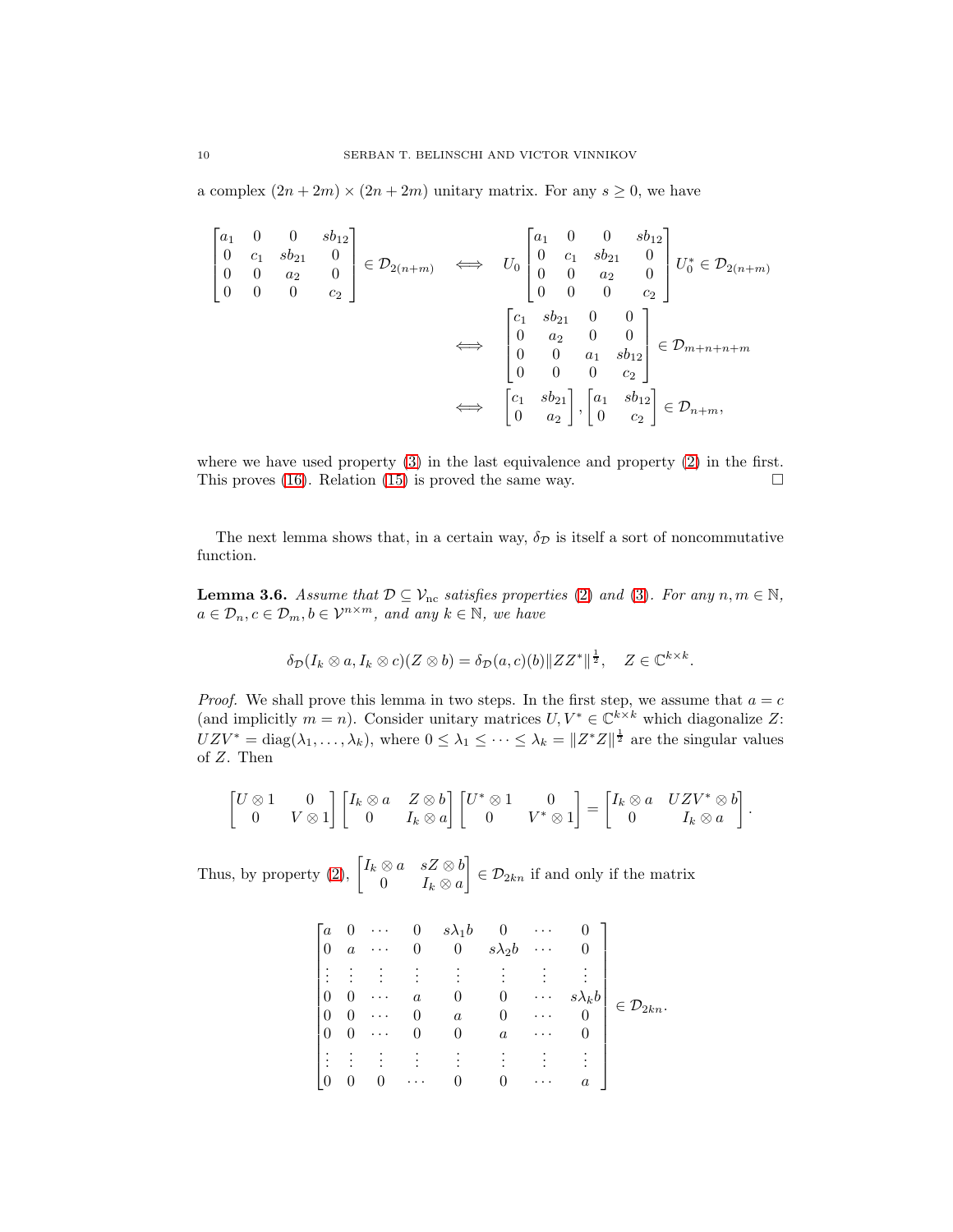Successive permutations transform this into the condition

$$
\begin{bmatrix} a & s\lambda_1 b & \cdots & 0 & 0 & \cdots & 0 & 0 \\ 0 & a & \cdots & 0 & 0 & \cdots & 0 & 0 \\ \vdots & \vdots & \vdots & \vdots & \vdots & \vdots & \vdots & \vdots \\ 0 & 0 & \cdots & a & s\lambda_j b & \cdots & 0 & 0 \\ 0 & 0 & \cdots & 0 & a & \cdots & 0 & 0 \\ \vdots & \vdots & \vdots & \vdots & \vdots & \vdots & \vdots & \vdots \\ 0 & 0 & \cdots & 0 & 0 & \cdots & a & s\lambda_k b \\ 0 & 0 & 0 & \cdots & 0 & \cdots & 0 & a \end{bmatrix} \in \mathcal{D}_{2kn},
$$

i.e.

diag 
$$
\left( \begin{bmatrix} a & s\lambda_1 b \\ 0 & a \end{bmatrix}, \dots, \begin{bmatrix} a & s\lambda_k b \\ 0 & a \end{bmatrix} \right) \in \mathcal{D}_{2kn}.
$$

By property [\(3\)](#page-6-2) we have that this happens if and only if each block  $\begin{bmatrix} a & s\lambda_j b \\ 0 & a \end{bmatrix}$  $0 \quad a$  belongs to  $\mathcal{D}_{2n}$ . Since the largest singular value  $\lambda_k$  of Z equals  $||Z^*Z||^{\frac{1}{2}}$ , the first step is proved.

In order to prove the second step, we use equation [\(16\)](#page-8-2) of Lemma [3.5,](#page-8-3) which guarantees that

$$
\delta_{\mathcal{D}}(I_k \otimes a, I_k \otimes c)(Z \otimes b) = \delta_{\mathcal{D}}\left(\begin{bmatrix}I_k \otimes a & 0 \\ 0 & I_k \otimes c\end{bmatrix}, \begin{bmatrix}I_k \otimes a & 0 \\ 0 & I_k \otimes c\end{bmatrix}\right)\left(\begin{bmatrix}0 & Z \otimes b \\ 0 & 0\end{bmatrix}\right).
$$

By conjugating with a permutation matrix, it follows, again via Lemma [3.5](#page-8-3) and the first step, that

$$
\delta_{\mathcal{D}}\left(\begin{bmatrix}I_k \otimes a & 0 \\ 0 & I_k \otimes c\end{bmatrix}, \begin{bmatrix}I_k \otimes a & 0 \\ 0 & I_k \otimes c\end{bmatrix}\right) \left(\begin{bmatrix}0 & Z \otimes b \\ 0 & 0\end{bmatrix}\right)
$$
  
=  $\delta_{\mathcal{D}}\left(I_k \otimes \begin{bmatrix}a & 0 \\ 0 & c\end{bmatrix}, I_k \otimes \begin{bmatrix}a & 0 \\ 0 & c\end{bmatrix}\right) \left(Z \otimes \begin{bmatrix}0 & b \\ 0 & 0\end{bmatrix}\right)$   
=  $\delta_{\mathcal{D}}\left(\begin{bmatrix}a & 0 \\ 0 & c\end{bmatrix}, \begin{bmatrix}a & 0 \\ 0 & c\end{bmatrix}\right) \left(\begin{bmatrix}0 & b \\ 0 & 0\end{bmatrix}\right) ||Z^*Z||^{\frac{1}{2}}$   
=  $\delta_{\mathcal{D}}(a, c) (b) ||Z^*Z||^{\frac{1}{2}}.$ 

 $\Box$ 

With these two lemmas, we can prove now the main result of this section. For simplicity, denote

$$
\tilde{\delta}_{\mathcal{D}}(a,c) := \delta_{\mathcal{D}}(a,c)(a-c).
$$

<span id="page-10-0"></span>**Theorem 3.7.** Assume that  $\mathcal{D} \subseteq \mathcal{V}_{nc}$  satisfies properties [\(2\)](#page-6-3) and [\(3\)](#page-6-2). The following statements are equivalent for any  $m, n \in \mathbb{N}$ :

- (i) For any  $a \in \mathcal{D}_n, c \in \mathcal{D}_m, \ \delta_{\mathcal{D}}(a, c)(b) = 0 \implies b = 0;$
- (ii) For any  $a \in \mathcal{D}_n$ ,  $\delta_{\mathcal{D}}(a, a)(b) = 0 \implies b = 0;$
- (iii) For any  $a, c \in \mathcal{D}_n$ ,  $\tilde{\delta}_{\mathcal{D}}(a, c) = 0 \implies a = c;$
- (iv) For any  $k \in \mathbb{N}$ , there exists no non-constant noncommutative function  $f: \mathbb{C}_{nc} \to$  $(\mathcal{D}_k)_{\text{nc}}$ .

By  $(\mathcal{D}_k)_{\text{nc}}$  we denote all the levels of  $\mathcal D$  which are multiples of k.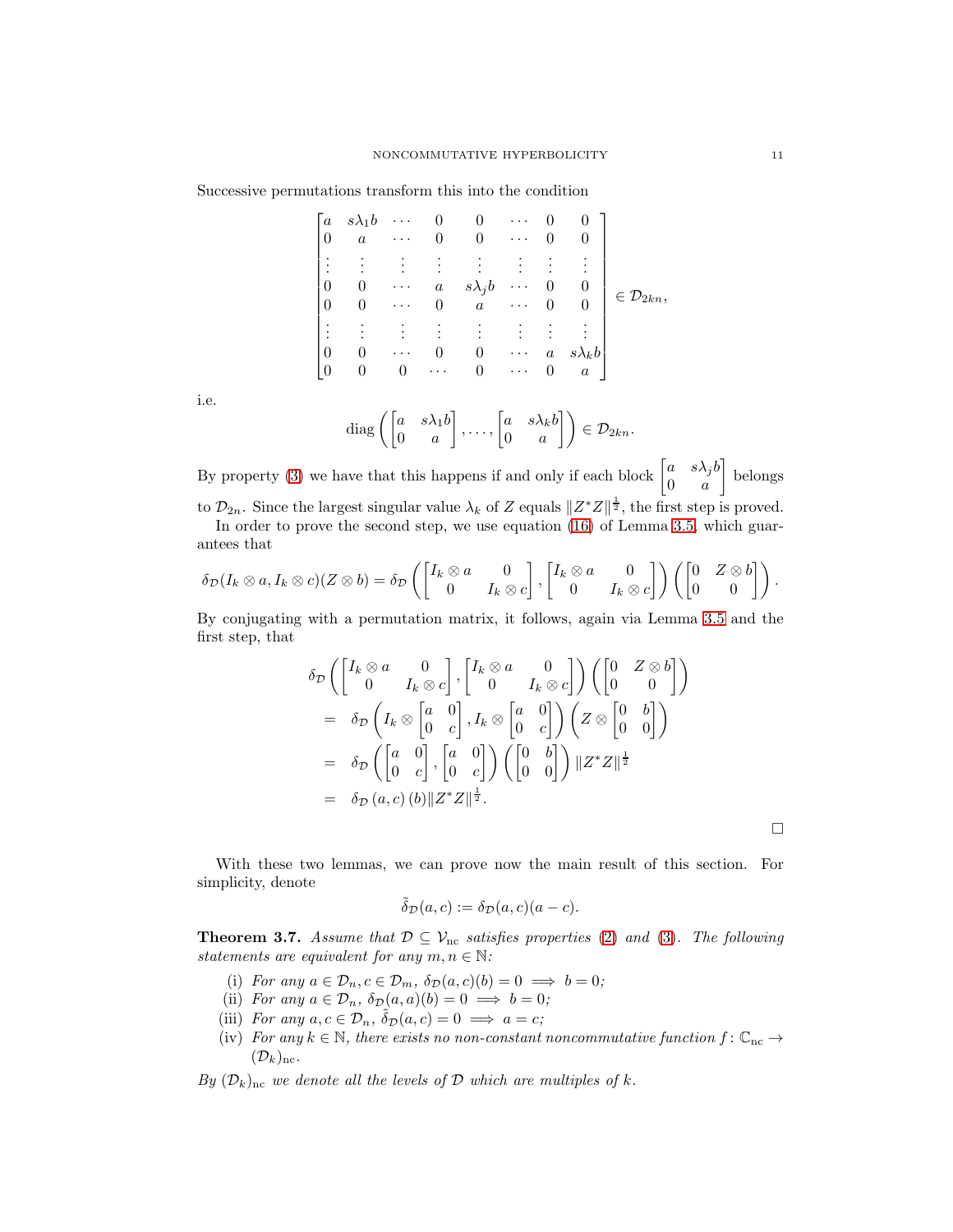*Proof.* Implications (i)  $\implies$  (ii) and (i)  $\implies$  (iii) are obvious. If there exists a noncommutative  $f: \mathbb{C}_{\text{nc}} \to (\mathcal{D}_k)_{\text{nc}}$  for some  $k \in \mathbb{N}$ , then, by Proposition [3.2,](#page-7-0) it follows that for any  $n \in \mathbb{N}, Z, W \in \mathbb{C}^{n \times n}, \ \tilde{\delta}_{\mathcal{D}}(f(Z), f(W)) \leq \tilde{\delta}_{\mathbb{C}_{nc}}(Z, W) = 0$ . Thus, if f is not constant, (iii) is violated. Thus, (iii)  $\implies$  (iv). The implication (ii)  $\implies$  (i) follows from equation [\(16\)](#page-8-2) of Lemma [3.5](#page-8-3) by writing

$$
\delta_{\mathcal{D}}\left(\begin{bmatrix} a & 0 \\ 0 & c \end{bmatrix}, \begin{bmatrix} a & 0 \\ 0 & c \end{bmatrix}\right)\left(\begin{bmatrix} 0 & b \\ 0 & 0 \end{bmatrix}\right) = \delta_{\mathcal{D}}\left(a, c\right)(b).
$$

Finally, to prove (iv)  $\implies$  (ii), assume that we found  $a_0 \in \mathcal{D}_{n_0}$  and  $b_0 \in \mathcal{V}^{n_0 \times n_0} \setminus \{0\}$  $\bigl[ I_p \otimes a_0 \bigr] = 0$ such that  $\delta_{\mathcal{D}}(a_0, a_0)(b_0) = 0$ . We build the linear noncommutative function  $f(Z) =$  $0 \qquad I_p\otimes a_0$  $\Bigg] + Z \otimes \begin{bmatrix} 0 & b_0 \\ 0 & 0 \end{bmatrix}, Z \in \mathbb{C}^{p \times p}$ . By a conjugation with a permutation matrix and an application of Lemma [3.6,](#page-9-0) we conclude that f takes values in  $\mathcal{D}_{2pn_0}$ , so that (iv) does not hold. This completes the proof.

The function  $\delta_{\mathcal{D}}$  allows us to define two distances (possibly degenerate) on  $\mathcal{D}$ , by mimicking the definition of the Kobayashi distance, with  $\delta_{\mathcal{D}}$  playing the role of Lempert function.

<span id="page-11-0"></span>**Definition 3.8.** If  $D$  is a noncommutative set in an operator space satisfying assump-tions [\(2\)](#page-6-3) and [\(3\)](#page-6-2), then for any  $n \in \mathbb{N}, a, c \in \mathcal{D}_n$ ,

$$
\tilde{d}_{\mathcal{D}}(a,c) = \inf \left\{ \sum_{j=1}^N \tilde{\delta}_{\mathcal{D}}(a_{j-1}, a_j) \colon a_j \in \mathcal{D}_n, 0 \le j \le N, a_0 = a, a_N = c, N \in \mathbb{N} \right\}.
$$

Wel call such a finite sequence  $a = a_0, a_1, \ldots, a_N = c$  a division of  $\tilde{d}_{\mathcal{D}}(a, c)$ .

The function  $\tilde{d}_{\mathcal{D}}: \mathcal{D} \times \mathcal{D} \to [0, +\infty]$  fails to separate the points of  $\mathcal D$  if one (and hence all) the conditions of Theorem [3.7](#page-10-0) are satisfied.

It is quite easy to show that  $\tilde{d}$  is a distance. Indeed, since  $\tilde{\delta}_{\mathcal{D}}(a, c) = \tilde{\delta}_{\mathcal{D}}(c, a)$ , it follows that  $\tilde{d}_{\mathcal{D}}(a, c) = \tilde{d}_{\mathcal{D}}(c, a)$ . So only the triangle inequality remains to be proved. Let  $a, c, v \in \mathcal{D}_n$ . If  $a_0 = a, a_1, \ldots, a_N = c$  and  $a_N = c, \ldots, a_{N+p-1}, a_{N+p} = v$  are divisions for  $\tilde{d}_{\mathcal{D}}(a, c)$  and  $\tilde{d}_{\mathcal{D}}(c, v)$ , respectively, then  $a_0 = a, a_1, \ldots, a_N, a_{N+1}, \ldots, a_{N+p} = v$  is a division for  $\tilde{d}_{\mathcal{D}}(a, v)$ . In particular,

$$
\sum_{j=1}^{N} \tilde{\delta}_{\mathcal{D}}(a_{j-1}, a_j) + \sum_{j=N+1}^{N+p} \tilde{\delta}_{\mathcal{D}}(a_{j-1}, a_j)
$$
  
\n
$$
\geq \inf \left\{ \sum_{j=1}^{M} \tilde{\delta}_{\mathcal{D}}(d_{j-1}, d_j) : d_0, \dots, d_j \text{ division of } \tilde{d}_{\mathcal{D}}(a, v) \right\}
$$

for all divisions  $a_0 = a, a_1, \ldots, a_N = c$  for  $\tilde{d}_{\mathcal{D}}(a, c)$  and  $a_N = c, \ldots, a_{N+p-1}, a_{N+p} = v$ for  $\hat{d}_{\mathcal{D}}(c, v)$ . Taking infimum separately after each division provides

$$
\tilde{d}_{\mathcal{D}}(a,c) + \tilde{d}_{\mathcal{D}}(c,v) \ge \tilde{d}_{\mathcal{D}}(a,v).
$$

A slight drawback of  $\tilde{d}_{\mathcal{D}}$  is that it may depend to a certain extent on the level n in which the points  $a$  and  $c$  live. The following modification of Definition [3.8](#page-11-0) seems to be more natural in the noncommutative framework.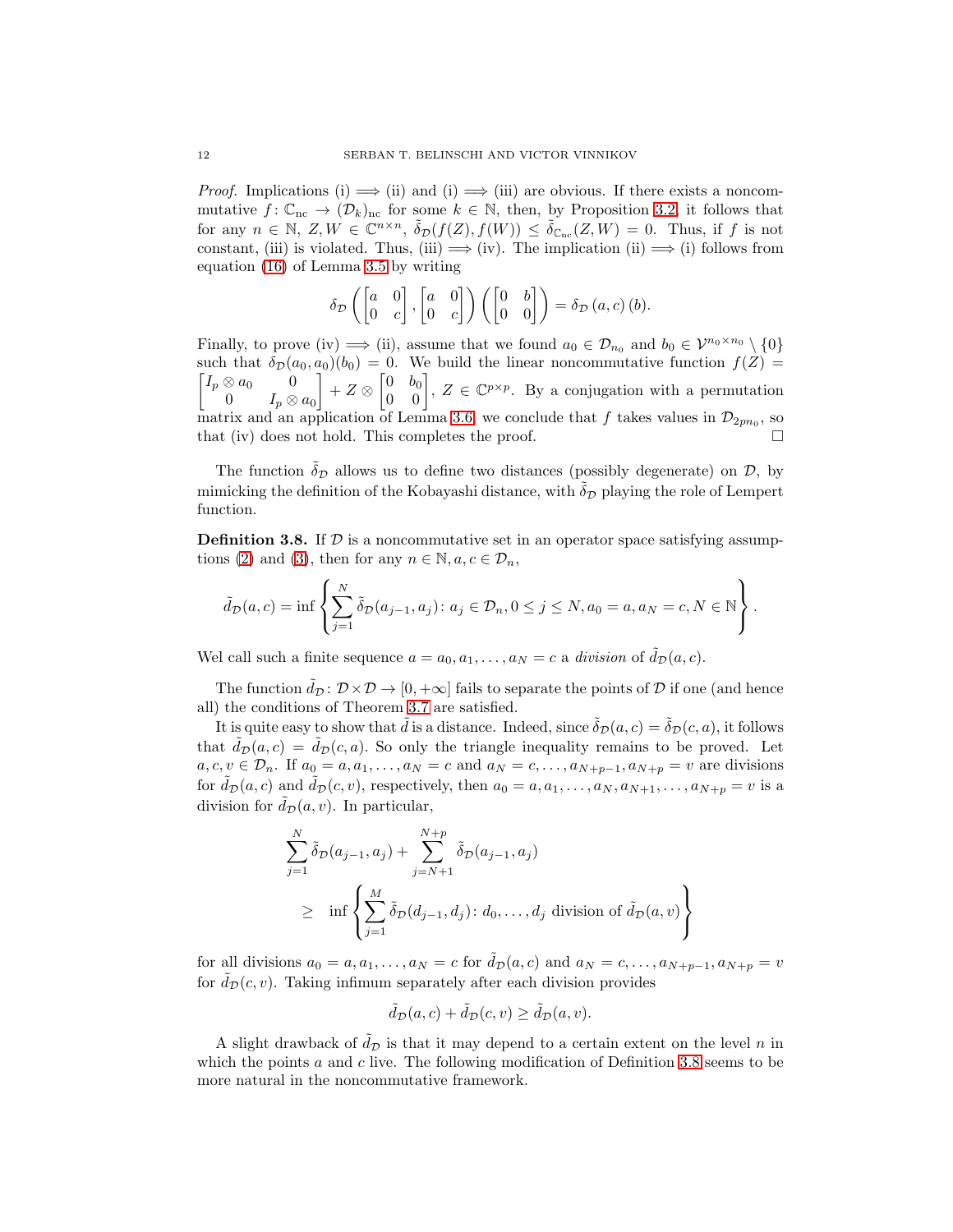**Definition 3.9.** If  $\mathcal{D}$  is a noncommutative set in an operator space satisfying assump-tions [\(2\)](#page-6-3) and [\(3\)](#page-6-2), then for any  $n \in \mathbb{N}, a, c \in \mathcal{D}_n$ ,

$$
\tilde{d}_{\mathcal{D},\infty}(a,c) = \inf \left\{ \sum_{j=1}^N \tilde{\delta}_{\mathcal{D}}(a_{j-1}, a_j) : a_j \in \mathcal{D}_{np}, 0 \le j \le N, a_0 = I_p \otimes a, a_N = I_p \otimes c, N, p \in \mathbb{N} \right\}.
$$

Clearly, according to Lemma [3.6,](#page-9-0)  $\tilde{d}_{\mathcal{D},\infty}(a,c) \leq \tilde{d}_{\mathcal{D}}(a,c)$ . At this moment we do not know for what sets  $D$  the two distances are equal. It will be seen below that they coincide on the unit ball of a  $C^*$ -algebra.

The most general version of the Schwarz-Pick Lemma tells us that an analytic map between two hyperbolic domains is a contraction with respect to the corresponding Kobayashi metrics. The following corollary is a direct consequence of Proposition [3.2](#page-7-0) and the above definition.

**Corollary 3.10.** Let  $\mathcal{D}, \mathcal{E}$  be two noncommutative sets satisfying assumptions [\(2\)](#page-6-3) and [\(3\)](#page-6-2). Let  $f: \mathcal{D} \to \mathcal{E}$  be a noncommutative function. Then f is a contraction with respect to the above-defined distances:

$$
\tilde{d}_{\mathcal{E}}(f(a), f(c)) \leq \tilde{d}_{\mathcal{D}}(a, c) \quad and \quad \tilde{d}_{\mathcal{E}, \infty}(f(a), f(c)) \leq \tilde{d}_{\mathcal{D}, \infty}(a, c), \quad a, c \in \mathcal{D}_n, n \in \mathbb{N}.
$$

Note that assuming also hypothesis [\(1\)](#page-6-1) in the above corollary guarantees that the two sides of the inequality above are both finite (possibly zero).

Until now we have made no assumptions on the openness of  $D$ . As seen in Remark [3.1,](#page-6-4) hypotheses [\(1\)](#page-6-1) — [\(3\)](#page-6-2) guarantee that  $\delta_{\mathcal{D}}$  is upper semicontinuous in its three variables, and in particular so is  $\delta_{\mathcal{D}}$ . Thus, we may define infinitesimal versions of  $d_{\mathcal{D}}$  and  $d_{\mathcal{D},\infty}$ .

<span id="page-12-0"></span>**Definition 3.11.** If  $\mathcal{D}$  is a noncommutative set in an operator space satisfying assump-tions [\(1\)](#page-6-1)—[\(3\)](#page-6-2), then for any  $n \in \mathbb{N}, a, c \in \mathcal{D}_n$ ,

$$
d_{\mathcal{D}}(a, c) = \inf \left\{ \int_{[0,1]} \delta(\mathbf{a}(t), \mathbf{a}(t)) (\mathbf{a}'(t)) dt : \mathbf{a} \colon [0,1] \to \mathcal{D}_n \text{ continuously differentiable, } \mathbf{a}(0) = a, \mathbf{a}(1) = c \right\}.
$$

Similarly,

$$
d_{\mathcal{D},\infty}(a,c) = \inf \left\{ \int_{[0,1]} \delta(\mathbf{a}(t),\mathbf{a}(t))(\mathbf{a}'(t)) dt : \right\}
$$
  

$$
p \in \mathbb{N}, \ \mathbf{a} \colon [0,1] \to \mathcal{D}_{np} \text{ continuously differentiable, } \mathbf{a}(0) = I_p \otimes a, \mathbf{a}(1) = I_p \otimes c \right\}.
$$

The openness of  $\mathcal{D}_n$  implies that  $\delta(\mathbf{a}(t), \mathbf{a}(t))(\mathbf{a}'(t))$  is finite for all  $t \in [0, 1]$ . Since an upper semicontinuous function attains its supremum on a compact set, it follows that the set  $\{\delta(\mathbf{a}(t), \mathbf{a}(t))(\mathbf{a}'(t)) : t \in [0,1]\}$  is bounded. Thus, the integrals defining  $d_{\mathcal{D}}$  are finite, so that  $d_{\mathcal{D}}$  is well-defined and finite (possibly zero). Clearly  $d_{\mathcal{D}}(a, c) \geq d_{\mathcal{D}, \infty}(a, c)$ . Both  $d_{\mathcal{D}}$  and  $d_{\mathcal{D},\infty}$  are (possibly degenerate) distances: as before, it is only the triangle inequality that needs to be verified. If  $a, v, c \in \mathcal{D}_n$ , then the above infimum over all paths from a to c is necessarily no greater than the infimum over all paths from a to c which go through v. Since  $\delta_{\mathcal{D}}$  is continuous and paths which are continuous and differentiable everywhere except at one point can be approximated arbitrarily well by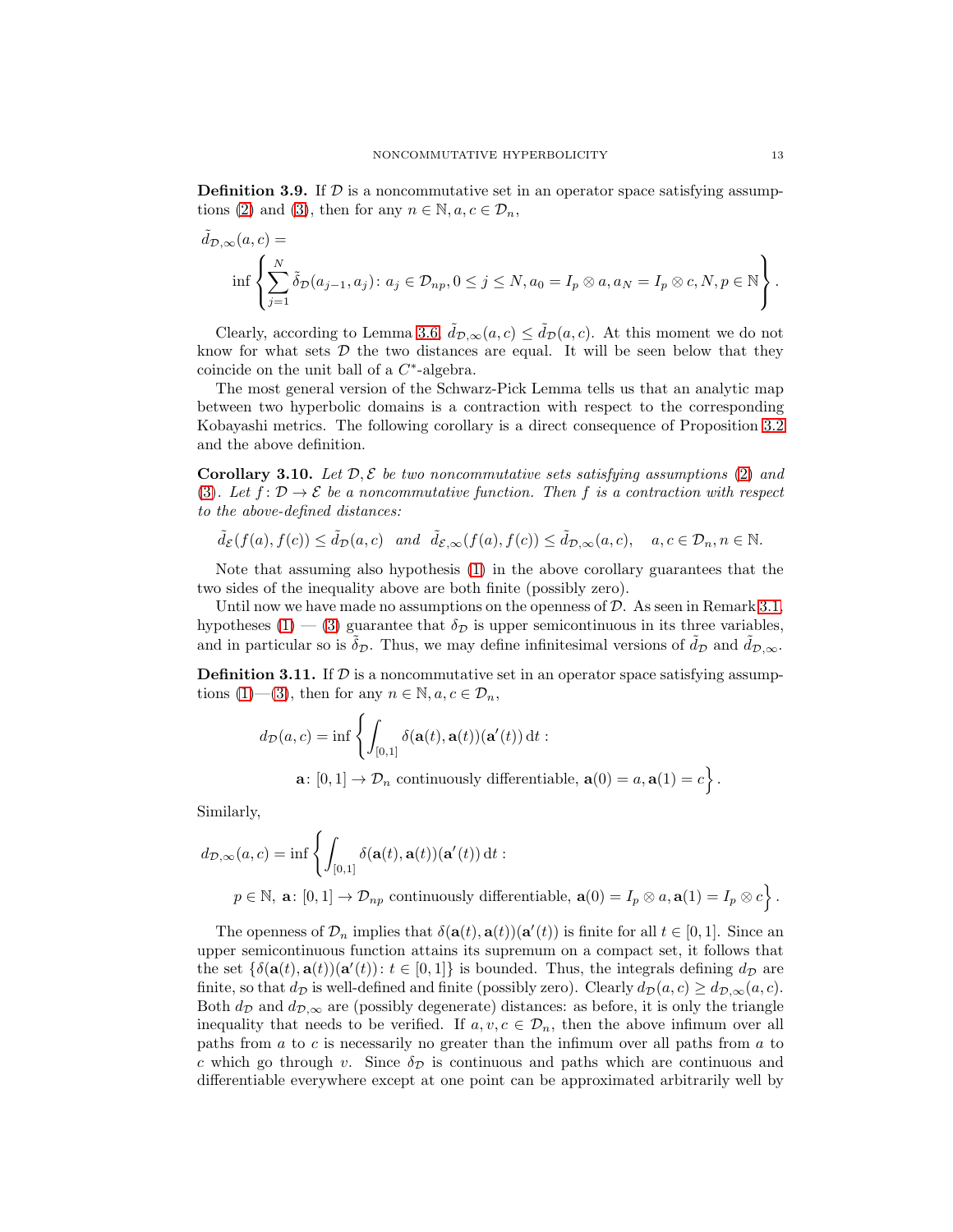paths which are differentiable everywhere, it follows that  $d_p(a, c) \leq d_p(a, v) + d_p(v, c)$ , and the same for  $d_{\mathcal{D},\infty}$ .

Another application of Proposition [3.2](#page-7-0) shows that noncommutative functions are contractions also with respect to  $d_{\mathcal{D}}$  and  $d_{\mathcal{D},\infty}$ . We record this fact below.

**Corollary 3.12.** Let  $\mathcal{D}, \mathcal{E}$  be two noncommutative sets satisfying assumptions [\(1\)](#page-6-1)–[\(3\)](#page-6-2). Let  $f: \mathcal{D} \to \mathcal{E}$  be a noncommutative function. Then f is a contraction with respect to the above-defined distances:

$$
d_{\mathcal{E}}(f(a), f(c)) \leq d_{\mathcal{D}}(a, c)
$$
 and  $d_{\mathcal{E},\infty}(f(a), f(c)) \leq d_{\mathcal{D},\infty}(a, c)$ ,  $a, c \in \mathcal{D}_n, n \in \mathbb{N}$ .

We establish next the relation between  $\tilde{d}_{\mathcal{D}}$  and  $d_{\mathcal{D}}$  under the assumptions  $(1)$  –  $(3)$ . As a direct consequence of the upper semicontinuity of  $\delta$  (Remark [3.1\)](#page-6-4), we obtain for any differentiable path **a** defined on [0, 1] and any  $t \in [0, 1]$  the relation

$$
\limsup_{h\to 0} \delta_{\mathcal{D}}(\mathbf{a}(t), \mathbf{a}(t+h)) \left( \frac{\mathbf{a}(t+h)-\mathbf{a}(t)}{h} \right) \leq \delta_{\mathcal{D}}(\mathbf{a}(t), \mathbf{a}(t)) (\mathbf{a}'(t)).
$$

(When  $t = 0$  or  $t = 1$ , the limit should of course be taken one-sided.) In particular given an arbitrary path a, a division of [0, 1] translates into a division of  $d(a, c)$ . Given  $\varepsilon > 0$ , for any  $t \in [0,1]$  there exists  $\eta_{t,\varepsilon} > 0$  such that  $\delta_{\mathcal{D}}(\mathbf{a}(t), \mathbf{a}(t+h)) \left( \frac{\mathbf{a}(t+h) - \mathbf{a}(t)}{h} \right)$  $\frac{h^{(n)} - a(t)}{h}$  > <  $\delta_{\mathcal{D}}(\mathbf{a}(t), \mathbf{a}(t))(\mathbf{a}'(t)) + \varepsilon$  for any  $|h| < \eta_{t,\varepsilon}$ . The family  $\{(t-\eta_{t,\varepsilon}, t+\eta_{t,\varepsilon})\}_{0\leq t\leq 1}$  is an open cover of [0, 1], so that we may extract a finite subcover  $(t_1 - \eta_{t_1,\varepsilon}, t_1 + \eta_{t_1,\varepsilon}), \ldots, (t_N \eta_{t_N,\varepsilon}, t_N + \eta_{t_N,\varepsilon}$ ,  $t_1 < \cdots < t_N$ . Let  $t_0 = 0, t_{N+1} = 1$ . By choosing the smallest among  $\eta_{t_i,\varepsilon}$ ,  $1 \leq j \leq N$ , and increasing the number of points  $t_j$  if necessary, we may assume that  $\eta_{t_1,\varepsilon} = \cdots = \eta_{t_N,\varepsilon} = \eta_{\varepsilon} > 0$  and  $t_j \in (t_{j-1} - \eta_{\varepsilon}, t_{j-1} + \eta_{\varepsilon}) \cap (t_{j+1} - \eta_{\varepsilon}, t_{j+1} + \eta_{\varepsilon}).$ Then

<span id="page-13-0"></span>(17) 
$$
\tilde{d}_{\mathcal{D}}(a,c) \leq \sum_{j=0}^{N} \tilde{\delta}_{\mathcal{D}}(\mathbf{a}(t_{j}), \mathbf{a}(t_{j+1}))
$$
\n
$$
= \sum_{j=0}^{N} (t_{j+1} - t_{j}) \delta_{\mathcal{D}}(\mathbf{a}(t_{j}), \mathbf{a}(t_{j+1})) \left( \frac{\mathbf{a}(t_{j+1}) - \mathbf{a}(t_{j})}{t_{j+1} - t_{j}} \right)
$$
\n
$$
< \sum_{j=0}^{N} (t_{j+1} - t_{j}) \delta_{\mathcal{D}}(\mathbf{a}(s_{j}), \mathbf{a}(s_{j})) (\mathbf{a}'(s_{j})) + \varepsilon \quad (s_{j} \in [t_{j}, t_{j+1}])
$$
\n(18) 
$$
\leq \sum_{j=0}^{N} (t_{j+1} - t_{j}) \int_{[t_{j}, t_{j+1}]} \delta_{\mathcal{D}}(\mathbf{a}(t), \mathbf{a}(t)) (\mathbf{a}'(t)) dt + \varepsilon
$$
\n
$$
= \int_{[0,1]} \delta(\mathbf{a}(t), \mathbf{a}(t)) (\mathbf{a}'(t)) dt + \varepsilon.
$$

We have used in [\(17\)](#page-13-0) the definition of  $\tilde{d}_{\mathcal{D}}$ , and in relation [\(18\)](#page-13-0) the fact that we may choose  $s_j$  arbitrarily in  $[t_j, t_{j+1}]$ , and we decide to choose an  $s_j$  such that

$$
\delta_{\mathcal{D}}(\mathbf{a}(s_j),\mathbf{a}(s_j))(\mathbf{a}'(s_j)) \leq \frac{1}{t_{j+1} - t_j} \int_{[t_j,t_{j+1}]} \delta_{\mathcal{D}}(\mathbf{a}(t),\mathbf{a}(t))(\mathbf{a}'(t)) dt.
$$

Since **a** has been arbitrarily chosen, it follows that  $\tilde{d}_{\mathcal{D}}(a, c) \leq d_{\mathcal{D}}(a, c)$  for all  $a, c$  belonging to the same level of  $D$ . Thus,

(19) 
$$
\tilde{d}_{\mathcal{D}} \leq d_{\mathcal{D}}
$$
 for all  $\mathcal{D} \subset \mathcal{V}_{\text{nc}}$  satisfying hypotheses (1) – (3).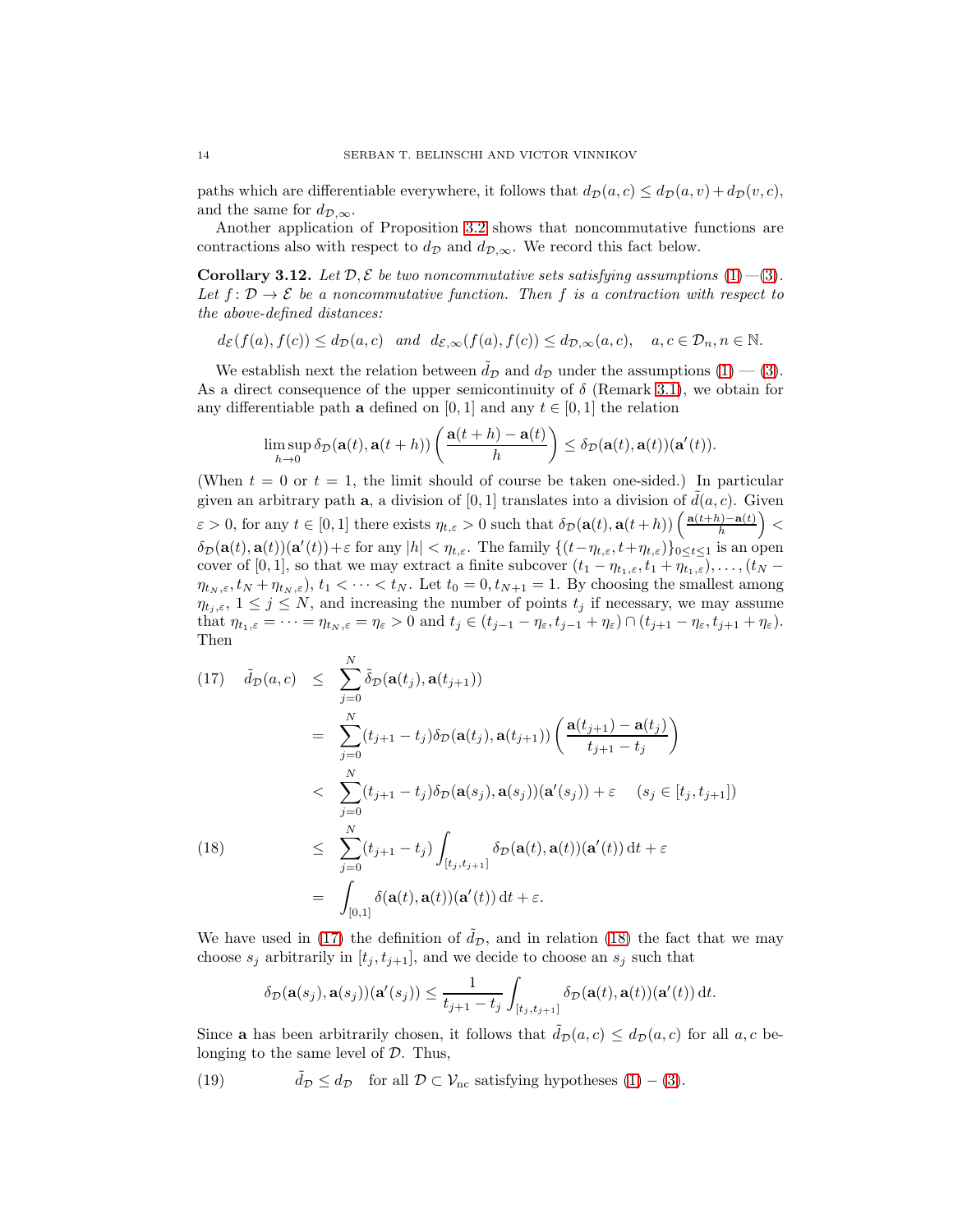All of the above arguments hold when  $\tilde{d}_{\mathcal{D}}$  is replaced by  $\tilde{d}_{\mathcal{D},\infty}$  and  $d_{\mathcal{D}}$  by  $d_{\mathcal{D},\infty}$ . We record the result below:

(20) 
$$
\tilde{d}_{\mathcal{D},\infty} \leq d_{\mathcal{D},\infty}
$$
 for all  $\mathcal{D} \subset \mathcal{V}_{\text{nc}}$  satisfying hypotheses (1) – (3).

Since we have shown that  $\delta$  and  $\tilde{\delta}$  generate distances, it is natural to ask what topology one may expect those distances to determine on the original space. In the most general case, we are able to make only the following statement:

<span id="page-14-1"></span>**Proposition 3.13.** Assume that  $D$  is a noncommutative subset of a topological vector space V which satisfies assumptions [\(1\)](#page-6-1)—[\(3\)](#page-6-2). If  $n \in \mathbb{N}$  is given and a subset A of  $\mathcal{D}_n$ is open in the topology generated by  $\tilde{d}_{\mathcal{D}}$ , then it is open in the product topology induced by  $V$  on  $V^{n \times n}$ .

*Proof.* Assume that  $a \in \mathcal{D}_n$  is given. For any net  $\{a_i\}_{i\in I} \subseteq \mathcal{D}_n$  which converges to a in the product topology of  $\mathcal{V}^{n \times n}$ , we have by Remark [3.1](#page-6-4) that

$$
0 = \tilde{\delta}_{\mathcal{D}}(a, a) \ge \limsup_{\iota \in I} \tilde{\delta}_{\mathcal{D}}(a_{\iota}, a) \ge \limsup_{\iota \in I} \tilde{d}_{\mathcal{D}}(a_{\iota}, a) \ge 0.
$$

<span id="page-14-0"></span>Thus,  $\lim_{\iota \in I} \tilde{d}_{\mathcal{D}}(a_{\iota}, a) = 0$  whenever  $\{a_{\iota}\}_{{\iota} \in I} \subseteq \mathcal{D}_n$  converges to a in the product topology of  $\mathcal{V}^{n \times n}$ . This completes our proof.

## 4. A smooth (pseudo)metric

We have seen above that simple properties of noncommutative sets allow us to define a distance which is often nondegenerate, and with respect to which analytic noncommutative functions are natural contractions. These results have a "metric space" flavour. In this section we consider the case when the distance defined has a "differential geometry" flavour.

4.1. **Hypotheses.** Let  $V$  be an operator space and  $\mathcal{J}, \mathcal{K}$  be  $C^*$ -algebras. Let  $\mathcal{O}_{\rm nc} \subseteq \mathcal{V}_{\rm nc}$ be a noncommutative set, and assume that  $G: \mathcal{O}_{nc} \times \mathcal{O}_{nc} \to \mathcal{L}(\mathcal{J},\mathcal{K})$  is an affine noncommutative kernel. Recall that if  $(a, c) \mapsto G(a, c)$  is an affine nc kernel, then  $(a, c) \mapsto G(a, c^*)$  is an nc kernel. We prefer to work with the affine kernel G because we will often need to take its derivative (or, rather, difference-differential) on both the first and second coordinate (which we denote by  $_0\Delta G(a; a', c)$  and  $_1\Delta G(a, c; c')$ , respectively). Consider the following properties:

- (1)  $\mathcal{O}_{\text{nc}}$  is uniformly open and G is locally uniformly bounded. Thus, G is uniformly analytic in each of its two variables.
- (2)  $\mathcal{O}_{\text{nc}}$  is finitely open and G is locally bounded on slices. Thus, G is analytic on slices in each of its two variables.
- (3)  $\mathcal{O}_{\text{nc}}$  is open in the level topology and G is locally bounded on slices. Thus, G is analytic on slices in each of its two variables.
- (4) For any  $n \in \mathbb{N}$  and  $a, c \in \mathcal{O}_n$  such that  $a^*, c^* \in \mathcal{O}_n$ , we have  $G(a, c)(v)^* =$  $G(c^*, a^*)(v)$  for  $v = v^* \in \mathcal{J}^{n \times n}$ ;
- (5)  $\{a \in \mathcal{O}_{\text{nc}} : G(a, a^*)(1) > 0\} \neq \emptyset.$
- (6) At each level at which the set  $\{a \in \mathcal{O}_{nc} : G(a, a^*)(1) > 0\}$  is nonempty, we have  $||G(a, a^*)(1)^{-1}|| \rightarrow +\infty$  as a tends to the norm-topology boundary of  ${a \in \mathcal{O}_{\rm nc} \colon G(a, a^*)(1) > 0}.$
- (7) Let  $\Omega$  be a connected component of  $\{a \in \mathcal{O}_{nc} : G(a, a^*)(1) > 0\}$ . For any given  $a \in \Omega_n$ ,  $c \in \overline{\Omega}_n$ , we have  $G(a, c^*)(1)$  invertible as an element in the  $C^*$ -algebra  $\mathcal{K}^{n\times n}$ .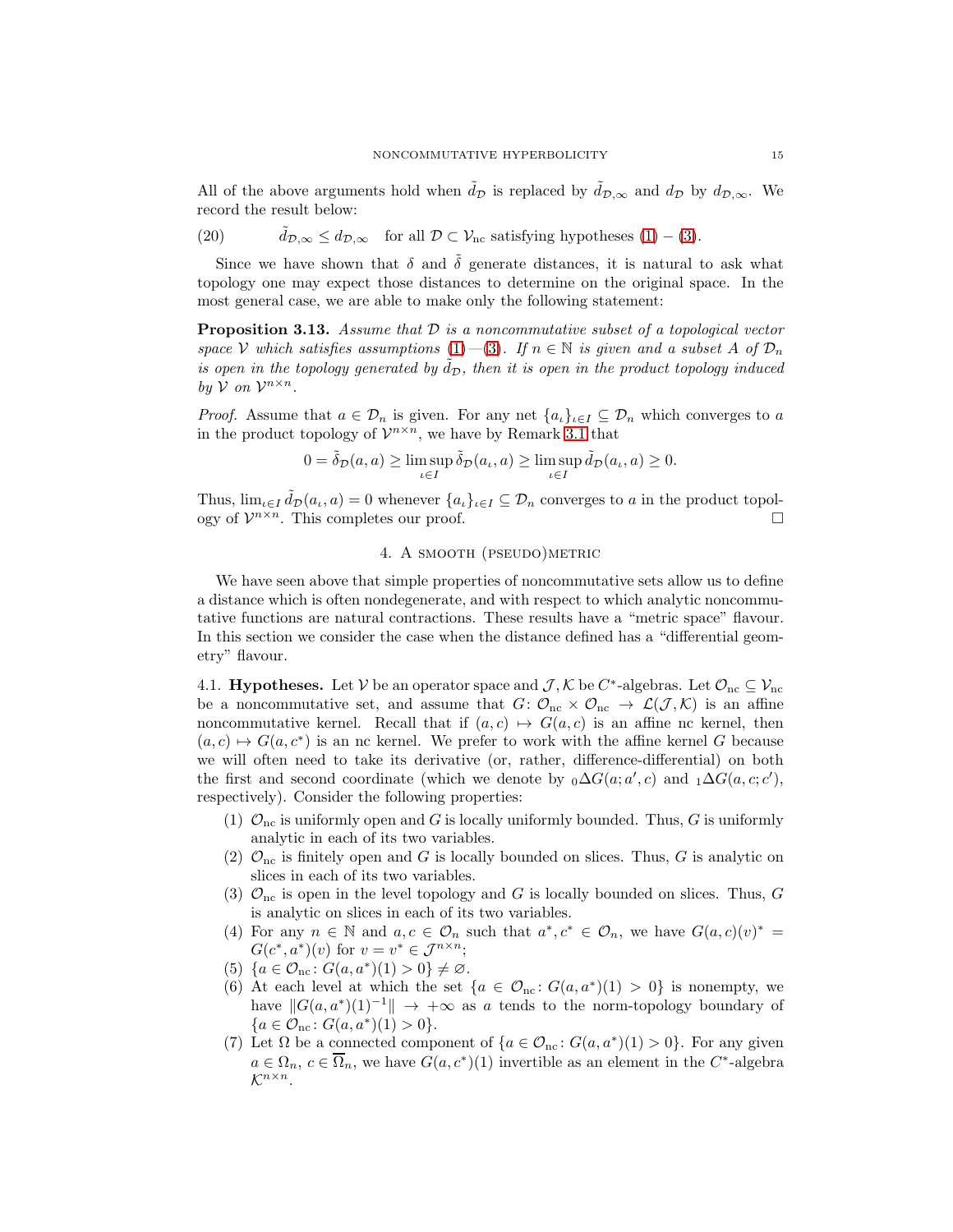(8) The function G is analytic on a neighbourhood of  $\Omega_n \times \Omega_n$  for each  $n \in \mathbb{N}$ .

In our results below, we will assume various subsets of the above hypotheses. We would like to emphasize at this moment already that they are not very restrictive, and important families of kernels satisfy all of them.

Pick a point  $a_0 \in \{a \in \mathcal{O}_{nc} : G(a, a^*)(1) > 0\}$  at the first nonempty level. Let  $\mathcal{D}_{G, nc}$ be the connected component of  $a_0$  (i.e. at each multiple k of the level in which  $a_0$ occurs, we consider the connected component of  $a_0 \otimes 1_k$ ). In all applications we are currently aware of, the set  $\mathcal{O}_{nc}$  is considerably bigger than  $\mathcal{D}_{G,nc}$ . It seems in fact that at the present level of knowledge in this field, analyticity of G on the boundary of  $\mathcal{D}_{G,\text{nc}}$ is necessary in order to obtain powerful results about arbitrary functions defined on it. Given the case of single-variable analytic functions, that is probably not so surprising. However, for the purposes of the next section, this hypothesis is not needed.

We would like to emphasize that if  $G(a, a^*)$  is completely positive, then the condition  $G(a, a^*)(1) > 0$  can be replaced by the condition  $G(a, a^*)(x) > 0$  for any  $x > 0$ . Indeed, one implication is obvious. Conversely, if  $x > 0$ , then it is invertible and  $x \ge ||x^{-1}||^{-1}$  > 0, so that  $0 < ||x^{-1}||^{-1}$   $G(a, a^*)(1) \le G(a, a^*)(x)$ . For our purposes, completely positive kernels are "bad": they generate a degenerate pseudometric. However, in the following, to the extent possible, we shall perform our computations in such a way as to be able to draw conclusions for both the case  $G(a, a^*)$  completely positive and  $G(a, a^*)(1) > 0$  (without the assumption that  $G(a, a^*)$  is positive).

4.2. The smooth pseudometric. The following proposition gives a noncommutative version of a hyperbolic pseudometric. This version is given in terms of the defining functions of the domains in question and its definition is purely algebraic. It is clear that noncommutative domains admit hyperbolic pseudometrics level-by-level. However, there would be apropri no reason to think that they are related to the pseudometric we define here. We will see later that in some cases our pseudometric indeed generates the Kobayashi metric, while in others it does not. As in Theorem [3.7,](#page-10-0) and as in the classical theory of several complex variables, for the pseudometric to be nondegenerate, it is necessary that the domains do not contain holomorphic images of complex lines (i.e. copies of  $\mathbb{C}$ ) at any level.

Consider G satisfying properties  $[(1), (2)$  or  $(3)]$ ,  $(4)$ , and  $(5)$ , and define  $\mathcal{D}_{G,\text{nc}}$  as above. Without loss of generality, we assume that  $\mathcal{D}_{G,1} \neq \emptyset$ . Recall that the spectrum of an operator V on a Hilbert space is denoted by  $\sigma(V)$ . For  $a \in \mathcal{D}_{G,n}, c \in \mathcal{D}_{G,m}, b \in$  $\mathcal{V}^{n \times m}$ , we have

<span id="page-15-0"></span>
$$
\delta_{\mathcal{D}_{G,\text{nc}}}(a,c)(b) = \max \left\{ 0, \sup \sigma \left( G(a,a^*)(1)^{-1/2} \left[ {}_0\Delta G(a;c,c^*)(b,1) \left[ G(c,c^*)(1) \right]^{-1} \right. \right.\left. (21) \right\} \times {}_1\Delta G(c,c^*;a^*)(1,b^*) - {}_1\Delta_0 \Delta G(a;c,c^*;a^*)(b,1,b^*) \right] G(a,a^*)(1)^{-1/2} \Big) \right\}^{\frac{1}{2}},
$$

and, when  $m = n$ ,

(22) 
$$
\tilde{\delta}_{\mathcal{D}_{G,\text{nc}}}(a,c) = \delta_{\mathcal{D}_{G,\text{nc}}}(a,c)(a-c).
$$

It will be seen below that

$$
\tilde{\delta}_{\mathcal{D}_{G,\text{nc}}}(a,c) = \max \left\{ 0, \sup \sigma \left( G(a,a^*)(1)^{-\frac{1}{2}} G(a,c^*)(1) G(c,c^*)(1)^{-1} \right) \times G(c,a^*)(1) G(a,a^*)(1)^{-\frac{1}{2}} - 1) \right\}^{\frac{1}{2}}.
$$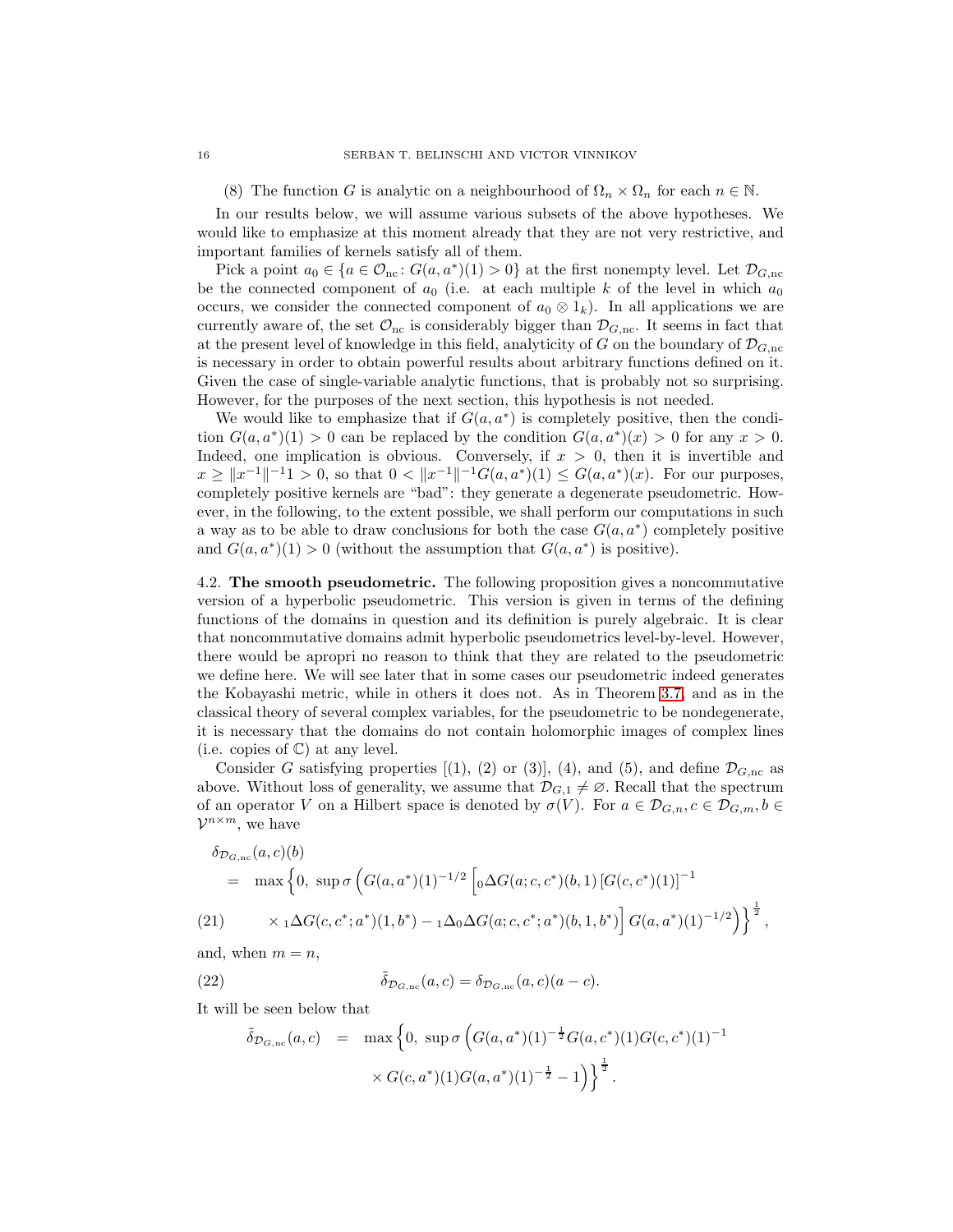It will be apparent that these two objects coincide with the ones defined in Section [3](#page-6-0) for the particular case of domains defined via inequalities of the type described in hypothesis (5) above.

Consider another function H defined on some noncommutative subset of  $\mathcal{W}_{\text{nc}}$ , which satisfies the same properties as G. We define  $\mathcal{D}_{H,\text{nc}}$  the same way as  $\mathcal{D}_{G,\text{nc}}$ 

<span id="page-16-1"></span>**Proposition 4.1.** Let  $\mathcal{D}_{G,\text{nc}}, \mathcal{D}_{H,\text{nc}}$  be two domains defined as above. Let  $f: \mathcal{D}_{G,\text{nc}} \to$  $\mathcal{D}_{H,\text{nc}}$  be a noncommutative map. For any  $n, m \in \mathbb{N}$ ,  $a \in \mathcal{D}_{G,n}, c \in \mathcal{D}_{G,m}, b \in \mathcal{V}^{n \times m}$ , we have

(23) 
$$
\delta_{\mathcal{D}_{H,\text{nc}}}(f(a),f(c))(\Delta f(a,c)(b)) \leq \delta_{\mathcal{D}_{G,\text{nc}}}(a,c)(b).
$$

If  $m = n$ , then

<span id="page-16-2"></span>
$$
\tilde{\delta}_{\mathcal{D}_{H,\mathrm{nc}}}(f(a),f(c)) \leq \tilde{\delta}_{\mathcal{D}_{G,\mathrm{nc}}}(a,c).
$$

and

<span id="page-16-3"></span>
$$
\|H(f(a), f(a)^*)(1)^{-\frac{1}{2}}H(f(a), f(c)^*)(1)H(f(c), f(c)^*)(1)^{-1}H(f(c), f(a)^*)(1)
$$
  
×  $H(f(a), f(a)^*)(1)^{-\frac{1}{2}}\|$   
(24) 
$$
\leq \left\|G(a, a^*)(1)^{-\frac{1}{2}}G(a, c^*)(1)G(c, c^*)(1)^{-1}G(c, a^*)(1)G(a, a^*)(1)^{-\frac{1}{2}}\right\|.
$$

In addition,

<span id="page-16-0"></span>
$$
H(f(a), f(c)^*)(1)H(f(c), f(c)^*)(1)^{-1}H(f(c), f(a)^*)(1) - H(f(a), f(a)^*)(1)
$$
  
\n
$$
\leq H(f(a), f(a)^*)(1) \times
$$
  
\n(25) 
$$
\left\|G(a, a^*)(1)^{-\frac{1}{2}}G(a, c^*)(1)G(c, c^*)(1)^{-1}G(c, a^*)(1)G(a, a^*)(1)^{-\frac{1}{2}} - 1\right\|.
$$

<span id="page-16-5"></span>**Remark 4.2.** If in addition  $H(u, v^*)(1)H(v, v^*)(1)^{-1}H(v, u^*)(1) - H(u, u^*)(1) \geq 0$  for all  $u, v \in \mathcal{D}_{H,nc}$ , then relation [\(25\)](#page-16-0) is equivalent to

<span id="page-16-4"></span>
$$
\|H(f(a), f(a)^*)(1)^{-\frac{1}{2}}H(f(a), f(c)^*)(1)
$$
\n
$$
\times H(f(c), f(c)^*)(1)^{-1}H(f(c), f(a)^*)(1)H(f(a), f(a)^*)(1)^{-\frac{1}{2}} - 1\|
$$
\n
$$
\leq \quad \left\|G(a, a^*)(1)^{-\frac{1}{2}}G(a, c^*)(1)G(c, c^*)(1)^{-1}G(c, a^*)(1)G(a, a^*)(1)^{-\frac{1}{2}} - 1\right\|.
$$

<span id="page-16-6"></span>**Remark 4.3.** The condition  $H(u, v^*)(1)H(v, v^*)(1)^{-1}H(v, u^*)(1) - H(u, u^*)(1) \geq 0$ for all  $u, v \in \mathcal{D}_{H,nc}$  is satisfied by a large and important class of noncommutative domains. In particular, it is satisfied by generalized noncommutative half-planes and generalized noncommutative balls. Indeed, consider the upper half-plane from Example [2.3\(](#page-4-1)i),  $H^+(\mathcal{A}^{n\times n}) = \{b \in \mathcal{A}^{n\times n} : \Im b > 0\}$ . It is given by the affine kernel  $H(a, c)(P) =$  $(2i)^{-1}(aP - Pc)$ . Then the inequality reduces to

$$
\frac{a-c^*}{2i} \left(\frac{c-c^*}{2i}\right)^{-1} \frac{c-a^*}{2i} - \frac{a-a^*}{2i} \ge 0.
$$

But

$$
\frac{a-c^*}{2i} \left(\frac{c-c^*}{2i}\right)^{-1} \frac{c-a^*}{2i} - \frac{a-a^*}{2i} = \frac{1}{4}(a-c) \left(\frac{c-c^*}{2i}\right)^{-1} (a-c)^* \ge 0
$$

whenever  $a \neq c$  in the upper half-plane. One can generalize this to kernels of the form  $H(a, c)(P) = (2i)^{-1}(h(a)P - Ph(c^*)^*)$ , for some noncommutative function h.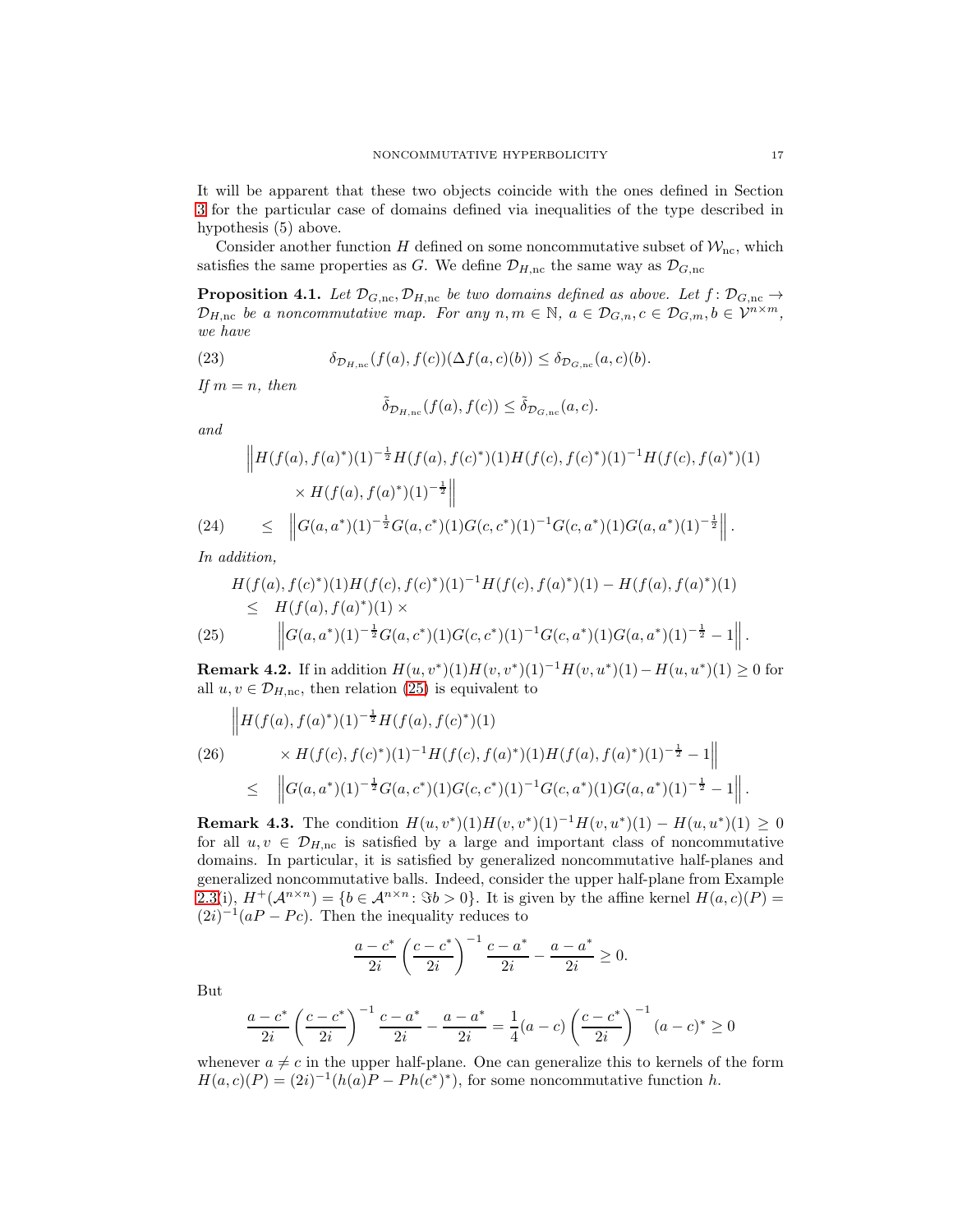A better-known class of kernels is given by the formula  $H(a, c)(P) = 1 - h(a)Ph(c^*)^*$ with h a noncommutative function. Then  $H(a, c^*)(1) = 1 - h(a)h(c)^*$ , so from the point of view of the above inequality it is enough to consider the case when  $h$  is the identity function. If  $H(a, c)(P) = 1 - aPc$ , this comes down to:

$$
(1 - ac^*)(1 - cc^*)^{-1}(1 - ca^*) - (1 - aa^*)
$$
  
= 1 - ca^\* + (c - a)c^\*(1 - cc^\*)^{-1}c(c - a)^\* + (c - a)c^\* - 1 + aa^\*   
= (c - a)c^\*(1 - cc^\*)^{-1}c(c - a)^\* + cc^\* + aa^\* - ac^\* - ca^\*   
= (c - a)c^\*(1 - cc^\*)^{-1}c(c - a)^\* + (c - a)(c - a)^\* \ge 0

whenever  $a \neq c$  satisfy  $||a||, ||c|| < 1$ .

Note that this also proves that

$$
\left\|H(a,a^*)(1)^{-\frac{1}{2}}H(a,c^*)(1)H(c,c^*)(1)^{-1}H(c,a^*)(1)H(a,a^*)(1)^{-\frac{1}{2}}-1\right\|=0
$$

for  $H(a, c)(P) = 1 - h(a)Ph(c^*)^*$  if and only if  $h(a) = h(c)$ . So the pseudodistance defined by this formula separates points if and only if  $h$  is injective. The same fact holds for the generalized half-plane.

*Proof of Proposition [4.1.](#page-16-1)* The proof is based on showing that formula [\(21\)](#page-15-0) for  $\delta_{D_{G,\text{nc}}}$ coincides with the definition [\(12\)](#page-6-5) in the particular case of a domain defined by a noncommutative kernel as in assumption (5). An application of Proposition [3.2](#page-7-0) will allow us to conclude. On the way to proving [\(23\)](#page-16-2), we will obtain formulas allowing us to argue that [\(24\)](#page-16-3) and [\(25\)](#page-16-0) hold by applying the same principle as in the proof of Proposition [3.2.](#page-7-0) In some cases, for future reference, we will perform computations which are slightly more involved than absolutely necessary.

Thus, let us start by evaluating G on elements  $\begin{bmatrix} a & b \\ 0 & a \end{bmatrix}$  $0 \quad c$  $\Big], a \in \mathcal{D}_{G,n}, c \in \mathcal{D}_{G,m}.$  We have  $G\left(\begin{bmatrix} a & b \\ 0 & a \end{bmatrix}\right)$  $0 \quad c$  $\Big]$ ,  $\begin{bmatrix} a^* & 0 \\ i^* & 0 \end{bmatrix}$  $\begin{pmatrix} a^* & 0 \\ b^* & c^* \end{pmatrix}$   $(I_{n+m}) > 0$  whenever  $\begin{bmatrix} a & b \\ 0 & c \end{bmatrix}$  $0 \quad c$  $\left[\right] \in \mathcal{D}_{G,n+m}$ . As  $a \in \mathcal{D}_{G,n}, c \in$  $\mathcal{D}_{G,m}$ , we can use the properties of nc functions/kernels to write explicitly the entries of this matrix. For future reference, we consider the general case, with  $P_{11} \in \mathcal{J}^{n \times n}$ ,  $P_{12} \in$  $\mathcal{J}^{n \times m}, P_{21} \in \mathcal{J}^{m \times n}, P_{22} \in \mathcal{J}^{m \times m}, \ a_1, a_2 \in \mathcal{D}_{G_1,n}, c_1, c_2 \in \mathcal{D}_{G_1,m}, b_1 \in \mathcal{V}^{n \times m}, b_2 \in$  $\mathcal{V}^{m \times n}$ . According to condition [\(7\)](#page-3-3) in the definition of affine nc kernels,

$$
G\left(\begin{bmatrix} a_1 & b_1 \\ 0_{m \times n} & c_1 \end{bmatrix}, \begin{bmatrix} a_2 & 0_{n \times m} \\ b_2 & c_2 \end{bmatrix}\right) \left(\begin{bmatrix} P_{11} & P_{12} \\ P_{21} & P_{22} \end{bmatrix}\right)
$$
  
= 
$$
G\left(\begin{bmatrix} a_1 & b_1 \\ 0 & c_1 \end{bmatrix}, \begin{bmatrix} 0 & 1_n \\ 1_m & 0 \end{bmatrix} \begin{bmatrix} c_2 & b_2 \\ 0_{n \times m} & a_2 \end{bmatrix} \begin{bmatrix} 0 & 1_m \\ 1_n & 0 \end{bmatrix}\right) \left(\begin{bmatrix} P_{12} & P_{11} \\ P_{22} & P_{21} \end{bmatrix} \begin{bmatrix} 0 & 1_m \\ 1_n & 0 \end{bmatrix}\right)
$$
  
= 
$$
G\left(\begin{bmatrix} a_1 & b_1 \\ 0 & c_1 \end{bmatrix}, \begin{bmatrix} c_2 & b_2 \\ 0 & a_2 \end{bmatrix} \right) \left(\begin{bmatrix} P_{12} & P_{11} \\ P_{22} & P_{21} \end{bmatrix} \right) \begin{bmatrix} 0 & 1_m \\ 1_n & 0 \end{bmatrix},
$$

On the other hand,

$$
G\left(\begin{bmatrix} a_1 & b_1 \\ 0 & c_1 \end{bmatrix}, \begin{bmatrix} c_2 & b_2 \\ 0 & a_2 \end{bmatrix}\right) \left(\begin{bmatrix} P_{12} & P_{11} \\ P_{22} & P_{21} \end{bmatrix}\right) = \begin{bmatrix} G\left(a_1, \begin{bmatrix} c_2 & b_2 \\ 0 & a_2 \end{bmatrix}\right) \left(\begin{bmatrix} P_{12} & P_{11} \end{bmatrix}\right) + {}_0\Delta G\left(a_1; c_1, \begin{bmatrix} c_2 & b_2 \\ 0 & a_2 \end{bmatrix}\right) \left(b_1, \begin{bmatrix} P_{22} & P_{21} \end{bmatrix}\right) \end{bmatrix}.
$$

$$
G\left(c_1, \begin{bmatrix} c_2 & b_2 \\ 0 & a_2 \end{bmatrix}\right) \left(\begin{bmatrix} P_{22} & P_{21} \end{bmatrix}\right)
$$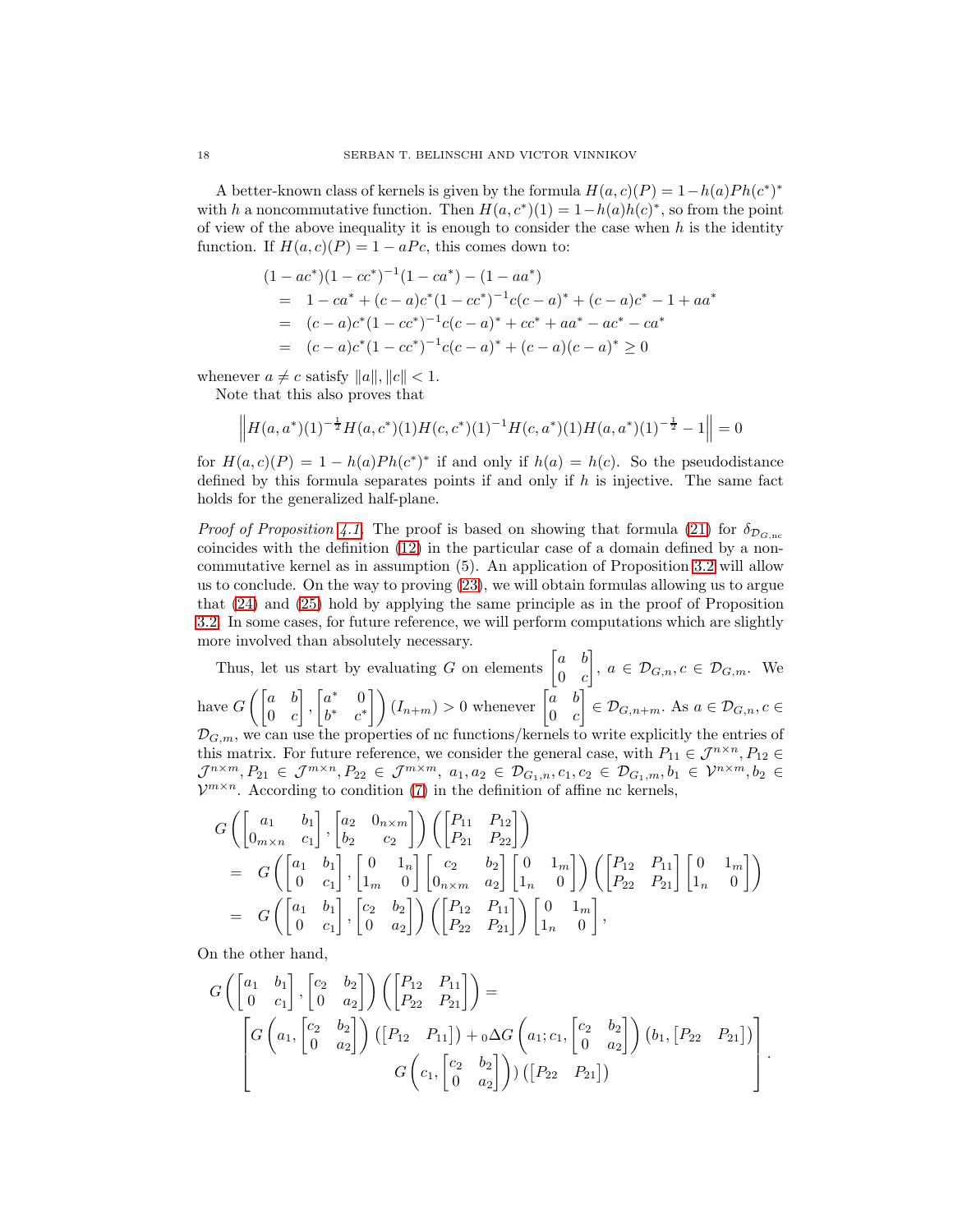We identify each of the two components of this column vector.

$$
G\left(a_1, \begin{bmatrix} c_2 & b_2 \ 0 & a_2 \end{bmatrix}\right) ([P_{12} P_{11}])
$$
  
=  $[G(a_1, c_2)([P_{12}]) \quad {}_1\Delta G(a_1, c_2; a_2)([P_{12}], b_2) + G(a_1, a_2)([P_{11}])],$ 

and

$$
G\left(c_1, \begin{bmatrix} c_2 & b_2 \ 0 & a_2 \end{bmatrix}\right) ([P_{22} \ P_{21}])
$$
  
= 
$$
[G(c_1, c_2)([P_{22}]) \ A\Delta G(c_1, c_2; a_2)([P_{22}], b_2) + G(c_1, a_2)([P_{21}])].
$$

Finally,

$$
{}_{0}\Delta G \left(a_{1}, c_{1}, \begin{bmatrix} c_{2} & b_{2} \\ 0 & a_{2} \end{bmatrix}\right) (b_{1}, [P_{22} \quad P_{21}]) =
$$
  

$$
\left[\begin{array}{cc} {}_{0}\Delta G (a_{1}; c_{1}, c_{2}) (b_{1}, [P_{22}]) & {}_{1}\Delta_{0}\Delta G (a_{1}; c_{1}, c_{2}; a_{2}) (b_{1}, [P_{22}], b_{2}) \\ + {}_{0}\Delta G (a_{1}; c_{1}, a_{2}) (b_{1}, [P_{21}]) \end{array}\right],
$$

a row vector with two components. To centralize all results, if

<span id="page-18-1"></span>
$$
G\left(\begin{bmatrix} a_1 & b_1 \\ 0 & c_1 \end{bmatrix}, \begin{bmatrix} c_2 & b_2 \\ 0 & a_2 \end{bmatrix}\right) \left(\begin{bmatrix} P_{12} & P_{11} \\ P_{22} & P_{21} \end{bmatrix}\right) = \begin{bmatrix} G_{11} & G_{12} \\ G_{21} & G_{22} \end{bmatrix},
$$

then

(27) 
$$
G_{11} = G(a_1, c_2)([P_{12}]) + {}_0\Delta G(a_1; c_1, c_2)(b_1, [P_{22}]),
$$

<span id="page-18-2"></span>(28) 
$$
G_{12} = 1 \Delta G(a_1, c_2; a_2) ([P_{12}], b_2) + G(a_1, a_2) ([P_{11}]) + 1 \Delta_0 \Delta G(a_1; c_1, c_2; a_2) (b_1, [P_{22}], b_2) + 0 \Delta G(a_1; c_1, a_2) (b_1, [P_{21}]),
$$

<span id="page-18-3"></span>(29) 
$$
G_{21} = G(c_1, c_2)([P_{22}]),
$$

<span id="page-18-4"></span>(30) 
$$
G_{22} = {}_1\Delta G(c_1, c_2; a_2)([P_{22}], b_2) + G(c_1, a_2)([P_{21}]).
$$

For any C<sup>\*</sup>-algebra  $\mathcal{A}, \begin{bmatrix} u & v \\ u & v \end{bmatrix}$  $v^*$  w  $\Big] \in \mathcal{A}^{(n+m)\times(n+m)}$  is strictly positive if and only if  $u > 0, w > 0$  and  $v^*u^{-1}v < w$  (or, equivalently,  $u > vw^{-1}v^*$  - see [\[31,](#page-41-0) Chapter 3]). Thus,  $\begin{bmatrix} a & b \\ 0 & a \end{bmatrix}$  $0 \quad c$  $\left[\right] \in \mathcal{D}_{G,n+m}$  if and only if<sup>[1](#page-18-0)</sup>

$$
a \in \mathcal{D}_{G,n}, c \in \mathcal{D}_{G,m}
$$
 and  $G\left(\begin{bmatrix} a & b \\ 0 & c \end{bmatrix}, \begin{bmatrix} c^* & b^* \\ 0 & a^* \end{bmatrix}\right) \left(\begin{bmatrix} 0 & 1_n \\ 1_m & 0 \end{bmatrix}\right) \begin{bmatrix} 0 & 1_m \\ 1_n & 0 \end{bmatrix} > 0.$ 

<span id="page-18-0"></span><sup>1</sup> If the requirement in the definition of  $\mathcal{D}_{G,\text{nc}}$  were that  $G\begin{pmatrix} a & b \\ 0 & c \end{pmatrix}$  $0 \quad c$  $\Big\}$ ,  $\Big\{ \begin{matrix} a^* & 0 \\ i^* & i^* \end{matrix} \Big\}$  $\begin{bmatrix} a^* & 0 \\ b^* & c^* \end{bmatrix}$  is completely positive (equivalently,  $G\left(\begin{bmatrix} a & b \\ 0 & a \end{bmatrix}\right)$  $0 \quad c$  $\Big\}$ ,  $\Big\{ \begin{matrix} c^* & b^* \\ 0 & \cdots \end{matrix} \Big\}$  $\begin{bmatrix} 2^* & b^* \ 0 & a^* \end{bmatrix} \Big) \left( \begin{bmatrix} P_{12} & P_{11} \ P_{22} & P_{21} \end{bmatrix} \right) \begin{bmatrix} 0 & 1 \ 1 & 0 \end{bmatrix} > 0 \,\, \text{for all} \,\, \begin{bmatrix} P_{11} & P_{12} \ P_{21} & P_{22} \end{bmatrix} > 0$ in  $\mathcal{J}^{(n+m)\times(n+m)}$  – so  $P_{12} = P_{21}^*$  for all n, m, then, according to the above formula applied to  $a_1 = a, a_2 = a^*, c_1 = c, c_2 = c^*, b_1 = b, b_2 = b^*,$  the requirement  $\begin{bmatrix} G_{12} & G_{11} \\ G_{22} & G_{21} \end{bmatrix} > 0$ , would become  $0 \quad < \quad G(c, c^*)([P_{22}]),$ 

$$
0 < G(a, a^*)([P_{11}]) + 1\Delta_0 \Delta G(a; c, c^*; a^*)(b, [P_{22}], b^*)
$$
  
+  $1\Delta G(a, c^*; a^*)([P_{12}], b^*) + 0\Delta G(a; c, a^*)(b, [P_{21}]),$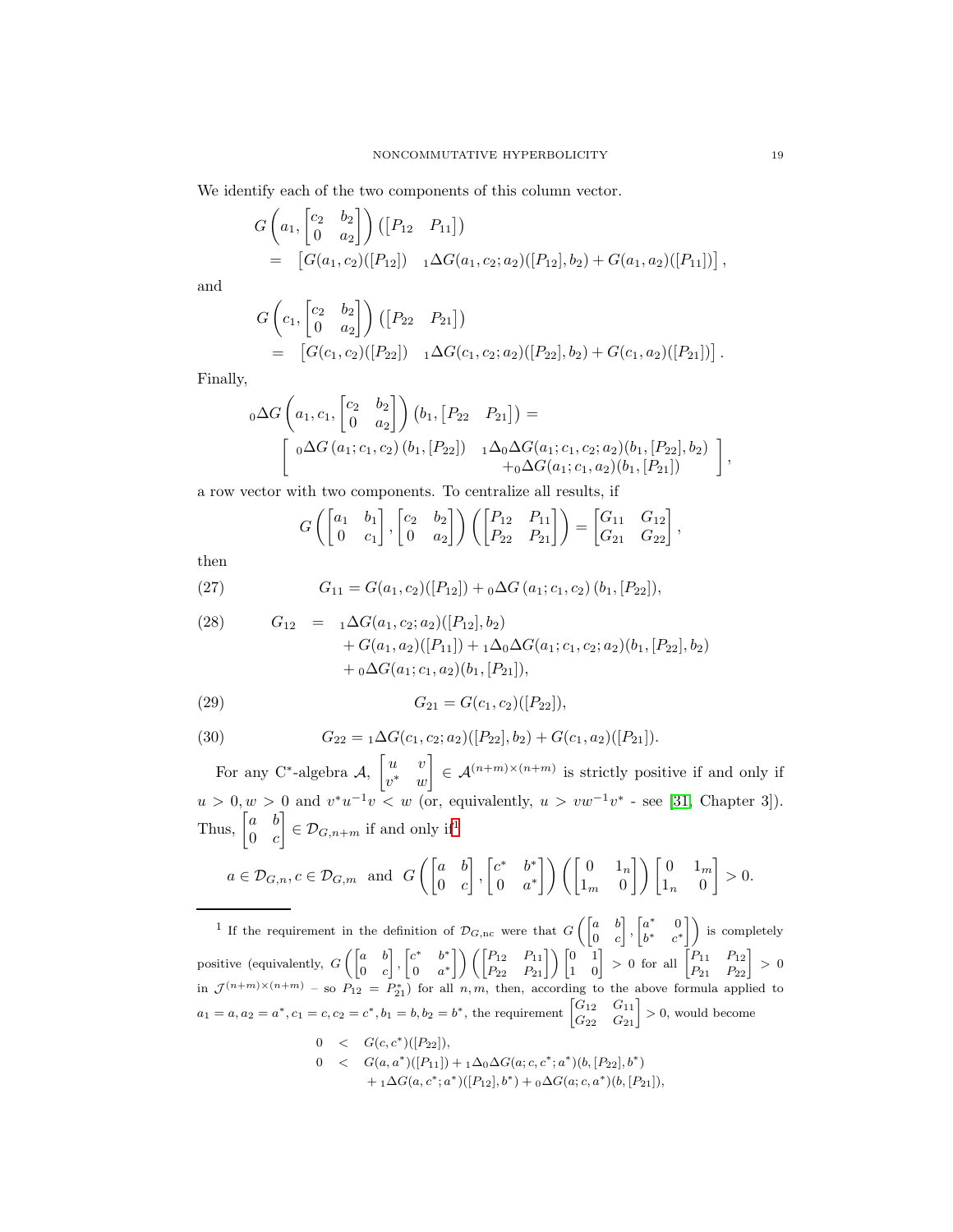The requirement of positivity for G applied to a block-diagonal  $P = \begin{bmatrix} P_{11} & P_{12} \\ P_{21} & P_{22} \end{bmatrix} =$  $\begin{bmatrix} P_{11} & 0 \\ 0 & P_{22} \end{bmatrix}$ , means  $0 \quad < \quad G(c, c^*)([P_{22}]),$ 0 <  $G(a, a^*)([P_{11}]) + {}_1\Delta_0 \Delta G(a; c, c^*; a^*)(b, [P_{22}], b^*),$ 

and

<span id="page-19-0"></span>(32) 
$$
{}_{0}\Delta G(a;c,c^{*})(b,[P_{22}])[G(c,c^{*})([P_{22}])]^{-1} {}_{1}\Delta G(c,c^{*};a^{*})([P_{22}],b^{*}) < G(a,a^{*})([P_{11}]) + {}_{1}\Delta_{0}\Delta G(a;c,c^{*};a^{*})(b,[P_{22}],b^{*}).
$$

(Note that if  $G_1(x, x^*)$  were cp, by letting  $P_{11}$  go to zero in the above, we'd conclude that the map  $P_{22} \to 1\Delta_0\Delta G_1(a, c, c^*, a^*)(b, [P_{22}], b^*)$  is necessarily a completely positive map whenever b is so that  $\begin{bmatrix} a & b \\ 0 & a \end{bmatrix}$  $0 \quad c$  $\Big] \in \mathcal{D}_{G,n+m}$ .)

Given a, c as above, by the openness of  $\mathcal{O}_{\text{nc}}$ , which is a consequence of condition (5) and of the analyticity of G, we know that there is an  $\epsilon > 0$  depending on a, c so that  $|a|$  $a \quad b$ ]  $\begin{vmatrix} 0 & c \end{vmatrix}$  $\in \mathcal{D}_{G,n+m}$  for all  $b \in \mathcal{V}^{n \times m}$  with  $||b|| < \epsilon$ . Fix a direction  $b_0 \in \mathcal{V}^{n \times m}$ . Then, recalling the definition [\(12\)](#page-6-5) for  $\delta$ ,

$$
\varepsilon_0 := \left[\delta_{\mathcal{D}_{G,\text{nc}}}(a,c)(b)\right]^{-1} = \sup \left\{ t \in (0,+\infty) : \begin{bmatrix} a & sb_0 \\ 0 & c \end{bmatrix} \in \mathcal{D}_{G,n+m} \forall s < t \right\} \in (0,+\infty].
$$
\nObserve that if

Observe that if

 $_{1}\Delta_{0}\Delta G(a; c, c^{*}; a^{*})(b_{0}, 1, b_{0}^{*}) \geq {}_{0}\Delta G(a; c, c^{*})(b_{0}, 1)G(c, c^{*})(1)^{-1}{}_{1}\Delta G(c, c^{*}; a^{*})(1, b_{0}^{*})$ then  $\mathcal{D}_{G,n+m}$  contains a complex line. Indeed, one simply divides by  $|z|^2$  in [\(32\)](#page-19-0).

We argue that  $\delta_{\mathcal{D}_{G,\text{nc}}}(a, c)(b)$  is indeed given in this case by formula [\(21\)](#page-15-0). If  $\varepsilon_0 < +\infty$ , then it can be written as

$$
\delta_{\mathcal{D}_{G,\text{nc}}}(a,c)(b)^2 = \varepsilon_0^{-2} = \sup \left\{ \varphi \left( G(a,a^*)(1)^{-1/2} \left[ {}_0 \Delta G(a;c,c^*)(b_0,1) \left[ G(c,c^*)(1) \right]^{-1} {}_1 \Delta G(c,c^*;a^*)(1,b_0^*) \right] \right. \\ \left. - {}_1 \Delta_0 \Delta G(a;c,c^*;a^*)(b_0,1,b_0^*) \right] G(a,a^*)(1)^{-1/2} \right) : \varphi \colon \mathcal{K}^{n \times n} \to \mathbb{C} \text{ state} \right\}.
$$

Thus, formula [\(21\)](#page-15-0) holds. By Proposition [3.2,](#page-7-0) we conclude relation [\(23\)](#page-16-2). If  $\varepsilon_0 = +\infty$ , there is nothing to prove.

Consider now the case  $b_0 = \epsilon(a - c)$  for some arbitrary  $\epsilon \in \mathbb{C}$ . We apply Equation [\(3\)](#page-2-0) to write

- ${}_0\Delta G(a;c,a^*)(\epsilon(a-c),[P_{21}]) = G(a,a^*)([\epsilon P_{21}]) G(c,a^*)([\epsilon P_{21}]);$
- ${}_1\Delta G(a, c^*; a^*)([P_{12}], \overline{\epsilon}(a-c)^*) = G(a, a^*)([\overline{\epsilon}P_{12}]) G(a, c^*)([\overline{\epsilon}P_{12}]);$
- ${}_0\Delta G(a;c,c^*)(\epsilon(a-c), [P_{22}]) = G(a,c^*)([\epsilon P_{22}]) G(c,c^*)([\epsilon P_{22}]);$
- ${}_1\Delta G(c, c^*; a^*)([P_{22}], \overline{\epsilon}(a-c)^*) = G(c, a^*)([\overline{\epsilon}P_{22}]) G(c, c^*)([\overline{\epsilon}P_{22}]);$

and

$$
[G(a, c^*)([P_{12}]) + 0\Delta G(a; c, c^*)(b, [P_{22}])] [G(c, c^*)([P_{22}])]^{-1}
$$
  
\n
$$
\times [1 \Delta G(c, c^*; a^*)([P_{22}], b^*) + G(c, a^*)([P_{21}])]
$$
  
\n
$$
\times G(a, a^*)([P_{11}]) + 0 \Delta G(a; c, a^*)(b, [P_{21}]) + 1 \Delta G(a, c^*; a^*)([P_{12}], b^*)
$$
  
\n(31)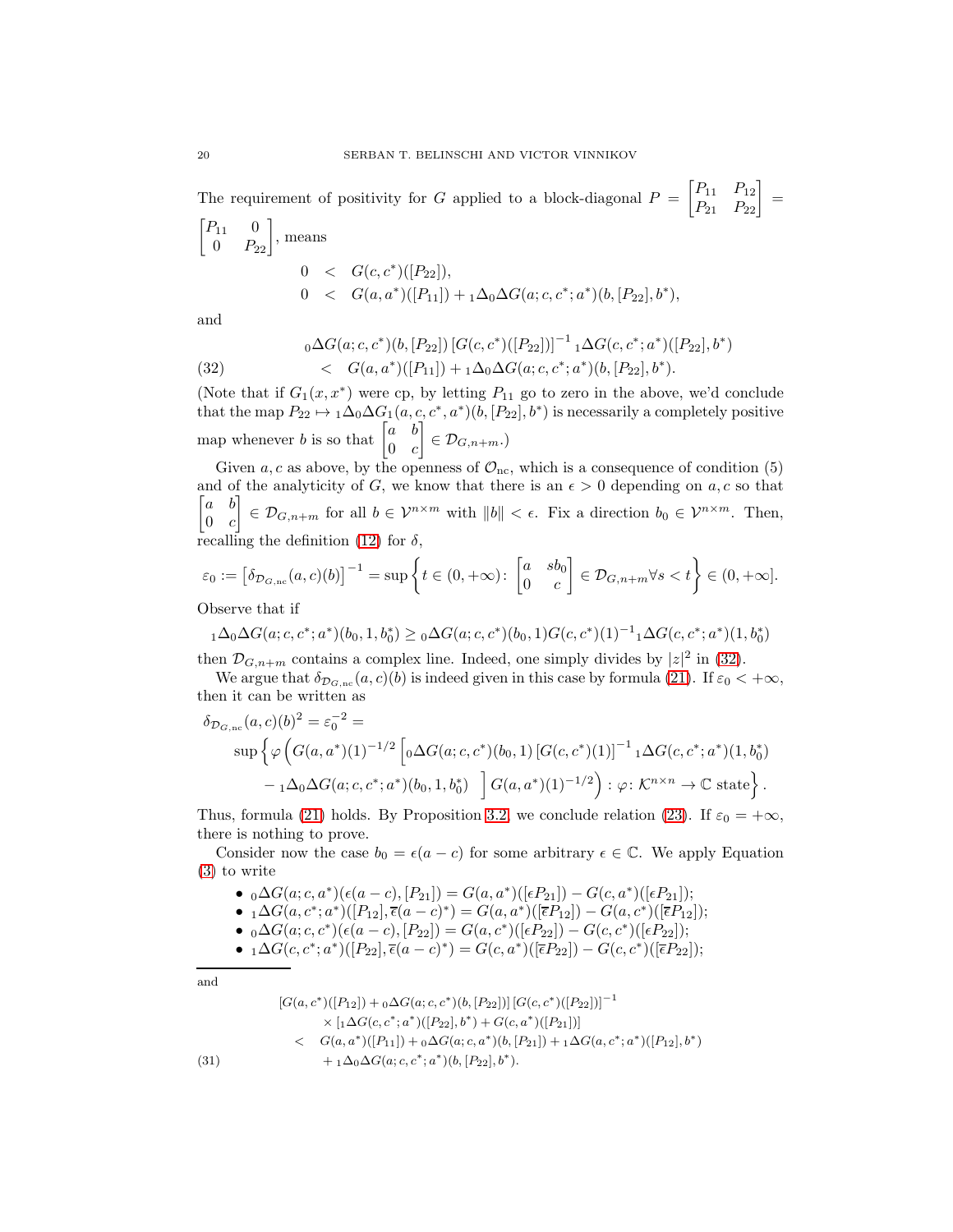•  $_1\Delta_0\Delta G(a;c,c^*;a^*)(\epsilon(a-c), [P_{22}], \overline{\epsilon}(a-c)^*)$  =  $G(a, a^*) (||\epsilon|^2 P_{22}]) - G(c, a^*) (||\epsilon|^2 P_{22}]) - G(a, c^*) (||\epsilon|^2 P_{22}]) + G(c, c^*) (||\epsilon|^2 P_{22}]).$ 

We record for future reference the expressions for  $G_{ij}$  corresponding to  $b_0 = \epsilon(a - c)$ .

<span id="page-20-0"></span>
$$
G_{11} = G(a, c^*)([P_{12}]) + \epsilon(G(a, c^*)([P_{22}]) - G(c, c^*)([P_{22}]))
$$
  
\n
$$
G_{12} = G(a, a^*)([\epsilon P_{21}] + [\overline{\epsilon}P_{12}]) - G(a, c^*)([\overline{\epsilon}P_{12}]) - G(c, a^*)([\epsilon P_{21}])
$$
  
\n(33) 
$$
+ G(a, a^*)([P_{11}])
$$
  
\n
$$
+ |\epsilon|^2(G(a, a^*)([P_{22}]) + G(c, c^*)([P_{22}]) - G(a, c^*)([P_{22}]) - G(c, a^*)([P_{22}]))
$$
  
\n
$$
G_{21} = G(c, c^*)([P_{22}])
$$
  
\n
$$
G_{22} = G(c, a^*)([P_{21}]) + \overline{\epsilon}(G(c, a^*)([P_{22}]) - G(c, c^*)([P_{22}]))
$$

For  $\epsilon = 1$ , we obtain that for any state  $\psi$  on  $\mathcal{K}^{n \times n}$  and  $\varepsilon > 0$ , there is a state  $\varphi$  on  $\mathcal{K}^{n \times n}$  depending on  $\varepsilon$  such that

$$
\psi \left( H(f(a), f(a)^*)(1)^{-\frac{1}{2}} H(f(a), f(c)^*)(1) \left[ H(f(c), f(c)^*)(1) \right]^{-1} \times H(f(c), f(a)^*)(1) H(f(a), f(a)^*)(1)^{-\frac{1}{2}} - 1 \right) - \varepsilon
$$
\n
$$
\leq \varphi \left( G(a, a^*)(1)^{-\frac{1}{2}} G(a, c^*)(1) \left[ G(c, c^*)(1) \right]^{-1} G(c, a^*)(1) G(a, a^*)(1)^{-\frac{1}{2}} - 1 \right).
$$

Recall that  $\psi, \varphi$  are states, so that  $\varphi(1) = \psi(1) = 1$ , which implies that

$$
\psi\left(H(f(a), f(a)^*)(1)^{-\frac{1}{2}}H(f(a), f(c)^*)(1)[H(f(c), f(c)^*)(1)]^{-1}\right) \times H(f(c), f(a)^*)(1)[H(f(a), f(a)^*)(1)^{-\frac{1}{2}}\right) - \varepsilon
$$
\n
$$
\leq \varphi\left(G(a, a^*)(1)^{-\frac{1}{2}}G(a, c^*)(1)[G(c, c^*)(1)]^{-1}G(c, a^*)(1)G(a, a^*)(1)^{-\frac{1}{2}}\right).
$$

Clearly the elements under the states above are nonnegative, so this reduces to

$$
\|H(f(a), f(a)^*)(1)^{-\frac{1}{2}}H(f(a), f(c)^*)(1)[H(f(c), f(c)^*)(1)]^{-1} \times H(f(c), f(a)^*)(1)[H(f(a), f(a)^*)(1)^{-\frac{1}{2}}\|
$$
  
\n
$$
\leq \left\|G(a, a^*)(1)^{-\frac{1}{2}}G(a, c^*)(1)[G(c, c^*)(1)]^{-1}G(c, a^*)(1)G(a, a^*)(1)^{-\frac{1}{2}}\right\|.
$$

The last inequality of our proposition, [\(25\)](#page-16-0), is a trivial consequence of the selfadointness of the elements involved, together with the previous results.  $\Box$ 

We are not automatically able to conclude the norm-inequality [\(26\)](#page-16-4) only because the norm of the left-hand side might be achieved at the lower bound of the spectrum. However, assuming the hypothesis of Remark [4.2](#page-16-5) guarantees this is not the case. It wouldn't be unreasonable to suppose that this hypothesis is satisfied in most cases of interest. So we discuss next three things related to it.

**Remark 4.4.** First, not surprisingly, the inequality  $G(a, a^*)(1) - G(a, c^*)(1)G(c, c^*)(1)^{-1}$  $G(c, a^*)(1) \geq 0$ , opposite to the one introduced in Remark [4.2,](#page-16-5) cannot hold under the assumption of no complex lines in  $\mathcal{D}_{G,\text{nc}}$ . Indeed, if we put  $b = \epsilon(a-c)$  in formulas [\(27\)](#page-18-1), [\(28\)](#page-18-2), [\(29\)](#page-18-3) and [\(30\)](#page-18-4) for  $a_1 = a_2^* = a, c_1 = c_2^* = c$ , we obtain, according to [\(33\)](#page-20-0) with  $\epsilon > 0, P_{11} = P_{22} = 1, P_{12} = P_{21} = 0$ , the matrix inequality

$$
\begin{bmatrix} G(a,a^*)(1+\epsilon^2)-\epsilon^2G(a,c^*)(1)-\epsilon^2G(c,a^*)(1)+\epsilon^2G(c,c^*)(1) & \epsilon[G(a,c^*)(1)-G(c,c^*)(1)] \\ \epsilon[G(c,a^*)(1)-G(c,c^*)(1)] & G(c,c^*)(1) \end{bmatrix} > 0.
$$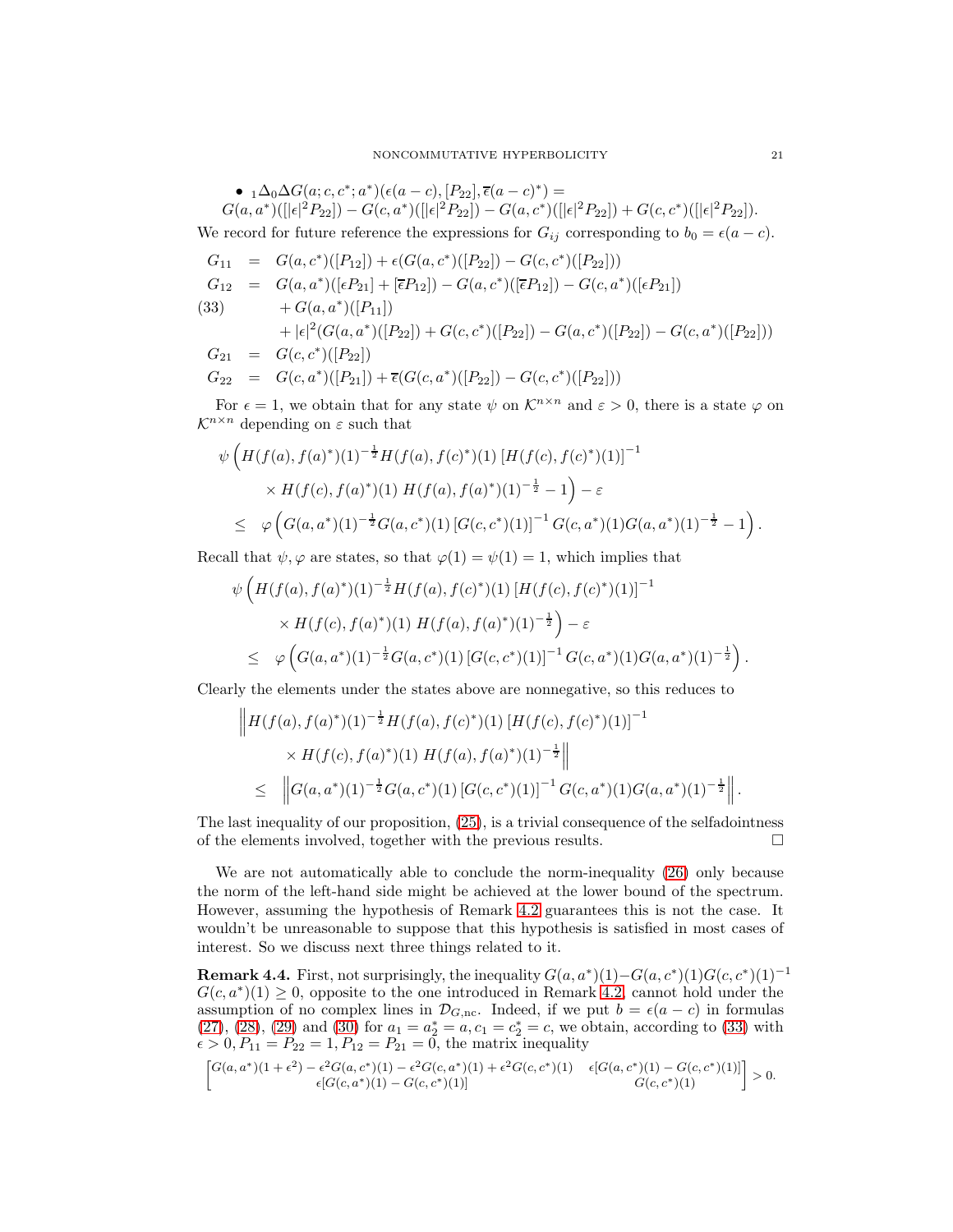Multiplying with  $\begin{bmatrix} 1 & \epsilon \\ 0 & 1 \end{bmatrix}$  left and its adjoint right does not change the positivity of the matrix, so that

(34) 
$$
\begin{bmatrix} (1+\epsilon^2)G(a,a^*)(1) & \epsilon G(a,c^*)(1) \\ \epsilon G(c,a^*)(1) & G(c,c^*)(1) \end{bmatrix} > 0,
$$

for any  $\epsilon > 0$  such that  $\begin{bmatrix} a & \epsilon(a-c) \\ 0 & a \end{bmatrix}$  $0 \qquad c$  $\Big] \in \mathcal{D}_{G,2n}$ . Since  $\mathcal{D}_{G,2n}$  contains no complex line, it follows that there is an  $\epsilon_0(a, c) > 0$  maximal beyond which the matrix inequality above fails. Thus, necessarily  $G(a, a^*)(1) - G(a, c^*)(1)G(c, c^*)(1)^{-1}G(c, a^*)(1) \ge 0$ .

Remark 4.5. Second, we observe that certain obvious transformations of G have similarly obvious effects on  $\mathcal{D}_{G,\text{nc}}$ . For example, composing G with a completely positive unital map increases  $\mathcal{D}_{G,\text{nc}}$ . Indeed, if  $\Phi$  is such a map, then  $G(a, a^*)(1)$  $\varepsilon_1 \implies \Phi(G(a, a^*)(1)) > \varepsilon \Phi(1) = \varepsilon_1$ , so that  $\mathcal{D}_{G,\text{nc}} \subseteq \mathcal{D}_{\Phi \circ G,\text{nc}}$ . Subtracting a positive multiple of 1 from G decreases  $\mathcal{D}_{G,\text{nc}}$ , adding increases it. However, if for any  $t \in \mathbb{R} \setminus \sigma(G(c, c^*)(1))$  we let

$$
f(t) = [G(a, c^*)(1) - t1][G(c, c^*)(1) - t1]^{-1}[G(c, a^*)(1) - t1] - [G(a, a^*)(1) - t1],
$$

then

$$
f'(t) = [(G(c, c^*)(1) - t1)^{-1}(G(c, a^*)(1) - t1) - 1] \times [(G(a, c^*)(1) - t1)(G(c, c^*)(1) - t1)^{-1} - 1] \ge 0,
$$

(recall hypothesis (3) which states that  $G(a, c)(1)^* = G(c^*, a^*)(1)$ ), and

$$
f''(t) = 2 \left[ 1 - (G(a, c^*)(1) - t1)(G(c, c^*)(1) - t1)^{-1} \right]
$$
  
 
$$
\times (G(c, c^*)(1) - t1)^{-1} \left[ 1 - (G(c, c^*)(1) - t1)^{-1}(G(c, a^*)(1) - t1) \right] \ge 0,
$$

for all  $t \in \mathbb{R} \setminus \sigma(G(c, c^*)(1))$ . This means that for any state  $\varphi$ , the map  $t \mapsto \varphi \circ f$ is convex and increasing on each connected component of  $\mathbb{R} \setminus \sigma(G(c, c^*)(1))$ . Clearly, lim<sub>t→±∞</sub>  $|| f(t) - (G(a, c^*)(1) + G(c, c^*)(1) + G(c, a^*)(1) - G(a, a^*)(1) || = 0$ , so if a is such that  $G(a, c^*)(1) + G(c, c^*)(1) + G(c, a^*)(1) - G(a, a^*)(1) \ge 0$  (for example,  $c \in \mathcal{D}_{G,n}$  and a close to c), then  $f(t) \geq 0$  for all real t in the connected component of  $-\infty$ . Conversely, if  $G(a, c^*)(1) + G(c, c^*)(1) + G(c, a^*)(1) - G(a, a^*)(1) \geq 0$ , then  $f(t) \geq 0$  for all real t in the connected component of  $+\infty$ .

<span id="page-21-0"></span>**Remark 4.6.** Finally, the function  $\delta$  has been defined in terms of the length of a "ray" in a given direction. In this remark we look at the whole set of points  $b$  for which the upper triangular matrix  $\begin{bmatrix} a & b \\ 0 & a \end{bmatrix}$  $0 \quad c$  belongs to the chosen noncommutative set. Consider a nc set  $\mathcal D$  which satisfies property [\(2\)](#page-6-3). Fix  $m, n \in \mathbb N$  and  $a \in \mathcal D_n, c \in \mathcal D_m$ . Let

$$
\mathbb{I}(a,c)_{\rm nc} = \coprod_{k \in \mathbb{N}} \left\{ b \in \mathcal{V}^{nk \times mk} \colon \begin{bmatrix} I_k \otimes a & b \\ 0 & I_k \otimes c \end{bmatrix} \in \mathcal{D}_{km+kn} \right\}.
$$

It is quite easy to see that this set is noncommutative: if  $b = b_1 \oplus b_2$  with  $b_j \in \mathcal{A}(a, c)_{k_j}$ ,  $j = 1, 2$ , then

$$
\begin{bmatrix} I_{k_1+k_2} \otimes a & b \\ 0 & I_{k_1+k_2} \otimes c \end{bmatrix} = \begin{bmatrix} I_{k_1} \otimes a & 0 & b_1 & 0 \\ 0 & I_{k_2} \otimes a & 0 & b_2 \\ 0 & 0 & I_{k_1} \otimes c & 0 \\ 0 & 0 & 0 & I_{k_2} \otimes c \end{bmatrix},
$$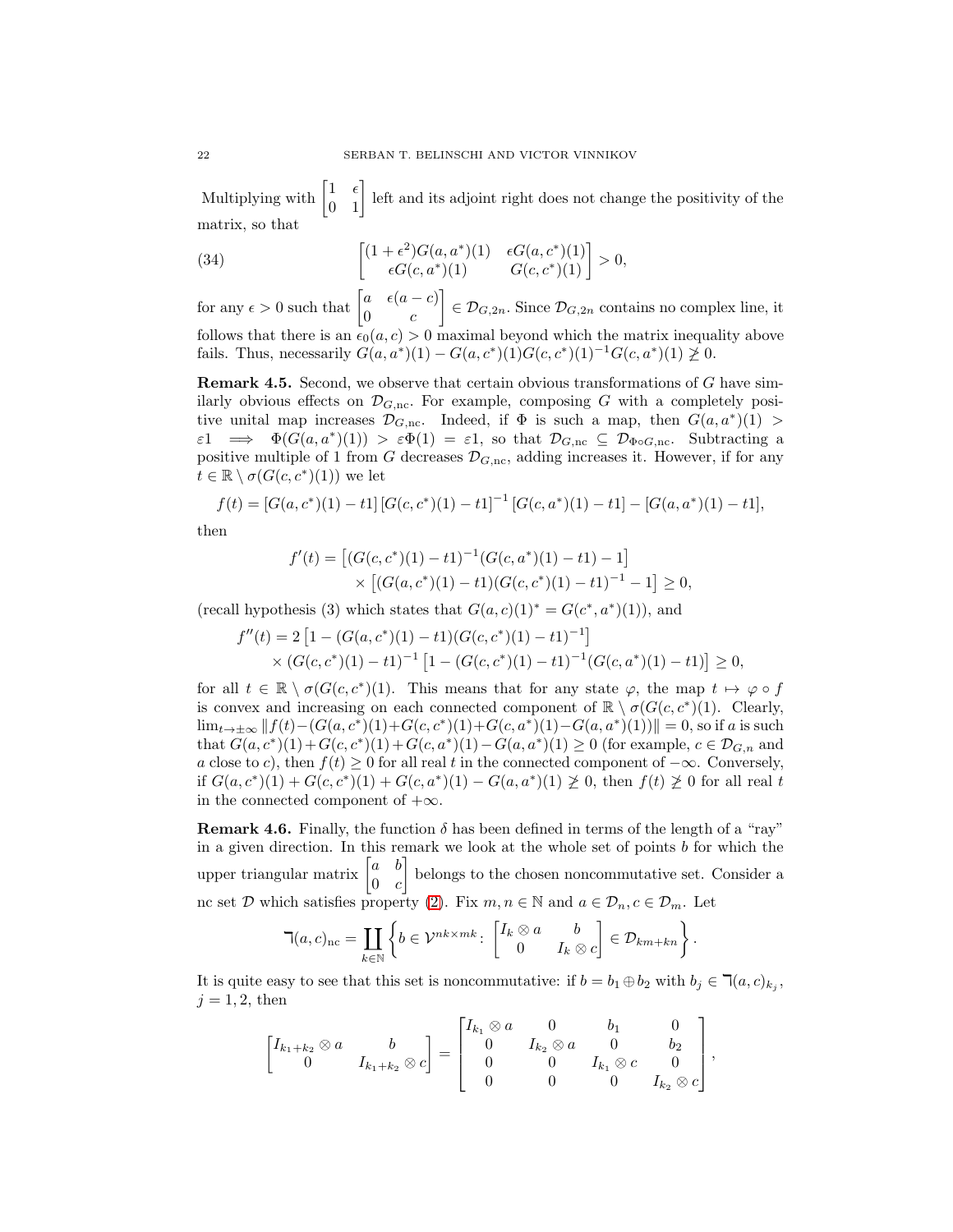By permuting rows 2 and 3 and columns 2 and 3 (which comes to the conjugation with a scalar matrix), we obtain

$$
\begin{bmatrix} I_{k_1} \otimes a & b_1 & 0 & 0 \\ 0 & I_{k_1} \otimes c & 0 & 0 \\ 0 & 0 & I_{k_2} \otimes a & b_2 \\ 0 & 0 & 0 & I_{k_2} \otimes c \end{bmatrix},
$$

which belongs to  $\mathcal{D}_{(n+m)(k_1+k_2)}$  because  $\mathcal D$  is a noncommutative set.

Similarly,  $\mathbb{I}(a, c)_{nc}$  is invariant by conjugation with scalar unitary matrices: if  $b \in$  $(\mathcal{V}^{n \times m})^{k \times k}$ , then for any unitary matrix  $U \in \mathbb{C}^{k \times k}$ ,

$$
\begin{bmatrix} I_k \otimes a & U b U^* \\ 0 & I_k \otimes c \end{bmatrix} = \begin{bmatrix} U \otimes I_n & 0 \\ 0 & U \otimes I_m \end{bmatrix} \begin{bmatrix} I_k \otimes a & b \\ 0 & I_k \otimes c \end{bmatrix} \begin{bmatrix} U^* \otimes I_n & 0 \\ 0 & U^* \otimes I_m \end{bmatrix},
$$

which belongs to  $\mathcal{D}_{k(m+n)}$  by assumption [\(2\)](#page-6-3) on the set  $\mathcal{D}$ .

Given the unitary invariance of the set  $\mathcal{T}(a, c)_{nc}$  and Lemma [3.6,](#page-9-0) one is justified in asking whether  $\mathbb{I}(a, c)_{\text{nc}}$  is in fact matrix convex. That turns out to be false in general.

Let us recall Wittstock's definition of a matrix convex set (see [\[19,](#page-40-9) Section 3]): a matrix convex set is a noncommutative set  $K = \coprod_n K_n$  such that for any  $S \in \mathbb{C}^{r \times n}$ satisfying  $S^*S = I_n$ , we have  $S^*K_rS \subseteq K_n$ . Since  $\mathbb{I}(a, c)_{\text{nc}}$  is invariant by conjugation with scalar unitary matrices, matrix convexity of  $\mathbb{I}(a, c)_{nc}$  is equivalent to the following statement: for any  $k < k' \in \mathbb{N}$  and  $b \in \mathcal{R}(a, c)_{k'}$ , we have  $\begin{bmatrix} I_k & 0 \end{bmatrix} b \begin{bmatrix} I_k \\ 0 \end{bmatrix}$  $\theta$  $\Big] \in \mathbb{I}(a, c)_k,$ i.e. the upper right  $k \times k$  corner of b is an element of  $\mathcal{A}(a, c)_{nc}$  whenever b is. There is a simple counterexample to this statement: consider the unit disk  $\mathbb D$  in the complex plane, and the noncommutative set

$$
\mathcal{D} = \coprod_{k \in \mathbb{N}} \{ A \in \mathbb{C}^{k \times k} \colon \sigma(A) \subset \mathbb{D}, \|A\| < k \}.
$$

This is clearly a noncommutative set (if  $A_j \in \mathcal{D}_{k_j}$ , then  $||A_1 \oplus A_2|| = \max\{||A_1||, ||A_2||\}$  $\max\{k_1, k_2\} < k_1 + k_2$ ) which is unitarily invariant  $(\|U^*AU\| = \|A\|)$ . However,

$$
\begin{bmatrix} 0 & 0 & 3 & 0 \\ 0 & 0 & 0 & \frac{1}{2} \\ 0 & 0 & 0 & 0 \\ 0 & 0 & 0 & 0 \end{bmatrix} \in \mathcal{D}_4, \text{ while } \begin{bmatrix} 0 & 3 \\ 0 & 0 \end{bmatrix} \notin \mathcal{D}_2,
$$

which means that  $\begin{bmatrix} 3 & 0 \\ 0 & 1 \end{bmatrix}$  $\frac{1}{2}$ 

However, there are important classes of nc sets for which the set  $\bar{\mathcal{L}}$  is matrix convex. One such example is the class of generalized half-planes (see Remark [4.3\)](#page-16-6). Consider an injective nc map  $h: \mathcal{V}_{\text{nc}} \to \mathcal{A}_{\text{nc}}$  for some unital  $C^*$ -algebra  $\mathcal{A}$ . Recall that a generalized half-plane is

 $\Big] \in \mathbb{R}(0, 0)_2$ , while  $3 \notin \mathbb{R}(0, 0)_1$ .

$$
H_h^+(\mathcal{V}) = \prod_{n=1}^{\infty} \{ a \in \mathcal{V}^{n \times n} \colon h(a) + h(a)^* > 0 \}.
$$

Then elements  $b \in \mathbb{I}(a, c)_{nc}$  must satisfy

$$
(\Re h(a))^{-1/2} \Delta h(a,c)(b)(\Re h(c))^{-1} \Delta h(a,c)(b)^*(\Re h(a))^{-1/2} < 4 \cdot 1.
$$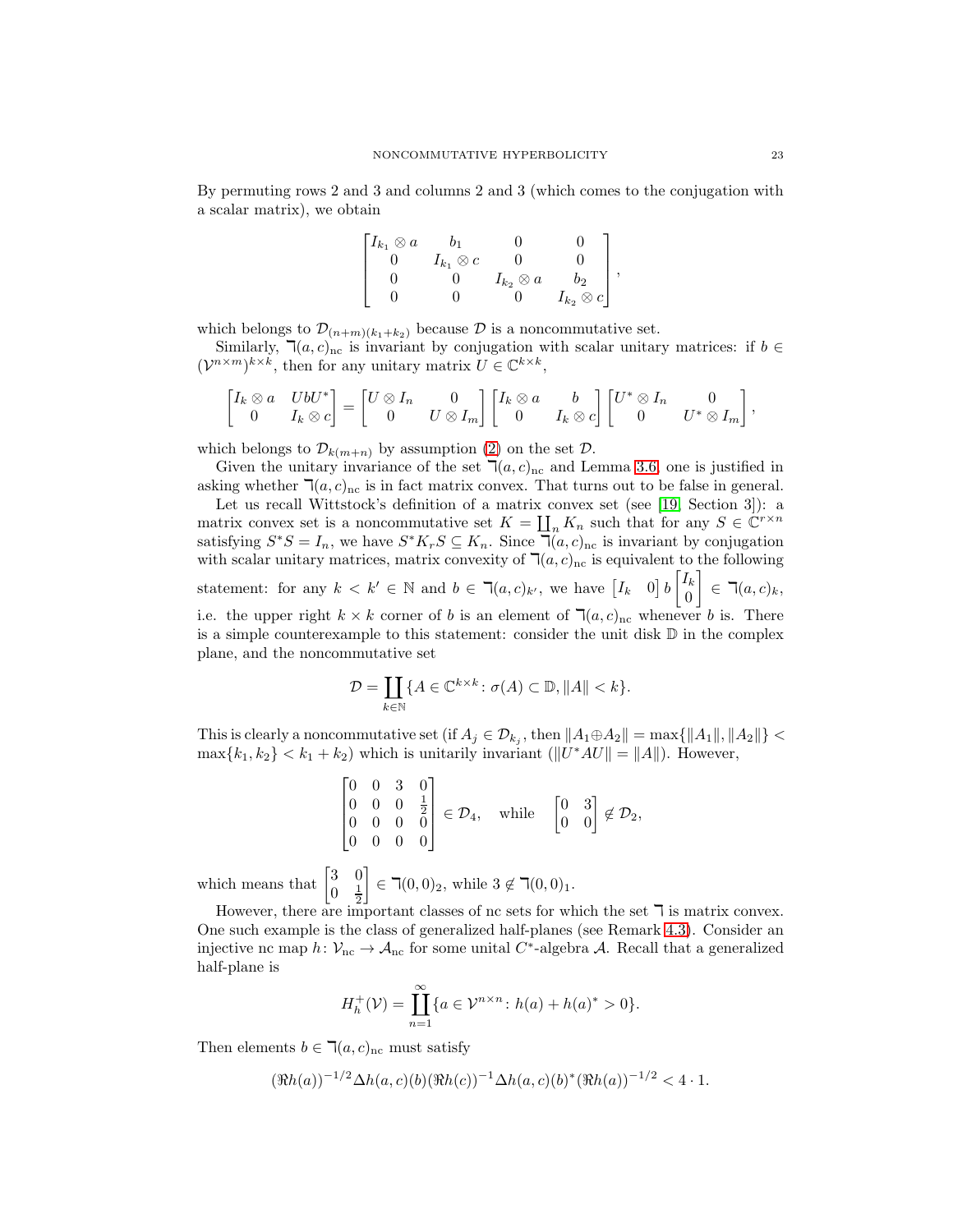That is, for any  $k' \in \mathbb{N}$ ,

$$
(I_{k'} \otimes \Re h(a))^{-1/2} \Delta h(I_{k'} \otimes a, I_{k'} \otimes c)(b)(I_{k'} \otimes \Re h(c))^{-1}
$$
  
\$\times \Delta h(I\_{k'} \otimes a, I\_{k'} \otimes c)(b)^\*(I\_{k'} \otimes \Re h(a))^{-1/2}\$  
= 
$$
\left[\sum_{l=1}^{k'} (\Re h(a))^{-1/2} \Delta h(a,c)(b_{il})(\Re h(c))^{-1} \Delta h(a,c)(b_{jl})^*(\Re h(a))^{-1/2}\right]_{1 \le i,j \le k'}
$$
  
<4I\_{k'} \otimes 1.

If one fixes such a  $k' > 1$  in N and a  $b \in \mathcal{R}(a, c)_{k'}$ , proving matrix convexity comes to proving that the upper right  $k \times k$  corner of b is in  $\mathcal{T}(a, c)_k$  for all  $0 < k < k'$ . That is,

$$
\left[\sum_{l=1}^k (\Re h(a))^{-1/2} \Delta h(a,c)(b_{il})(\Re h(c))^{-1} \Delta h(a,c)(b_{jl})^* (\Re h(a))^{-1/2}\right]_{1\le i,j\le k} < 4I_k \otimes 1.
$$

Denoting  $P_k$  the projection onto the first k coordinates of  $\mathbb{C}^{k' \times k'}$ , the above relation is equivalent to

$$
(P_k I_{k'} \otimes \Re h(a))^{-1/2} \Delta h(I_{k'} \otimes a, I_{k'} \otimes c)(b) (P_k I_{k'} \otimes \Re h(c))^{-1}
$$
  
 
$$
\times \Delta h(I_{k'} \otimes a, I_{k'} \otimes c)(b)^*(P_k I_{k'} \otimes \Re h(a))^{-1/2} < 4P_k I_{k'} \otimes 1 = 4I_k \otimes 1.
$$

This is implied by the general fact that  $AA^* < 4I_{k'} \implies PAPA^*P \leq 4P = 4I_k$ . Indeed, clearly  $AA^* < 4I_{k'} \implies PAA^*P \leq 4P = 4I_k$  and  $P \leq I_{k'} \implies (PA)P(P^*A)^* \leq$  $PAA^*P \leq 4I_k$ . Thus,  $P_kbP_k \in \mathbb{I}(a, c)_k$  for all  $0 < k < k'$ . Clearly this proof applies as well to generalized balls.

As mentioned in Section [3,](#page-6-0) the definition of  $\tilde{d}_{\mathcal{D}}$  is similar to the definition of the Kobayashi distance. We show next that generally  $d<sub>D</sub>$  is dominated by the Kobayashi distance, with equality for the unit ball or half-plane of a  $C^*$ -algebra. We denote by  $k_{\mathcal{D},n}$  the Kobayashi distance on the domain  $\mathcal{D}_n$ , and by  $\kappa_{\mathcal{D},n}$  the infinitesimal Kobayashi metric on  $\mathcal{D}_n$ .

<span id="page-23-0"></span>**Proposition 4.7.** Let  $V$  be an operator system and  $A$  a  $C^*$ -algebra. Consider an injective noncommutative function h defined on an open noncommutative subset of  $V_{nc}$ whose range contains the unit ball of  $A_{nc}$ . Define

$$
\mathcal{D}_{h,\mathrm{nc}} = \prod_{n=1}^{\infty} \{ a \in \mathcal{V}^{n \times n} \colon h(a)h(a)^* < 1 \} \subseteq \mathcal{V}_{\mathrm{nc}}.
$$

Then  $d_{\mathcal{D}_{h,n}}(a,c) \leq k_{\mathcal{D}_{h,n}}(a,c)$  for all  $a,c \in \mathcal{D}_{h,n}, n \in \mathbb{N}$ .

*Proof.* According to relation  $(39)$ , the infinitesimal Poincaré (or hyperbolic) metric on the unit disk  $\mathbb{D}$ ,  $\kappa_{\mathbb{D}}(z, v)$ , coincides with  $\delta_{\mathbb{D}}(z, z)(v)$ : they both equal  $\frac{|v|}{1-\overline{z}z}$ . Thus, the metric generated by  $\delta_{\mathbb{D}}(z, z)(v)$  coincides with the one generated by  $\kappa_{\mathbb{D}}(z, v)$ , the Poincaré metric. According to the definition of the Kobayashi metric,

<span id="page-23-1"></span>(35) 
$$
\kappa_{\mathcal{D}_{h,n}}(a,b) = \inf\{|w|: \exists f: \mathbb{D} \to \mathcal{D}_{h,n} \text{ analytic}, f(0) = a, f'(0)(w) = b\}
$$

$$
= \inf\{\kappa_{\mathbb{D}}(0,w): \exists f: \mathbb{D} \to \mathcal{D}_{h,n} \text{ analytic}, f(0) = a, f'(0)(w) = b\}.
$$

By von Neumann's inequality, any holomorphic function  $f: \mathbb{D} \to \mathcal{D}_{h,n}$  has a noncommutative extension  $f: \mathbb{D}_{\text{nc}} \to (\mathcal{D}_{h,n})_{\text{nc}} : h(f(T))h(f(T))^* < 1$  whenever  $T \in \mathbb{C}^{n \times n}, ||T|| <$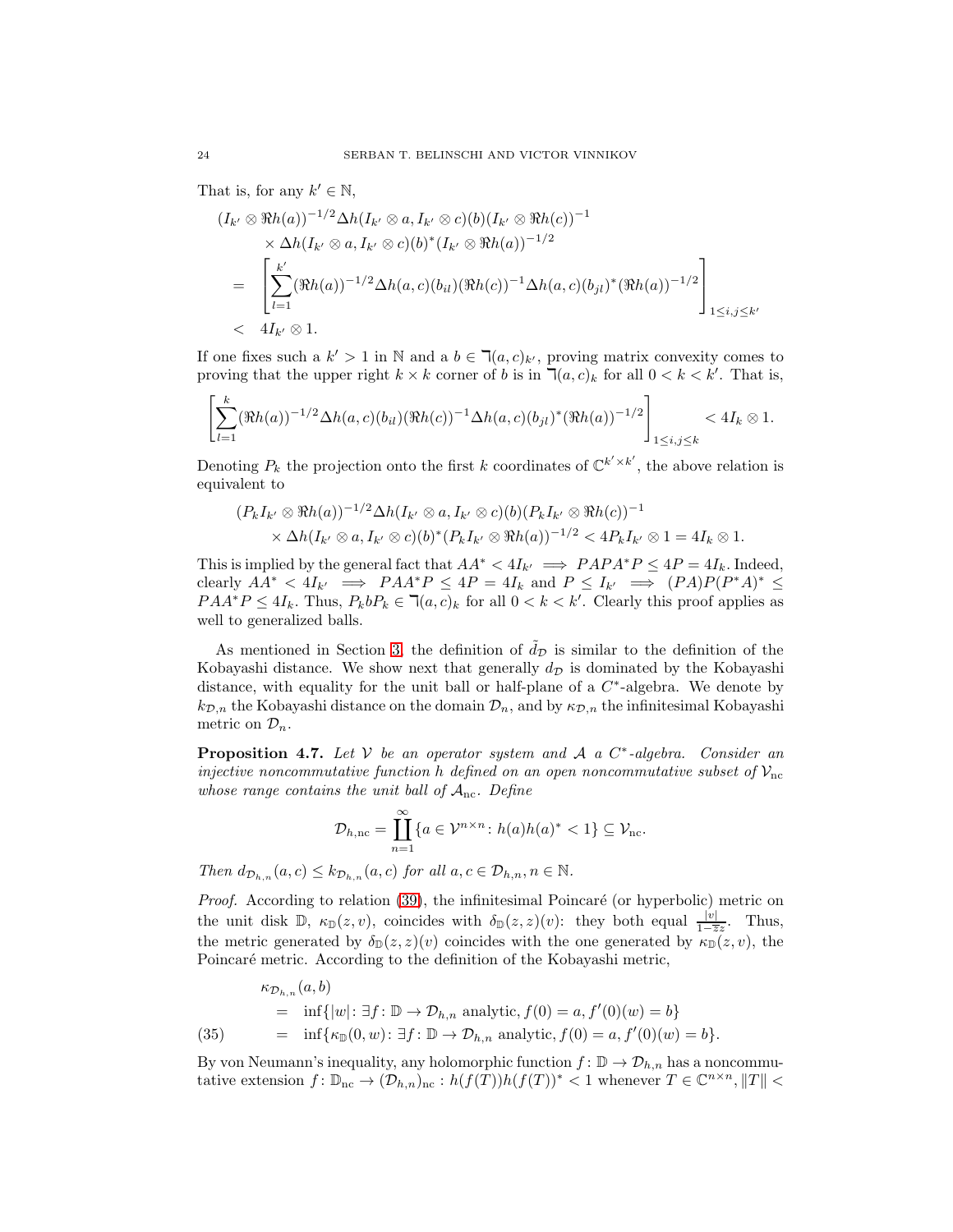1. This implies

 $\delta_{\mathcal{D}_h}(f(z),f(z))(f'(z)(w)) = \delta_{\mathcal{D}_h}(f(z),f(z))(\Delta f(z,z)(w)) \leq \delta_{\mathbb{D}_{nc}}(z,z)(w) = \kappa_{\mathbb{D}}(z,w)$ for all  $z, w \in \mathbb{D}$ . For any  $\varepsilon > 0$ , we choose  $f_{\varepsilon} \colon \mathbb{D} \to \mathcal{D}_{h,n}$  such that  $f_{\varepsilon}(0) = a, f'_{\varepsilon}(0) \in$  $\text{Span}_{\mathbb{C}}\{b\}, \text{and } \frac{\|b\|}{\|f_{\varepsilon}'(0)\|} = \kappa_{\mathbb{D}}(0, \frac{\|b\|}{\|f_{\varepsilon}'(0)\|})$  $\frac{\|b\|}{\|f'_{\varepsilon}(0)\|}$ )  $\leq \kappa_{\mathcal{D}_{h,n}}(f_{\varepsilon}(0), f'_{\varepsilon}(0)(\frac{\|b\|}{\|f'_{\varepsilon}(0)\|})) + \varepsilon = \kappa_{\mathcal{D}_{h,n}}(a,b) +$ ε. Thus,

$$
\delta_{\mathcal{D}_h}(a, a)(b) = \delta_{\mathcal{D}_h}(f_{\varepsilon}(0), f_{\varepsilon}(0)) \left( f'_{\varepsilon}(0) \left( \frac{\|b\|}{\|f'_{\varepsilon}(0)\|} \right) \right)
$$
  

$$
\leq \delta_{\mathbb{D}_{nc}}(0, 0) \left( \frac{\|b\|}{\|f'_{\varepsilon}(0)\|} \right) = \kappa_{\mathbb{D}} \left( 0, \frac{\|b\|}{\|f'_{\varepsilon}(0)\|} \right)
$$
  

$$
\leq \kappa_{\mathcal{D}_{h,n}}(a, b) + \varepsilon,
$$

for any  $\varepsilon > 0$ . Thus, by integrating and taking the infimum,  $d_{\mathcal{D}_{h,n}} \leq k_{\mathcal{D}_{h,n}}$ .

**Remark 4.8.** Expression [\(39\)](#page-27-0) and the proof of the above proposition guarantee that  $d$ and k coincide level-by-level on the noncommutative unit ball. Of course, this statement remains true for any noncommutative domain which is biholomorphically equivalent to the noncommutative unit ball, including the noncommutative upper half-plane (see also Theorem [5.1](#page-25-1) below). In general, however, one should not expect equality in the inequality from Proposition [4.7.](#page-23-0) The essential ingredient in the proof of Proposition [4.7](#page-23-0) is the fact that any analytic map  $f: \mathbb{D} \to \mathcal{D}_{h,n}$  lifts to a nc map on  $\mathbb{D}_{nc}$  (the conclusion of Proposition [4.7](#page-23-0) holds for any domain  $D$  with this property). This ingredient is missing when we try to obtain the reverse inequality in Proposition [4.7:](#page-23-0) maps  $f: \mathcal{D}_{h,n} \to \mathbb{D}$ need not satisfy a von Neumann inequality. Indeed, in most cases, one cannot even extend such an  $f$  to a nc map.

The definition of the classical infinitesimal Kobayashi metric [\(35\)](#page-23-1) on a domain is given in terms of the infimum of the norms of derivatives of analytic functions from the Poincaré disk into the domain. From the infinitesimal metric, one builds the Kobayashi distance by integrating along curves. In the noncommutative context, distance  $d_{\mathcal{D},\infty}$ from Definition [3.11](#page-12-0) allows for a similar definition in terms of derivatives of noncommutative functions on the noncommutative unit disk. Consider again a nc domain  $D \subset \mathcal{V}_{\text{nc}}$ and let  $x \in \mathcal{D}_n, b \in \mathcal{V}^{n \times n}$ . We claim that

$$
\delta_{\mathcal{D}}(x,x)(b) = \left[\sup \left\{t \geq 0 : \exists f : \mathbb{D}_{\mathrm{nc}} \to (\mathcal{D}_{2n})_{\mathrm{nc}}, f(0) = I_2 \otimes x, \Delta f(0,0)(1) = t \begin{bmatrix} 0 & b \\ 0 & 0 \end{bmatrix}\right\}\right]^{-1}.
$$

As above, by  $(D_n)_{nc}$  we denote the subset of D formed of all levels which are multiples of n. Indeed, inequality  $\leq$  follows easily: as shown in Proposition [3.2,](#page-7-0) and Lemma [3.5,](#page-8-3) if f is as in the right-hand side of the above relation, then

$$
t\delta_{\mathcal{D}}(x,x)(b) = \delta_{\mathcal{D}}(x,x)(tb)
$$
  
=  $\delta_{\mathcal{D}}\left(\begin{bmatrix} x & 0 \\ 0 & x \end{bmatrix}, \begin{bmatrix} x & 0 \\ 0 & x \end{bmatrix}\right) \left(\begin{bmatrix} 0 & tb \\ 0 & 0 \end{bmatrix}\right)$   
=  $\delta_{\mathcal{D}}(f(0), f(0))(\Delta f(0,0)(1)) \le \delta_{\mathbb{D}}(0,0)(1) = 1.$ 

We show the reverse inequality by finding an "extremal" function. Let  $\iota = \frac{1}{\delta_D(x,x)(b)}$ . Consider the nc function  $f = \{f_p\}_{p \in \mathbb{N}}$ ,  $f_p(Z) = \begin{bmatrix} I_p \otimes x & 0 \\ 0 & I \end{bmatrix}$ 0  $I_p \otimes x$  $\Bigg] + Z \otimes \begin{bmatrix} 0 & \iota b \\ 0 & 0 \end{bmatrix}, Z \in$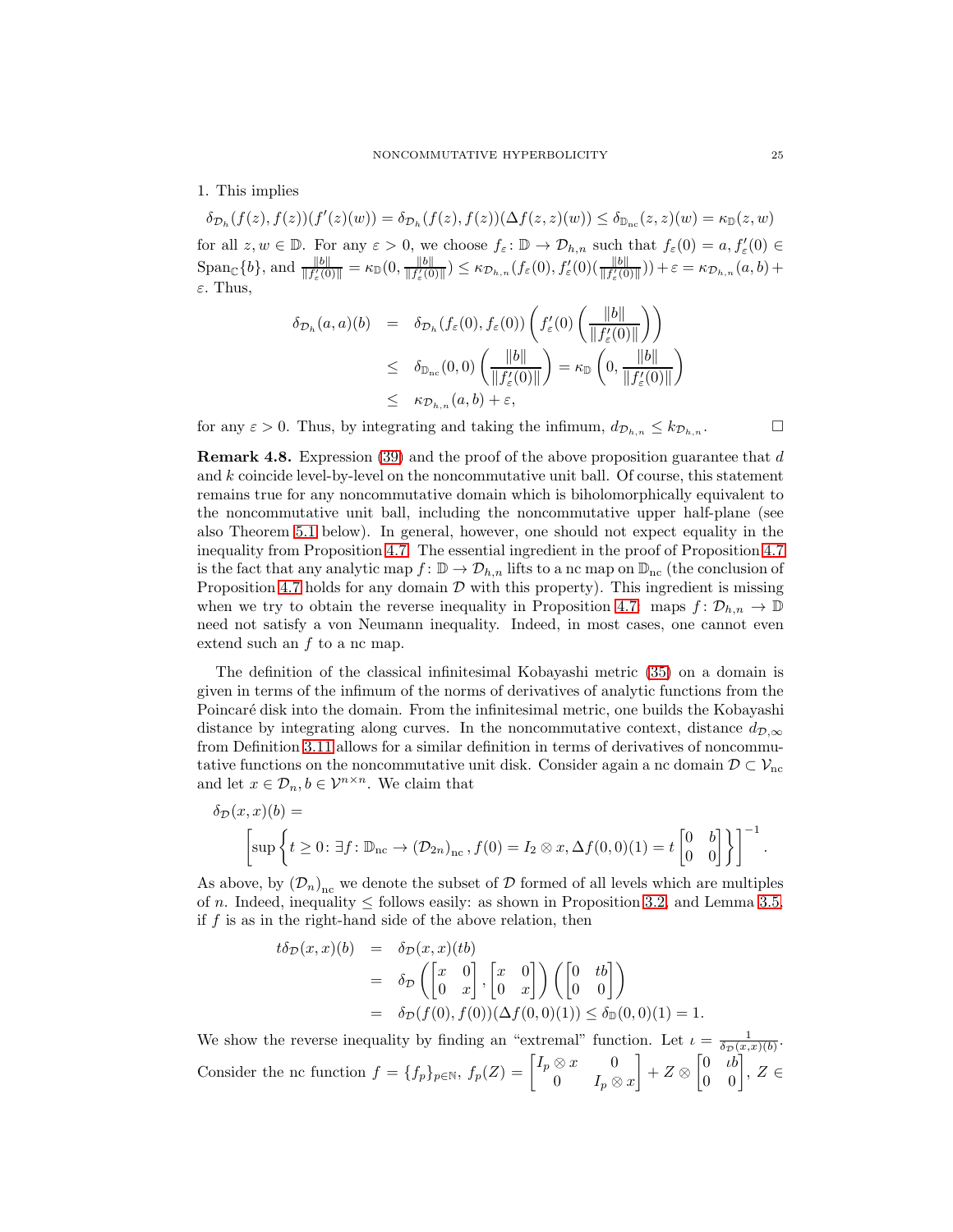$\mathbb{C}^{p \times p}, \|Z\| < 1, p \in \mathbb{N}.$  According to Lemmas [3.6](#page-9-0) and [3.5,](#page-8-3) we have

$$
\delta_{\mathcal{D}}(x,x)(b) > \delta_{\mathcal{D}}(x,x)(b) \|Z\| \n= \delta_{\mathcal{D}}\left( \begin{bmatrix} I_p \otimes x & 0 \\ 0 & I_p \otimes x \end{bmatrix}, \begin{bmatrix} I_p \otimes x & 0 \\ 0 & I_p \otimes x \end{bmatrix} \right) \left( Z \otimes \begin{bmatrix} 0 & b \\ 0 & 0 \end{bmatrix} \right),
$$

whenever Z is a contraction. Thus, f takes values in  $(D_{H,2n})_{nc}$  and for  $Z = 1 \in \mathbb{C}$ , we actually reach the supremum in the above equality.

### <span id="page-25-0"></span>5. A classification of noncommutative domains of holomorphy

We turn now towards a classification of noncommutative domains (with respect to the level topology) which contain no complex lines at any level, up to noncommutative holomorphic equivalence, in terms of  $\delta$ . In this section we assume that  $\mathcal V$  is a Banach space, and when dealing with domains defined by kernels, we further assume that  $V$  is an operator space. Observe that if  $f: \mathcal{D} \to \mathcal{E}$  is a noncommutative automorphism (i.e. a map which is bijective at each level, with analytic inverse), then inequality stated in Corollary [3.4](#page-8-4) must hold in both directions (for f and  $f^{(-1)}$ ), so they must become equalities. That is,

<span id="page-25-2"></span>(36) 
$$
\tilde{\delta}_{\mathcal{D}}(a,c) = \tilde{\delta}_{\mathcal{E}}(f(a),f(c)), \quad a,c \in \mathcal{D}_n, n \in \mathbb{N}.
$$

Conversely, assume that there is a function  $f$  as above such that equality [\(36\)](#page-25-2) holds for all  $a, c \in \mathcal{D}_n$ ,  $n \in \mathbb{N}$ . Then it follows trivially that f is injective. Indeed, if not, there would be an  $n \in \mathbb{N}$  and points  $a \neq c \in \mathcal{D}_n$  such that  $f(a) = f(c)$ . Then we would have  $0 = \tilde{\delta}_{\mathcal{E}}(f(a), f(c)) = \tilde{\delta}_{\mathcal{D}}(a, c)$ , a contradiction, according to Theorem [3.7,](#page-10-0) to the hypothesis that  $D$  contains no complex lines.

Proving the surjectivity of f as a consequence of equality  $(36)$  is not possible in full generality. We make the following assumption about our domains:

Given a noncommutative set  $\mathcal D$  in the noncommutative extension  $\mathcal V_{\rm nc}$  of a Banach space  $V$ , which is invariant under conjugation with scalar matrices,

<span id="page-25-3"></span>For any  $n \in \mathbb{N}$  and  $a \in \mathcal{D}_n$ , if  $\{c_k\}_{k \in \mathbb{N}} \subset \mathcal{D}_n$  satisfies  $\lim_{k \to \infty} \inf_{x \in \mathcal{D}_n^c} ||x - c_k|| = 0$ , then (37)  $\lim_{k \to \infty} \tilde{\delta}_{\mathcal{D}}(a, c_k) = +\infty.$ 

This hypothesis does not exclude the possibility that  $\tilde{\delta}_{\mathcal{D}} \equiv +\infty$ .

<span id="page-25-1"></span>**Theorem 5.1.** Consider two noncommutative domains D and E in a given space  $\mathcal{V}_{\text{nc}}$ which are invariant under conjugation by unitary scalar matrices and contain no complex lines, and a noncommutative function  $f: \mathcal{D} \to \mathcal{E}$ . Assume that both  $\mathcal D$  and  $\mathcal E$  satisfy hypothesis [\(37\)](#page-25-3). Then the following are equivalent:

- (1) f satisfies  $\tilde{\delta}_{\mathcal{D}}(a, c) = \tilde{\delta}_{\mathcal{E}}(f(a), f(c)), a, c \in \mathcal{D}.$
- (2) f is a bijective noncommutative map, with noncommutative inverse.

The reader might worry about a trivial counterexample: the map from the nc disk to the nc bidisk sending z to  $(z, 0)$ . However, we excluded this possibility by the way we formulated our statement: in this case, the nc disk is equal to its boundary in the "environment" in which the bidisk lives, so according to [\(37\)](#page-25-3), its  $\tilde{\delta}$  would have to be constantly equal to infinity.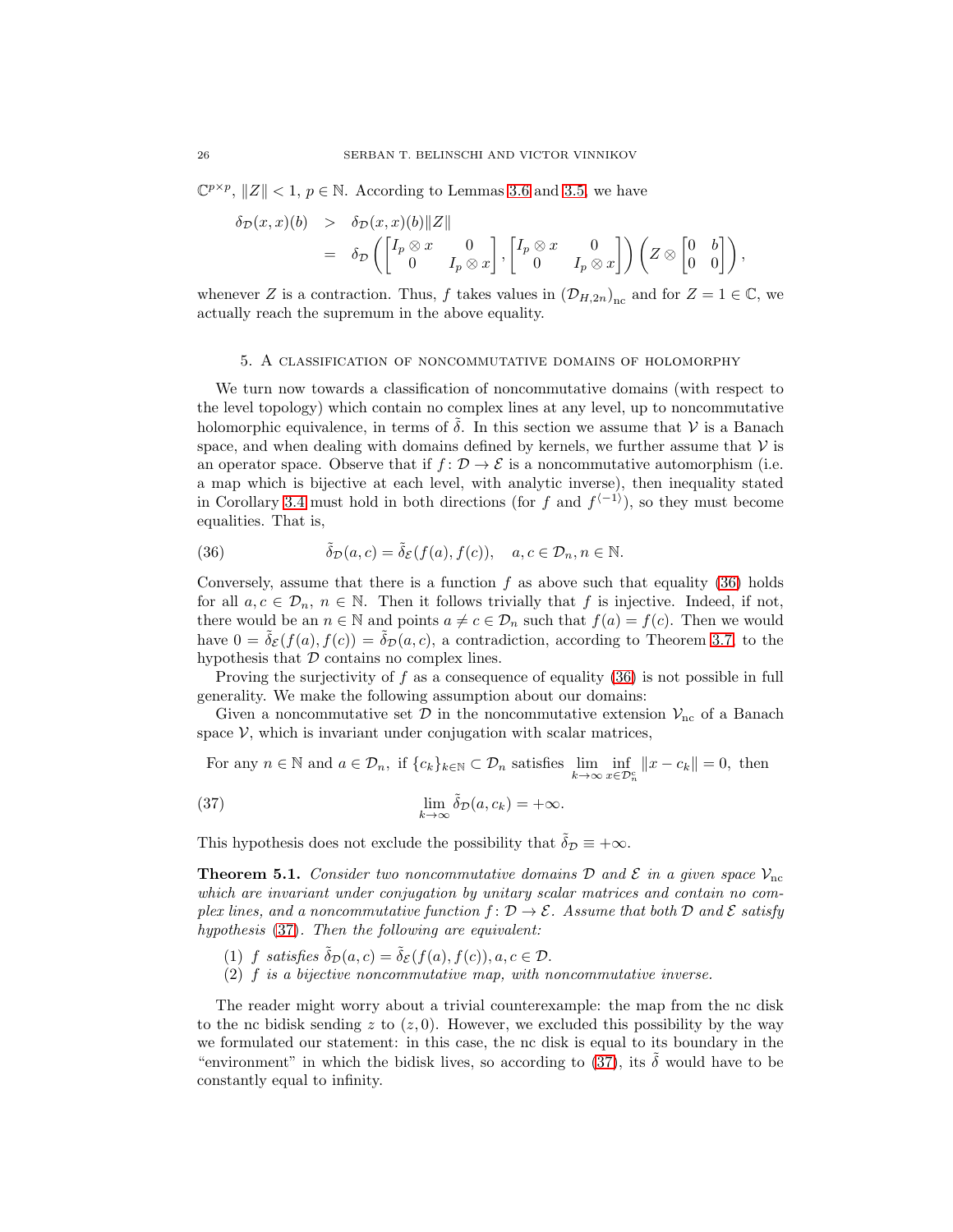*Proof.* (2)  $\implies$  (1): This implication is trivial. We know that  $\tilde{\delta}_{\mathcal{D}}(a, c) \geq \tilde{\delta}_{\mathcal{E}}(f(a), f(c))$ . If  $a', c' \in \mathcal{E}$ , then by (2) there exist  $a, c \in \mathcal{D}$  such that  $f(a) = a', f(c) = c'$ , which means  $f^{\langle -1 \rangle}(a') = a, f^{\langle -1 \rangle}(c') = c$ . By Proposition [3.2,](#page-7-0)

$$
\tilde{\delta}_{\mathcal{E}}(f(a), f(c)) = \tilde{\delta}_{\mathcal{E}}(a', c') \ge \tilde{\delta}_{\mathcal{D}}(f^{\langle -1 \rangle}(a'), f^{\langle -1 \rangle}(c')) = \tilde{\delta}_{\mathcal{D}}(a, c).
$$

 $(1) \implies (2)$ : We have already seen that under condition  $(1)$ , f is injective. Thus, we need to show that  $f$  is also surjective. Once we showed that, the noncommutativity of the correspondence  $a' \mapsto f^{-1}(a')$  allows us to conclude. The essential part of the proof is in the following quite obvious lemma, which we nevertheless state separately, since it might be of independent interest.

<span id="page-26-0"></span>Lemma 5.2. Consider a noncommutative domain D and a noncommutative subset  $\mathcal{D}' \subseteq \mathcal{D}$ . Assume that both  $\mathcal D$  and  $\mathcal D'$  are invariant under conjugation by scalar unitary matrices and satisfy hypothesis [\(37\)](#page-25-3). If  $\tilde{\delta}_{\mathcal{D}}(a,c) = \tilde{\delta}_{\mathcal{D}'}(a,c)$  for all  $a, c \in \mathcal{D}'$ , then  $\mathcal{D}=\mathcal{D}'$ .

Proof. The proof of this lemma is utterly trivial: assume towards contradiction that there exist points in  $\mathcal{D}\setminus\mathcal{D}'$ . Pick a point  $x \in \mathcal{D} \cap \partial \mathcal{D}'$  (by  $\partial \mathcal{D}'$  we understand the boundary of the set  $\mathcal{D}'$  at the corresponding level n in the norm topology of the Banach space  $\mathcal{V}^{n \times n}$  and a point  $a \in \mathcal{D}'$ . By the definition of the boundary, there exists a sequence  ${c_k}_{k\in\mathbb{N}} \subset \mathcal{D}'$  converging to x in norm. In particular,  ${c_k}_{k\in\mathbb{N}}$  satisfies the condition of hypothesis [\(37\)](#page-25-3), so that  $\delta_{\mathcal{D}'}(a, c_k) \to +\infty$  as  $k \to \infty$ . By Remark [3.1,](#page-6-4) we have

$$
\infty > \tilde{\delta}_{\mathcal{D}}(a, x) \ge \limsup_{n \to \infty} \tilde{\delta}_{\mathcal{D}}(a, c_k) = \limsup_{n \to \infty} \tilde{\delta}_{\mathcal{D}'}(a, c_k) = \infty,
$$

an obvious contradiction. Thus,  $\mathcal{D}' = \mathcal{D}$ , as claimed.

Consider the set  $f(\mathcal{D}) \subset \mathcal{E}$ . For any  $x, y \in f(\mathcal{D})$ , there exist unique  $a, c \in \mathcal{D}$  such that  $f(a) = x, f(c) = y$ . It follows from Proposition [3.2](#page-7-0) that  $\delta_{f(D)}(x, y)(x - y) \le$  $\delta_{\mathcal{D}}(a, c)(a - c)$ . Since  $f(\mathcal{D}) \subset \mathcal{E}$ , we necessarily have  $\tilde{\delta}_{f(\mathcal{D})}(x, y) \geq \tilde{\delta}_{\mathcal{E}}(x, y)$ . Together with the hypothesis of  $(1)$ , we obtain

$$
\tilde{\delta}_{\mathcal{D}}(a,c)=\tilde{\delta}_{\mathcal{E}}(f(a),f(c))=\tilde{\delta}_{\mathcal{E}}(x,y)\leq \tilde{\delta}_{f(\mathcal{D})}(x,y)\leq \tilde{\delta}_{\mathcal{D}}(a,c),
$$

so that  $\tilde{\delta}_{f(\mathcal{D})}(x,y) = \tilde{\delta}_{\mathcal{E}}(x,y)$  for all  $x, y \in f(\mathcal{D})$ . By Lemma [5.2,](#page-26-0) we conclude that  $f(\mathcal{D}) = \mathcal{E}$ .

Remark 5.3. It turns out that in Theorem [5.1](#page-25-1) we cannot dispense with the requirement that  $\delta$  blows up at the boundary. The following counterexample, similar to the one in Remark [4.6,](#page-21-0) shows what goes wrong if this requirement is dropped. Consider a domain  $D \subseteq \frac{1}{2} \mathbb{D} \subset \mathbb{C}$  and define the nc set

$$
\mathcal{D} = \coprod_{n=1}^{\infty} \{ A \in \mathbb{C}^{n \times n} \colon \sigma(A) \subset D, ||A|| < 1 \}.
$$

The proof from Remark [4.6](#page-21-0) applies to show that  $\mathcal D$  is a unitarily invariant noncommutative set which is open at each level. However, a direct computation shows that  $\frac{1}{2}$  $\begin{bmatrix} a & b \end{bmatrix}$  $0 \quad c$  $\rfloor\rfloor$  $< 1$  if and only if  $aa^* + bb^* < 1, cc^* < 1$ , and  $bc^* (1 - cc^*)^{-1} cb^* < 1 - aa^* - bb^*$ 

(this holds in an arbitrary  $C^*$ -algebra). Since the other restriction in the definition of  $D$ is on the spectrum of the matrix  $A$ , it only affects a and  $c$ ; there is no other restriction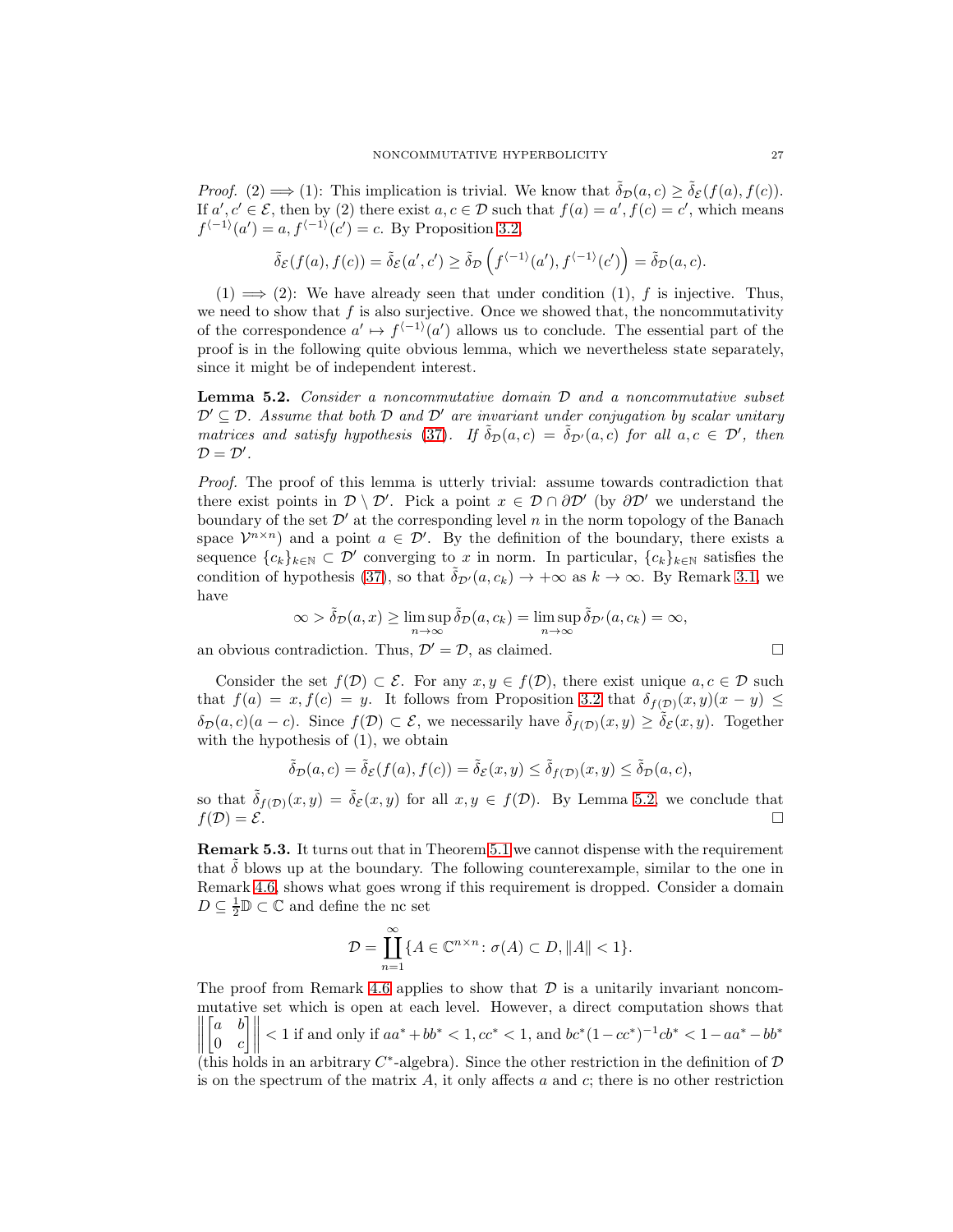on b. The last inequality is equivalent to  $b((1 - c^*c)^{-1} - 1)b^* < 1 - aa^* - bb^*$ , which is in its own turn equivalent to

(38) 
$$
(1 - aa^*)^{-\frac{1}{2}}b(1 - c^*c)^{-1}b^*(1 - aa^*)^{-\frac{1}{2}} < 1.
$$

Thus,

<span id="page-27-0"></span>(39) 
$$
\delta_{\mathcal{D}}(a,c)(b) = \left\| (1 - aa^*)^{-\frac{1}{2}} b (1 - c^*c)^{-\frac{1}{2}} \right\|
$$

However, for any choice of selfadjoints a and c, we have that  $\tilde{\delta}_D(a, c) \leq \frac{4}{3}$ . Thus,  $\tilde{\delta}$ stays bounded (by  $4/3$ ) on the intersection of the selfadjoints with  $\mathcal{D}$ .

On the other hand, we have  $\mathcal{D} \subsetneq \mathbb{D}_{\text{nc}}$ , the nc unit ball of  $\mathbb{C}$ , and  $\delta_{\mathbb{D}_{\text{nc}}}|_{\mathcal{D}} = \delta_{\mathcal{D}}$ .

In the context of Lemma [5.2,](#page-26-0) we record here the "opposite" case: we show that, under certain conditions, strict inclusion of domains leads to strict inequalities between the associated distances.

<span id="page-27-1"></span>**Proposition 5.4.** Consider an operator space V. Let  $\mathcal{D}' \subset \mathcal{D}$  be an inclusion of noncommutative domains in  $\mathcal{V}_{\text{nc}}$ . Assume that

- (1)  $M := \sup_{n \in \mathbb{N}} \sup_{x \in \mathcal{D}'_n} ||x|| < +\infty;$
- (2)  $m := \inf_{n \in \mathbb{N}} \inf \{ ||x w|| : x \in \mathcal{D}'_n, w \in \mathcal{V}^{n \times n} \setminus \mathcal{D}_n \} > 0.$

Then there exists a constant  $k \in [0,1)$  such that  $k \delta_{\mathcal{D}'} \geq \delta_{\mathcal{D}}$ . In particular,  $k \tilde{\delta}_{\mathcal{D}'} \geq \tilde{\delta}_{\mathcal{D}}$ .

*Proof.* Let *n* be a fixed level, and pick  $a, c \in \mathcal{D}'_n$ ,  $b \in \mathcal{V}^{n \times n}$ ,  $b \neq 0$ . By definition,

$$
\delta_{\mathcal{D}'}(a,c)(b)^{-1} = \sup \left\{ t > 0 \colon \begin{bmatrix} a & sb \\ 0 & c \end{bmatrix} \in \mathcal{D}'_{2n} \text{ for all } s < t \right\},
$$
\n
$$
\delta_{\mathcal{D}}(a,c)(b)^{-1} = \sup \left\{ t > 0 \colon \begin{bmatrix} a & rb \\ 0 & c \end{bmatrix} \in \mathcal{D}_{2n} \text{ for all } r < t \right\}.
$$

We know that the distance from  $\mathcal{D}'_{2n}$  to  $\mathcal{V}^{2n \times 2n} \setminus \mathcal{D}_{2n}$  is at least m, so that

$$
(\delta_{\mathcal{D}}(a,c)(b)^{-1} - s) ||b|| = \left\| \begin{bmatrix} a & sb \\ 0 & c \end{bmatrix} - \begin{bmatrix} a & \delta_{\mathcal{D}}(a,c)(b)^{-1}b \\ 0 & c \end{bmatrix} \right\| \ge m
$$

whenever  $\begin{bmatrix} a & sb \\ 0 & a \end{bmatrix}$  $0 \quad c$  $\left[\right] \in \mathcal{D}_{2n}^{\prime}$ , and thus,  $\delta_{\mathcal{D}}(a,c)(b)^{-1} - \delta_{\mathcal{D}^{\prime}}(a,c)(b)^{-1} \geq \frac{m}{\|b\|}$  for any  $a, c \in \mathcal{D}_{2n}^{\prime}$  $\mathcal{D}'_n, b \neq 0$ . It follows that

$$
\frac{\delta_{\mathcal{D}'}(a,c)(b)}{\delta_{\mathcal{D}}(a,c)(b)} \ge 1 + \frac{m \delta_{\mathcal{D}'}(a,c)(b)}{\|b\|} = 1 + m \delta_{\mathcal{D}'}(a,c) \left(\frac{b}{\|b\|}\right).
$$

We bound from below  $\delta_{\mathcal{D}'}(a,c)(b)$  when  $||b|| = 1$  and  $a, c \in \mathcal{D}'_{2n}$ . We have  $\delta_{\mathcal{D}'}(a,c)(b) >$  $\xi \iff \delta_{\mathcal{D}'}(a,c)(b)^{-1} < \xi^{-1}$ ; but any element in  $\mathcal{D}_{2n}'$  has norm bounded from above by M, so  $\begin{bmatrix} a & sb \\ 0 & a \end{bmatrix}$  $0 \quad c$  $\left| \sum_{n=1}^{\infty} \mathcal{D}'_{2n} \text{ implies } |s| = ||sb|| \leq M. \text{ Thus, } \delta_{\mathcal{D}'}(a,c)(b) \geq M^{-1}. \text{ We obtain}$  $\tilde{\delta}_{\mathcal{D}'}(a,c)$  $\frac{\partial p'(a,c)}{\partial \delta_D(a,c)} \geq 1 + \frac{m}{M}$ , for the constant  $k = \frac{M}{m+M} < 1$ . Taking  $b = a - c, a \neq c$ , yields the result for  $\tilde{\delta}$ .

For our four distances, we have

Corollary 5.5. Under the assumptions, and with the notations, of Proposition [5.4,](#page-27-1) we have  $kd_{\mathcal{D}'} \geq d_{\mathcal{D}}|_{\mathcal{D}'}, kd_{\mathcal{D}',\infty} \geq d_{\mathcal{D},\infty}|_{\mathcal{D}'}, k\tilde{d}_{\mathcal{D}'} \geq \tilde{d}_{\mathcal{D}}|_{\mathcal{D}'}, \text{ and } k\tilde{d}_{\mathcal{D}',\infty} \geq \tilde{d}_{\mathcal{D},\infty}|_{\mathcal{D}'}.$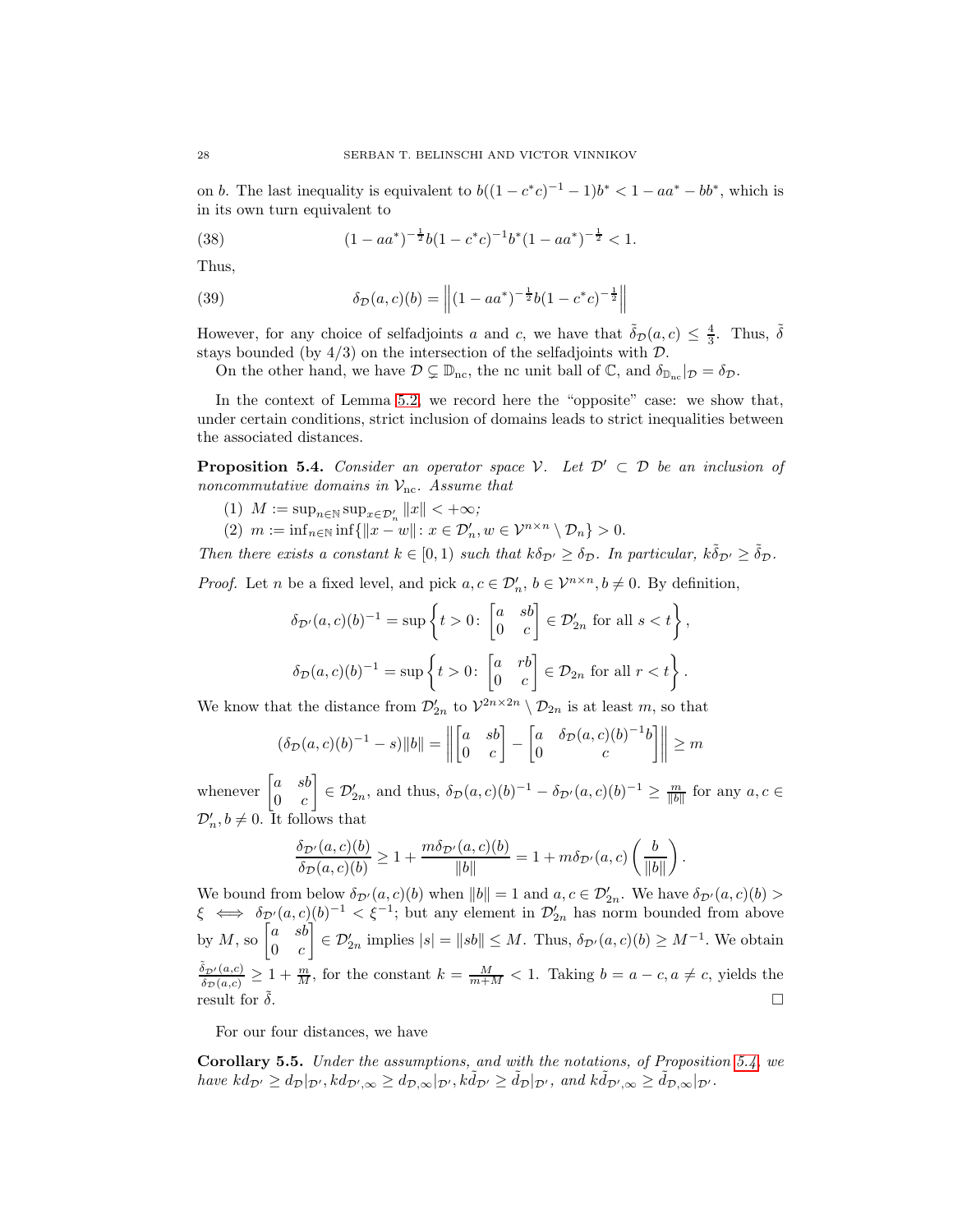*Proof.* For any  $n \in \mathbb{N}$ ,  $a, c \in \mathcal{D}'_n$ ,  $p \in \mathbb{N}$ , and division  $I_p \otimes a = a_0, a_1, \ldots, a_N = I_p \otimes c \in \mathbb{N}$  $\mathcal{D}_{pn}^{\prime}$ , we have

$$
k \sum_{j=1}^{N} \tilde{\delta}_{\mathcal{D}'}(a_{j-1}, a_j) > \sum_{j=1}^{N} \tilde{\delta}_{\mathcal{D}}(a_{j-1}, a_j).
$$

Taking infimum after all divisions at all levels  $p \in \mathbb{N}$  in the left hand side provides  $k\tilde{d}_{\mathcal{D}',\infty}(a,c)$ . Increasing the number of divisions in the right hand side can only decrease the infimum, so that  $k\tilde{d}_{\mathcal{D}',\infty}(a,c) \geq \tilde{d}_{\mathcal{D},\infty}(a,c)$ . Same argument, with "divisions" replaced by "continuously differentiable paths" yields the result for  $d_{\mathcal{D}',\infty}(a,c)$ ,  $d_{\mathcal{D},\infty}(a,c)$ . The result for  $d, \tilde{d}$  is proved the same way, except we do not take infimum after  $p$ .  $\Box$ 

As a side benefit, we obtain from the proof of Proposition [5.4](#page-27-1) that on bounded domains in operator spaces,  $\delta$  and the norm are locally equivalent. We have already seen in Proposition [3.13](#page-14-1) that if  $||a_k - a|| \to 0$ , then  $\tilde{\delta}_D(a_k, a) \to 0$  and thus  $\tilde{d}_D(a_k, a) \to$ 0. Now assume that in a bounded domain D we have a sequence  $\{a_k\}_{k\in\mathbb{N}}\subset\mathcal{D}$  and a point  $a \in \mathcal{D}_n$  so that  $\tilde{d}_{\mathcal{D}}(a_k, a) \to 0$  as  $k \to \infty$ . We have seen in the proof of Proposition [5.4](#page-27-1) that  $\delta_{\mathcal{D}}(a, c)(b) \geq M^{-1}$  if  $\mathcal D$  is included in a norm-ball of radius M, uniformly in  $a, c \in \mathcal{D}_n, b \in \mathcal{V}^{n \times n}$ ,  $||b|| = 1$ ,  $n \in \mathbb{N}$ . Thus,  $\tilde{\delta}_{\mathcal{D}}(a, c) \geq M^{-1}||a - c||$ , so that for any division  $a = a_0, a_1, \ldots, a_N = c$  of  $\tilde{\delta}_{\mathcal{D}}(a, c)$ , we have  $\sum_{j=1}^N \tilde{\delta}_{\mathcal{D}}(a_{j-1}, a_j) \geq$  $M^{-1} \sum_{j=1}^{N} ||a_j - a_{j-1}|| \ge M^{-1} ||a - c||$ . Thus,  $\tilde{d}_{\mathcal{D}}(a, c) \ge M^{-1} ||a - c||$ . Applying this to  $c = a_k$  yields  $\lim_{k\to\infty} ||a - a_k|| = 0$ . Obviously, nothing changes if we amplify a, c by  $I_p$ . We have proved

<span id="page-28-1"></span>**Proposition 5.6.** If D is a bounded nc domain in an operator space V and  $n \in \mathbb{N}$ , then on any subset  $A \subset \mathcal{D}_n$  which is at a positive distance from  $\mathcal{D}_n^c$ , the topologies induced by  $d_{\mathcal{D}}, d_{\mathcal{D}, \infty}, \tilde{d}_{\mathcal{D}}, \tilde{d}_{\mathcal{D}, \infty}$ , and the norm of  $\mathcal{V}^{n \times n}$  coincide.

Remark 5.7. A very similar proof shows that the result stated in Proposition [5.6](#page-28-1) holds also for bounded strict subsets of half-planes.

These results yield easily a noncommutative version of the Earle-Hamilton Theorem [\[18\]](#page-40-10). The proof of [\[23,](#page-41-15) Theorem 2] translates verbatim (with, in the notations of [\[23\]](#page-41-15),  $\alpha(x, v)$  replaced by  $\delta_{\mathcal{D}}(x, x)(v)$  and the norm unit ball in a Banach space replaced by the nc unit ball in an operator space).

**Proposition 5.8.** Let  $V, D$ , and  $D'$  be as in Proposition [5.4.](#page-27-1) If  $f: D \to D'$  is a noncommutative function, then there exists a unique attracting fixed point  $w \in \mathcal{D}'$  for f in the sense of  $[1]$ .

### 6. An application to a problem in free probability

<span id="page-28-0"></span>In this section, we use some of the tools introduced before in order to study a problem in free probability. We consider a  $W^*$ -noncommutative probability space  $(M, E, B)$ , where  $B \subseteq M$  is a unital inclusion of W<sup>\*</sup>-algebras and  $E: M \to B$  is a weakly-continuous unit-preserving conditional expectation. Elements in M are called operator-valued (or, sometimes, B-valued) random variables. If  $X = X^* \in M$ , we define the *distribution of*  $X$  with respect to  $E$  to be the collection of multilinear maps

$$
\mu_X = \{m_{n,X}, n \in \mathbb{N}\},\
$$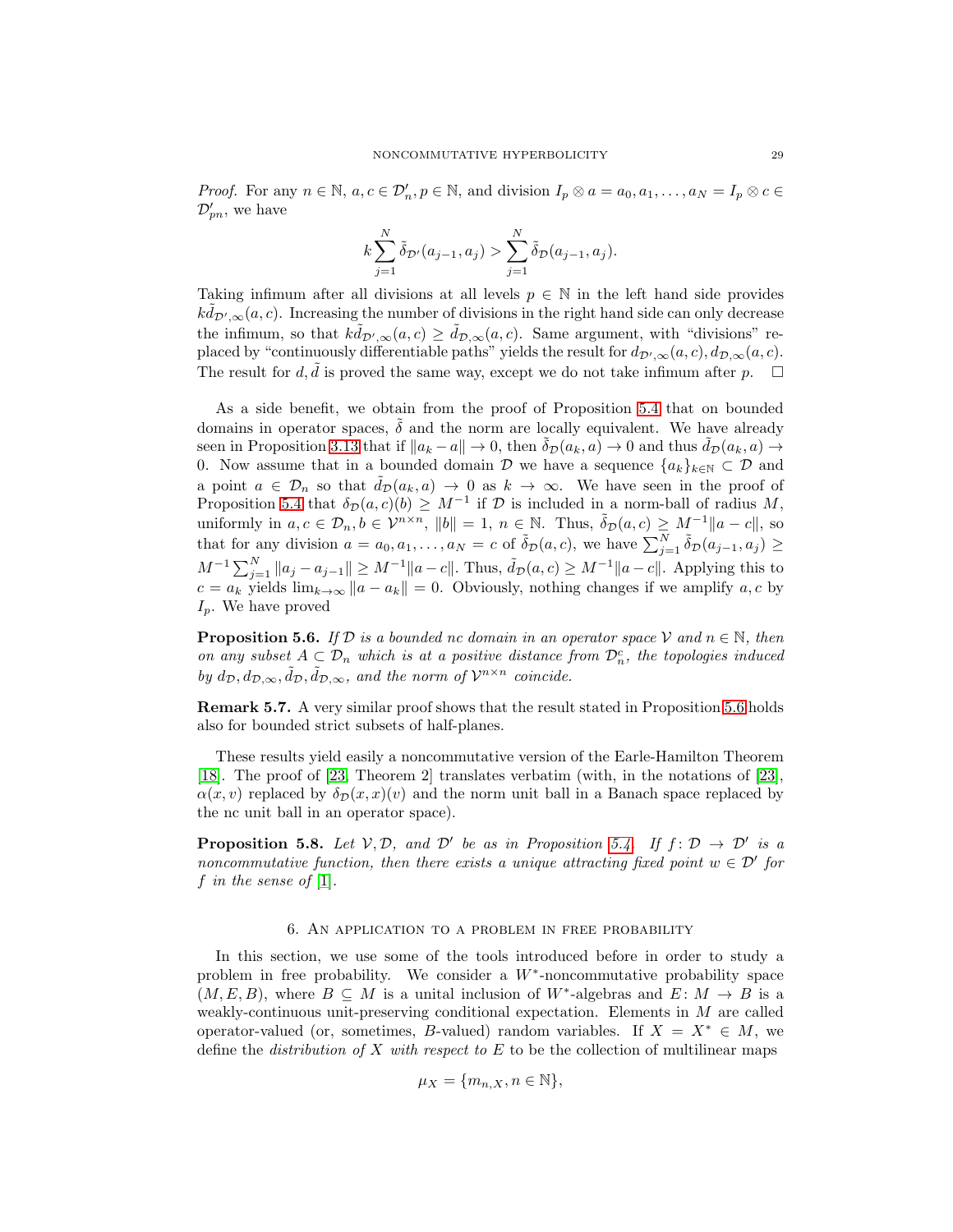called *moments*, where  $m_{0,X} = 1 \in B \subseteq M$ ,  $m_{1,X} = E[X] \in B$ , and

$$
m_{n,X} \colon \underbrace{B \times \cdots \times B}_{n-1 \text{ times}} \to B, \ m_{n,X}(b_1,\ldots,b_{n-1}) = E[Xb_1Xb_2\cdots Xb_{n-1}X], n > 1.
$$

Such distributions are encoded analytically by the noncommutative Cauchy-Stieltjes transform (see Example [2.1\(](#page-2-1)3)):

$$
G_{X,n}(b) = (\mathrm{Id}_{\mathbb{C}^{n \times n}} \otimes E) \left[ (b - I_n \otimes X)^{-1} \right], \quad n \in \mathbb{N}, b \in B^{n \times n}, \Im b > 0.
$$

This is a noncommutative function mapping the noncommutative upper half-plane of B into the noncommutative lower half-plane (see, for instance, [\[41\]](#page-41-14)). It has several good properties, including the fact that  $\Im G_{X,n}(b) < 0$ , so that  $F_{X,n}(b) := G_{X,n}(b)^{-1}$  exists and maps elements of positive imaginary part into elements of positive imaginary part. Moreover, it has been shown in [\[14\]](#page-40-12) that  $\Im F_{X,n}(b) \geq \Im b$ , so that  $h_{X,n}(b) := F_{X,n}(b) - b$ ,  $\Im b > 0$ , takes values elements of nonnegative imaginary part.

It has been shown in [\[8\]](#page-40-13) that for any given selfadjoint  $X \in M$  and completely positive map  $\rho: B \to B$  such that  $\rho - \text{Id}_B$  is still completely positive on B, there exists a selfadjoint  $X_{\rho}$  in a possibly larger W<sup>\*</sup>-algebra containing M such that E extends to this possibly larger algebra and the following relations hold:

<span id="page-29-1"></span>(40) 
$$
G_{X_{\rho},n}(b) = G_{X,n}(\omega_{\rho}(b)), \quad \omega_{\rho}(b) = b + (\rho - \mathrm{Id}_{B})h_{X,n}(\omega_{\rho}(b)), \quad \Im b > 0, n \in \mathbb{N}.
$$

In terms of the free probability significance of  $X_{\rho}$ , we only mention that  $\mu_{X_{\rho}} = \mu_X^{\boxplus \rho}$ , and refer the interested reader to [\[8\]](#page-40-13) for details. We wish to mention, however, that, thanks to a trick due to Hari Bercovici, understanding free convolution powers indexed by completely positive maps suffices in order to understand free additive convolutions of operator-valued distributions, so, in a certain sense,  $\{\mu_X^{\boxplus \rho} : \rho \text{ and } \rho - \sigma\}$  $Id_B$  completely positive} is the most general object to be understood in the context of free convolutions of operator-valued distributions.

All of the above has been done for selfadjoint operators that belong to  $M$ , that is, bounded selfadjoint operators. We will apply our results in order to show that, under certain hypotheses, this can be also done for unbounded operators  $X = X^*$  affiliated to M, generalizing the results of [\[15\]](#page-40-14) to the operator-valued context. We make the following hypotheses regarding  $X, M$ , and  $B$ :

(H1)  $B$  and  $X$  generate a  $*$ -algebra of possibly unbounded densely defined operators  $B\langle X\rangle$ , such that the spectral projections of any selfadjoint element of  $B\langle X\rangle$ belong to  $M$ . In particular, the (classical) distribution of any selfadjoint element from  $B\langle X\rangle$  with respect to any weakly continuous state on M must be a probability measure (we assume weakly continuity for states from now on); (H2)  $E[\Im((b-X)^{-1}] < 0$  whenever  $\Im(b > 0$  in B.

Hypothesis  $(H1)$  is very natural, and allows us to extend the notion of  $B$ -valued distri-

bution of X with respect to E to the case when  $X = X^*$  is unbounded, but affiliated to  $M$ . Thus,

<span id="page-29-0"></span>**Definition 6.1.** Let  $(M, E, B)$  be a W<sup>\*</sup>-noncommutative probability space and X =  $X^*$  be affiliated to M, possibly unbounded. Assume that  $X, M$ , and B satisfy Hypothesis (H1). We define the B-valued distribution  $\mu_X$  of X with respect to E to be the collection of Borel probability measures on  $\mathbb{R}$ ,  $\{\mu_{P,\varphi} : P = P^* \in B\langle X \rangle, \varphi : B \to \mathbb{C}$  state}, where  $\mu_{P,\varphi}$  is determined via the following equality:

$$
\int_{\mathbb{R}} \frac{1}{z-t} \, \mathrm{d} \mu_{P,\varphi}(t) = \varphi\left(E\left[(z-P)^{-1}\right]\right), \quad z \in \mathbb{C} \setminus \mathbb{R}.
$$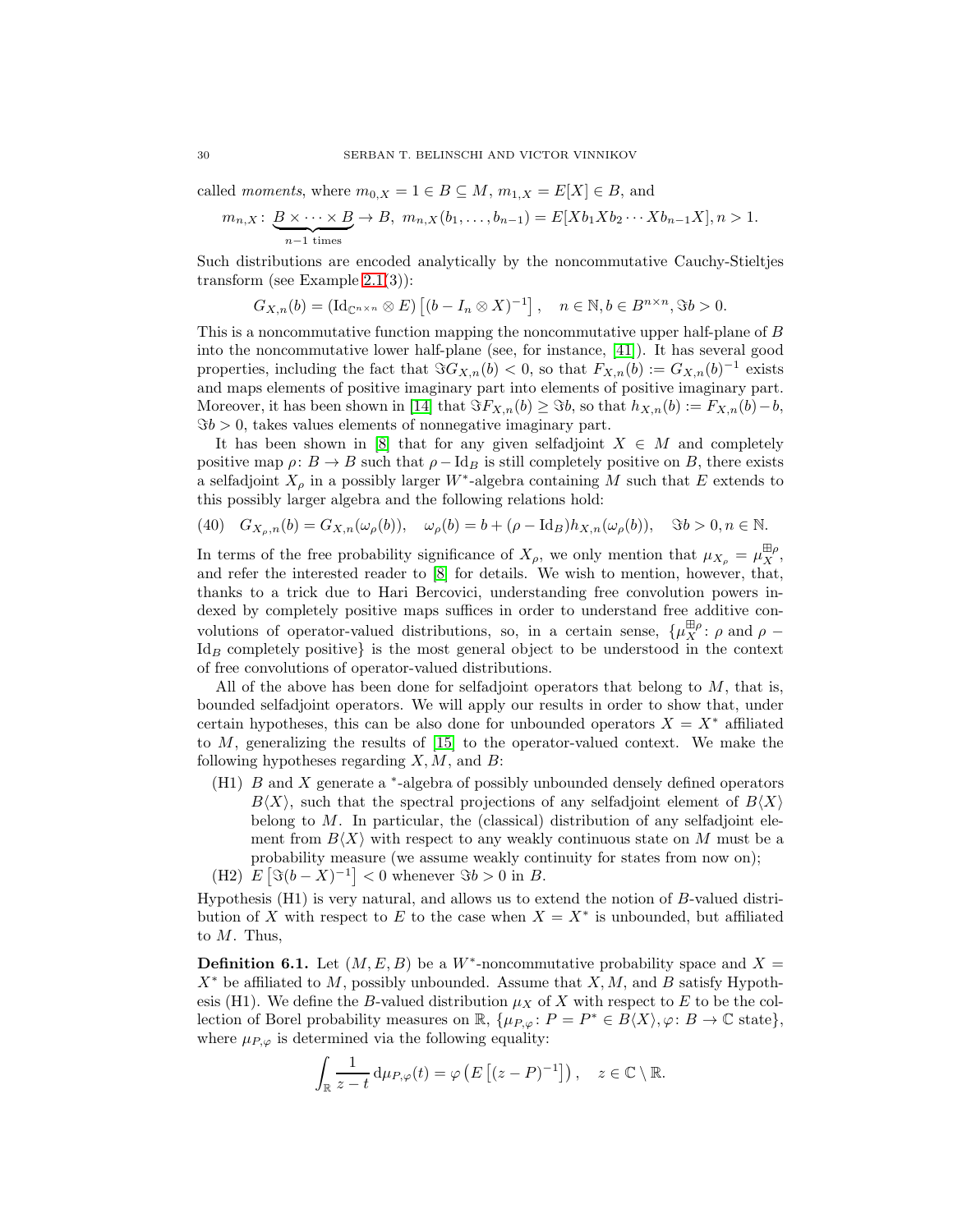The above objects are indeed well-defined: by (H1),  $(z - P)^{-1} \in M$  is a bounded, normal operator. Thus, one may apply  $E$  to it in order to obtain an element of  $B$ . Since B is a  $C^*$ -algebra, the set of states on B separates its elements: if  $b, b' \in B$  are such that  $\varphi(b) = \varphi(b')$  for all states  $\varphi$  on B, then  $b = b'$ . Since for any fixed state  $\theta$  on M we have  $\lim_{y\to 0} \theta(P(iy-P)^{-1}) = 0$ , it follows that  $\mu_{P,\varphi}$  is a probability measure. Moreover, if  $X = X^*$  is bounded, then the notion of distribution from Definition [6.1](#page-29-0) coincides with the classical notion of B-valued distribution. Indeed, as any element in a  $C^*$ -algebra is the linear combination of two selfadjoint elements of the same  $C^*$ -algebra, it follows that the collection of moments of  $\mu_X$  is determined by the values E takes on selfadjoint polynomials  $P \in B\langle X \rangle$ , and vice-versa. Since elements  $b \in B$  are uniquely determined by  $\{\varphi(b): \varphi: B \to \mathbb{C} \text{ state}\},\$  we conclude that the two definitions are equivalent for bounded variables  $X = X^* \in M$ .

Hypothesis  $(H1)$  is clearly satisfied under the assumption that M is a finite factor and E is the trace-preserving conditional expectation.

Hypothesis (H2) deserves a few more comments. It is natural in terms of allowing for the analytic functions tools (including the R-transform of Voiculescu - see [\[40,](#page-41-16) [43\]](#page-41-4)) to be deployed. But it can be also viewed as a measure of nondegeneracy of  $E$ : indeed, let  $b = u + iv, u = u^*, v > 0$ . Then

$$
E\left[\Im(b-X)^{-1}\right] = E\left[\Im((u-X)+iv)^{-1}\right]
$$
  
=  $-v^{-\frac{1}{2}}E\left[\left(\left(v^{-\frac{1}{2}}(u-X)v^{-\frac{1}{2}}\right)^{2}+1\right)^{-1}\right]v^{-\frac{1}{2}},$ 

so that  $E[\Im(b-X)^{-1}] < 0$  if and only if  $E\left[\left(\left(v^{-\frac{1}{2}}(u-X)v^{-\frac{1}{2}}\right)^2 + 1\right)^{-1}\right]$  $> 0$ . It is clear that, since X is unbounded,  $\min \sigma \left( \left( \left( v^{-1/2} (u - X) v^{-1/2} \right)^2 + 1 \right)^{-1} \right) = 0$ . Also,

 $k := \Big\|$  $\left( (v^{-1/2}(u-X)v^{-1/2})^2 + 1 \right)^{-1}$ ≤ 1. Thus, non-invertibility of  $E[\Im((b-X)^{-1}]$ becomes equivalent to the equality

$$
\left\| E\left[k - \left(\left(v^{-\frac{1}{2}}(u - X)v^{-\frac{1}{2}}\right)^2 + 1\right)^{-1}\right] \right\| = \left\| k - \left(\left(v^{-\frac{1}{2}}(u - X)v^{-\frac{1}{2}}\right)^2 + 1\right)^{-1} \right\|.
$$

That is, E is isometric on a positive element which is not in B. Thinking in terms of the duals of M and B, respectively, this tells us that there exists an element  $\varphi$  of norm one in the dual  $B^*$  of B such that  $\left( \left( v^{-\frac{1}{2}} (u - X) v^{-\frac{1}{2}} \right)^2 + 1 \right)^{-1} - k$  reaches its norm on  $\varphi \circ E$ . Thus, hypothesis (H2) is implied by the requirement that positive elements in M but not in B do not reach their norms on  $B^* \circ E$ . It may be worth mentioning that in the case of a tracial W<sup>\*</sup>-probability space with normal faithful trace state  $\tau$  which is left invariant by E, hypothesis (H2) comes to stating that  $\left(\left(v^{-\frac{1}{2}}(u-X)v^{-\frac{1}{2}}\right)^2+1\right)^{-1}-k$ does not reach its norm on  $L^2(B, \tau)$ , and in the case when B is finite dimensional, (H2) is equivalent to not allowing algebraic relations between  $X$  and elements in  $B$ .

In this section, we shall show that the fixed point equation [\(40\)](#page-29-1) has a nontrivial solution also when X is unbounded, but still satisfies hypotheses  $(H1)$  and  $(H2)$  above. While, according to [\[44,](#page-41-17) [30\]](#page-41-18), the noncommutative extension  $G_{X,n}(b) = (\mathrm{Id}_{\mathbb{C}^{n \times n}} \otimes$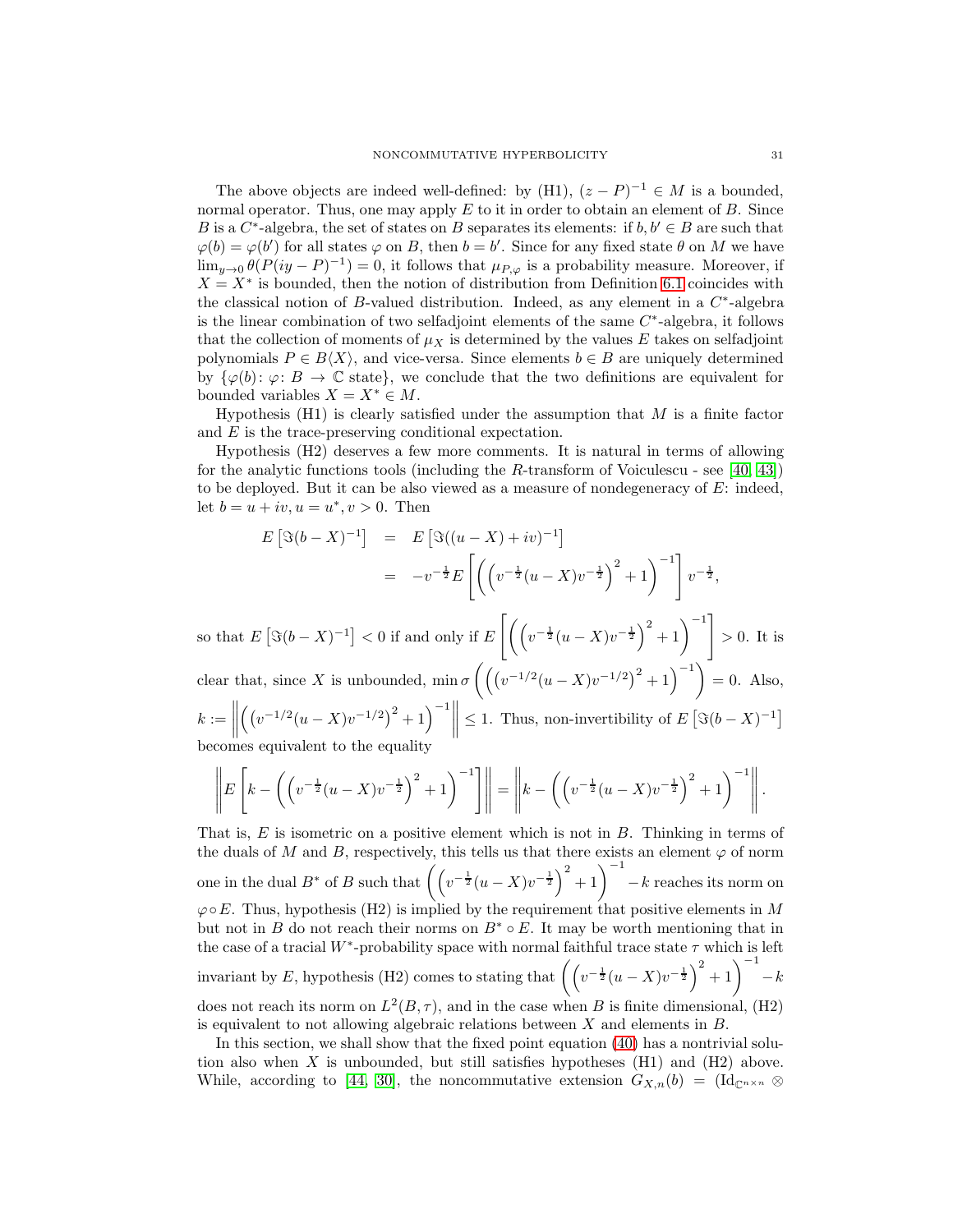E)  $[(b - I_n \otimes X)^{-1}]$ ,  $n \in \mathbb{N}$ , does not characterize the distribution of X for all possible unbounded random variables  $X$  as above, it follows quite easily (see, for instance, [\[22\]](#page-40-15)) that the extension  $\{\alpha \in \mathbb{C}^{n \times n} : \alpha = \alpha^* \} \times H_n^+(B) \ni (\alpha, b) \mapsto G_{\alpha \otimes X}(b) =$  $(\mathrm{Id}_{\mathbb{C}^{n\times n}}\otimes E)[(b-\alpha\otimes X)^{-1}], n\in\mathbb{N}$ , does encode the distribution of X with respect to  $E$ , as defined in Definition [6.1.](#page-29-0) For the reader's comfort, we will sketch the argument in Remark 6.4 below.

<span id="page-31-2"></span>**Theorem 6.2.** Consider a noncommutative function h:  $H^+(B) \to B$  such that  $\Im h(b) \geq$ 0 and  $\lim_{y\to+\infty} \frac{\Im h(\Re b+iy\Im b)}{y}=0$  in the wo-topology for all  $b\in H^+(B)$ . For any given  $b > 0$ , the map  $w \mapsto b + h(w)$  has a unique attracting fixed point in  $H^+(B)$ , to be denoted by  $\omega(b)$ , and the correspondence  $b \mapsto \omega(b)$  is a noncommutative self-map of  $H^+(B)$ , hence, in particular, analytic.

*Proof.* It is clearly enough to prove the theorem at level one: fix  $b_0 \in B$  such that  $\Im b_0 > \varepsilon_0$ 1 > 0. For any  $n \geq 1$ , the map  $h_0: w \mapsto b_0 \otimes I_n + h(w)$  sends  $H^+(B^{n \times n})$  into  $H^+(B^{n\times n})+i\varepsilon_0 1$ , so that, as a noncommutative map, it sends  $H^+(B)$  to  $H^+(B)+i\varepsilon_0 1$ . We re-write the proof of Corollary [3.4](#page-8-4) for this context: if  $\Im \begin{bmatrix} a & b \\ 0 & a \end{bmatrix}$  $0 \quad c$  $\Big] \in H^+(B^{2\times 2})$ , then  $\Im h_0\left(\begin{bmatrix} a & b \\ 0 & c \end{bmatrix}\right)$  $\begin{pmatrix} a & b \ 0 & c \end{pmatrix} \in H^+(B^{2\times 2}) + i\varepsilon_0 1.$  That means  $(\Im h_0(a)-\varepsilon_0 1)^{-1/2}\Delta h_0(a,c)(b)(\Im h_0(c)-\varepsilon_0 1)$  $(\varepsilon_0 1)^{-1} \Delta h_0(a, c)(b)^* (\Im h_0(a) - \varepsilon_0 1)^{-1/2} \leq ||(\Im a)^{-1/2} b(\Im c)^{-1/2}||^2 \cdot 1$  for all  $a, c \in H^+(B)$ ,  $b \in B$ . We re-write this as

$$
\Delta h_0(a,c)(b)(\Im h_0(c)-\varepsilon_0 1)^{-1} \Delta h_0(a,c)(b)^* \leq ||(\Im a)^{-\frac{1}{2}}b(\Im c)^{-\frac{1}{2}}||^2(\Im h_0(a)-\varepsilon_0 1).
$$

Multiplying left and right by  $(\Im h_0(a))^{-1/2}$ , we obtain

$$
(\Im h_0(a))^{-1/2} \Delta h_0(a,c)(b)(\Im h_0(c) - \varepsilon_0 1)^{-1} \Delta h_0(a,c)(b)^* (\Im h_0(a))^{-1/2}
$$
  
\n
$$
\leq ||(\Im a)^{-\frac{1}{2}}b(\Im c)^{-\frac{1}{2}}||^2(1 - \varepsilon_0(\Im h_0(a))^{-1})
$$
  
\n
$$
\leq ||(\Im a)^{-\frac{1}{2}}b(\Im c)^{-\frac{1}{2}}||^2||1 - \varepsilon_0(\Im h_0(a))^{-1}||
$$
  
\n
$$
= ||(\Im a)^{-\frac{1}{2}}b(\Im c)^{-\frac{1}{2}}||^2(1 - \varepsilon_0||(\Im h_0(a))^{-1}||).
$$

Since  $xx^* \leq M \cdot 1 \iff x^*x \leq M \cdot 1$ , we immediately obtain

<span id="page-31-1"></span>
$$
(3h_0(a))^{-1/2} \Delta h_0(a,c)(b) (\Im h_0(c))^{-1} \Delta h_0(a,c)(b)^* (\Im h_0(a))^{-1/2}
$$
  

$$
\leq ||(\Im a)^{-\frac{1}{2}}b(\Im c)^{-\frac{1}{2}}||^2(1-\varepsilon_0||(\Im h_0(a))^{-1}||)(1-\varepsilon_0||(\Im h_0(c))^{-1}||).
$$

Applying this to  $b = a - c$  yields

<span id="page-31-0"></span>
$$
(\Im h_0(a))^{-1/2} (h_0(a) - h_0(c)) (\Im h_0(c))^{-1} (h_0(a) - h_0(c))^* (\Im h_0(a))^{-1/2}
$$
  
(42) 
$$
\leq ||(\Im a)^{-\frac{1}{2}}(a-c)(\Im c)^{-\frac{1}{2}}||^2(1-\varepsilon_0||(\Im h_0(a))^{-1}||)(1-\varepsilon_0||(\Im h_0(c))^{-1}||).
$$

It thus follows that if  $\omega(b_0) \in H^+(B) + i\varepsilon_0 1$  is a fixed point for  $h_0$ , then it must be the unique and attracting fixed point of  $h_0$ . Indeed, for an arbitrary  $a \in H^+(B)$ , if we let  $r = ||(\Im a)^{-1/2}(a - \omega(b_0))(\Im \omega(b_0))^{-1/2}||$ , it follows that

<span id="page-31-3"></span>
$$
h_0(B(\omega(b_0), 2r)) \subset B(\omega(b_0), 2r),
$$

where, as in [\[12,](#page-40-3) Proposition 3.2], we denote

(43) 
$$
B(c,t) = \{a \in B : ||(\Im a)^{-1/2}(a-c)(\Im c)^{-1/2}|| \le t\}.
$$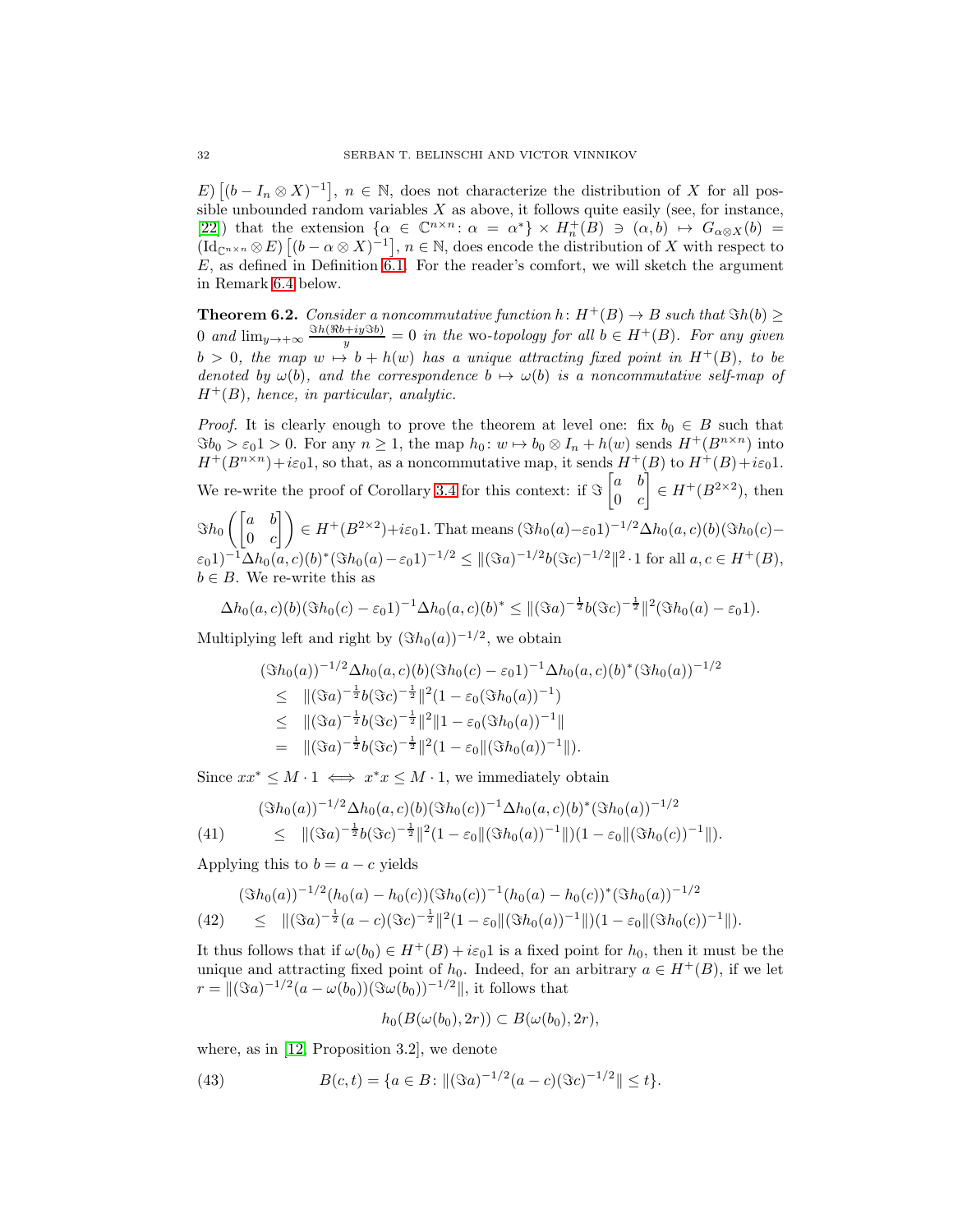As shown in [\[12,](#page-40-3) Proposition 3.2],  $B(\omega(b_0), 2r)$  is bounded in norm in the sense that

$$
||d|| \le ||\Re \omega(b_0)|| + ||\Im \omega(b_0)|| \left(2r^2 + 1 + 2r\sqrt{r^2 + 1} + 2r\sqrt{2r^2 + 1 + 2r\sqrt{r^2 + 1}}\right),
$$

and that it is bounded away from the boundary of  $H^+(B)$  in the sense that

$$
\Im d \ge (2 + 4r^2)^{-1} \Im \omega(b_0), \quad d \in B(\omega(b_0), 2r).
$$

Thus, for any  $N \in \mathbb{N}$ , we have, by an iteration of [\(42\)](#page-31-0),

$$
\begin{split}\n\left\| (\Im h_0^{\circ N}(a))^{-\frac{1}{2}} (h_0^{\circ N}(a) - \omega(b_0)) (\Im \omega(b_0))^{-\frac{1}{2}} \right\|^2 \\
&= \left\| (\Im h_0^{\circ N}(a))^{-\frac{1}{2}} (h_0^{\circ N}(a) - h_0^{\circ N}(\omega(b_0)) (\Im h_0^{\circ N}(\omega(b_0)))^{-\frac{1}{2}} \right\|^2 \\
&\leq \| (\Im a)^{-\frac{1}{2}} (a - \omega(b_0)) (\Im \omega(b_0))^{-\frac{1}{2}} \|^2 \\
&\times \prod_{j=1}^N (1 - \varepsilon_0 \| (\Im h_0^{\circ j}(a))^{-1} \|)(1 - \varepsilon_0 \| (\Im h_0^{\circ j}(\omega(b_0)))^{-1} \|) \\
&= \| (\Im a)^{-\frac{1}{2}} (a - \omega(b_0)) (\Im \omega(b_0))^{-\frac{1}{2}} \|^2 \\
&\times (1 - \varepsilon_0 \| (\Im \omega(b_0))^{-1} \|)^N \prod_{j=1}^N (1 - \varepsilon_0 \| (\Im h_0^{\circ j}(a))^{-1} \|).\n\end{split}
$$

Letting N go to infinity sends  $(1 - \varepsilon_0 ||(\Im \omega(b_0))^{-1}||)^N$  to zero, so that

$$
\lim_{N \to \infty} \left\| (\Im h_0^{\circ N}(a))^{-\frac{1}{2}} (h_0^{\circ N}(a) - \omega(b_0)) (\Im \omega(b_0))^{-\frac{1}{2}} \right\|^2 = 0.
$$

Recall that  $x^{-1} \geq \frac{1}{\|x\|}$  for any positive operator x. Since

$$
(2+4r^2)^{-1}\Im\omega(b_0) \leq \Im h_0^{0N}(a) \leq \|\Re\omega(b_0)\| + \|\Im\omega(b_0)\| (4r+1)^2,
$$

we have

$$
\begin{split} & \left\| (\Im h_0^{\circ N}(a))^{-\frac{1}{2}} (h_0^{\circ N}(a) - \omega(b_0)) (\Im \omega(b_0))^{-\frac{1}{2}} \right\|^2 \\ & \geq \frac{\|h_0^{\circ N}(a) - \omega(b_0)\|^2}{\|\Im \omega(b_0)\| \|\Im h_0^{\circ N}(a)\|} \\ & \geq \frac{\|h_0^{\circ N}(a) - \omega(b_0)\|^2}{\|\Im \omega(b_0)\| \|\Re \omega(b_0)\| + \|\Im \omega(b_0)\|^2 (4r+1)^2}, \end{split}
$$

which allows us to conclude that

$$
\lim_{N \to \infty} ||h_0^{\circ N}(a) - \omega(b_0)|| = 0,
$$

uniformly on bounded sets which are at strictly positive norm-distance from  $B\setminus H^+(B)$ . Iterating in relation [\(41\)](#page-31-1) for  $a = c = \omega(b_0)$  yields

$$
\frac{\|[h'_0(\omega(b_0))]^{\circ N}(b)\|}{\|\Im \omega(b_0)\|} \leq \|(\Im \omega(b_0))^{-\frac{1}{2}}[h'_0(\omega(b_0))]^{\circ N}(b)(\Im \omega(b_0))^{-\frac{1}{2}}\|
$$
  

$$
\leq \|(\Im \omega(b_0))^{-\frac{1}{2}}b(\Im \omega(b_0))^{-\frac{1}{2}}\|(1-\varepsilon_0\|(\Im \omega(b_0))^{-1}\|)^N
$$
  

$$
\leq \|(\Im \omega(b_0))^{-1}\|(1-\varepsilon_0\|(\Im \omega(b_0))^{-1}\|)^N\|b\|,
$$

which implies that

$$
\| [h'_0(\omega(b_0))]^{\circ N}(b) \| \leq \| \Im \omega(b_0) \| \| (\Im \omega(b_0))^{-1} \| (1 - \varepsilon_0 \| (\Im \omega(b_0))^{-1} \|)^N \| b \|
$$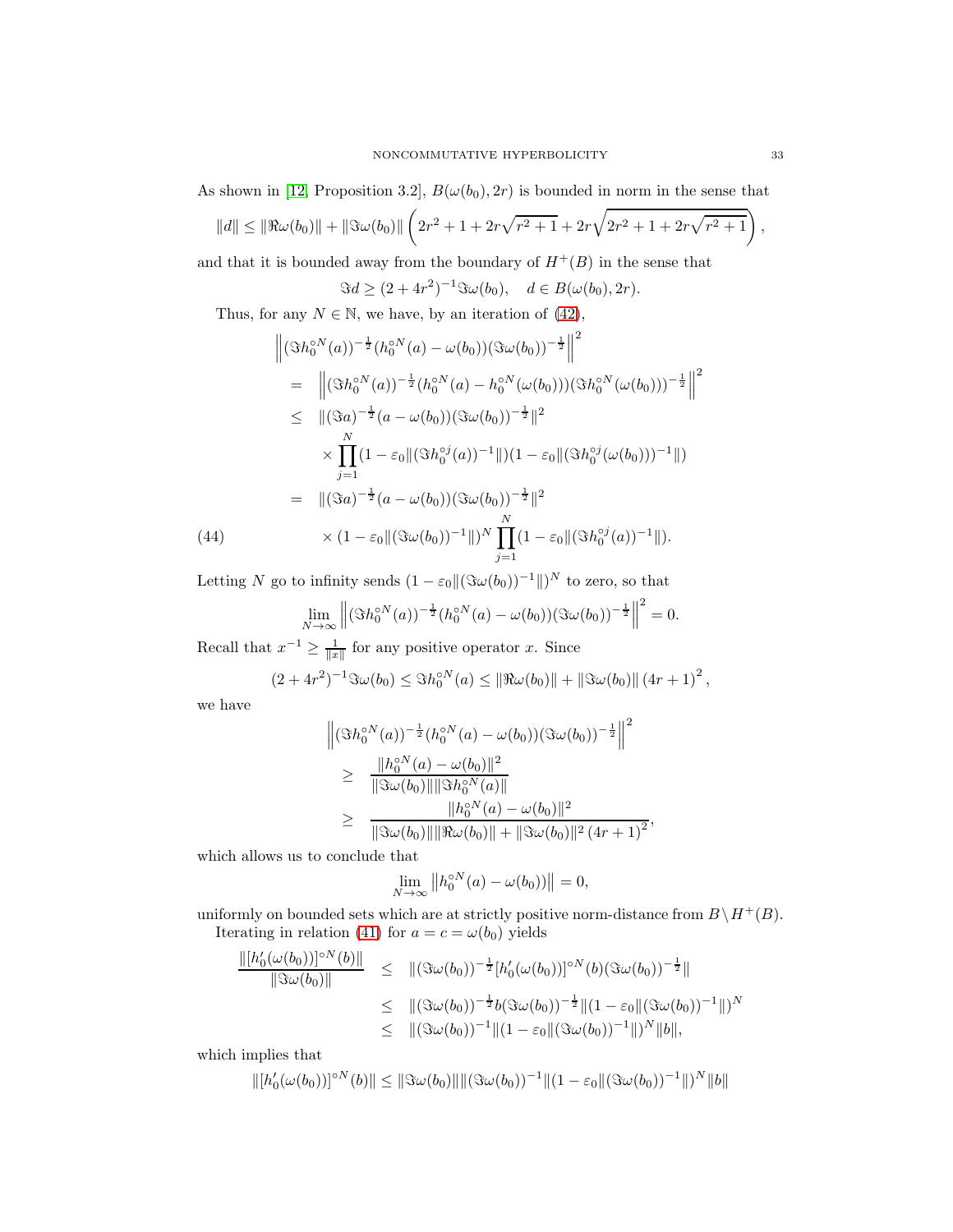for all  $b \in B$ , so that

 $\|[h_0'(\omega(b_0))]^{\circ N}\| \leq \|\Im \omega(b_0)\| \|(\Im \omega(b_0))^{-1}\|(1-\varepsilon_0 \|(\Im \omega(b_0))^{-1}\|)^N,$ 0

the norm of  $[h'_0(\omega(b_0))]^{\circ N}$  being the norm of a bounded linear self-map of the  $C^*$ algebra B. Thus, for  $N > \frac{\log(\|\Im \omega(b_0)\| \|(\Im \omega(b_0))^{-1}\|)}{-\log(1-\varepsilon_0 \|(\Im \omega(b_0))^{-1}\|)}$ , we have  $\| [h'_0(\omega(b_0))]^{\circ N} \| < 1$ . In general, if a linear operator T on a Banach space B satisfies  $||T^N|| < 1$ , we may write  $\sum_{j=0}^{kN-1} T^j = (1 + T + \dots + T^{N-1}) + T^N (1 + T + \dots + T^{N-1}) + T^{2N} (1 + T + \dots +$  $T^{N-1}) + \cdots + T^{(k-1)N}(1 + T + \cdots + T^{N-1}) = (1 + T + \cdots + T^{N-1})\sum_{j=0}^{k-1}(T^N)^j,$ which tends to  $(1 + T + \cdots + T^{N-1})(1 - T^N)^{-1}$  as  $k \to \infty$ . Since N is fixed, it follows easily that in fact so does  $\sum_{j=0}^{k} T^j$ . A simple algebraic manipulation shows that  $(1 + T + \cdots + T^{N-1})(1 - T^N)^{-1} = (1 - T)^{-1}$ . Thus, Id<sub>B</sub>  $- h'_0(\omega(b_0))$  is invertible as a linear self-map of the Banach space B. By the implicit function theorem for analytic maps on Banach spaces, it follows that  $\omega$  depents analytically on  $b_0$ . This result, together with the properties of fixed points for noncommutative maps proved in [\[1\]](#page-40-11) allow us to conclude that  $\omega$  is a noncommutative map on a noncommutative neighbourhood of  $b_0$ .

All of the above has been established under the assumption that a fixed point  $\omega(b_0)$ exists. We have not proved its existence, though. Relation [\(42\)](#page-31-0) would allow us easily to prove such an existence along the lines of the above proof if we could somehow guarantee the boundedness of the iterates  $\{h_0^{\circ N}(a)\}_{N\in\mathbb{N}}$  for some given  $a \in H^+(B)$ . Unfortunately, this does not seem possible to do in a direct way. Thus, we show the existence of the fixed point  $\omega(b_0)$  by a perturbative argument, most of which is contained in the following proposition, which, we believe, might be of independent interest. Define

<span id="page-33-0"></span>(45) 
$$
k_0(a) = -h_0(-a^{-1})^{-1}, \quad a \in H^+(B).
$$

As  $\Im h(a) > \varepsilon_0 1$ , it follows that  $k_0(H^+(B)) \subseteq \{w: ||w - i(2\varepsilon_0)^{-1}1|| < (2\varepsilon_0)^{-1}\},\$ the noncommutative ball centered at an imaginary multiple of the identity.

<span id="page-33-1"></span>**Proposition 6.3.** For any  $a \in H^+(B) \cup \{0\}$ , the fixed-point equation  $x = a + k_0(x)$  has a unique solution  $x(a)$  in  $H^+(B)$ .  $x(a)$  is a noncommutative function of a whenever  $a \in H^+(B)$ , and  $x(0_m \oplus 0_n) = x(0_m) \oplus x(0_n)$  for all  $m, n \in \mathbb{N}$ .

*Proof.* Note that the set  $a + k_0(H^+(B))$  is bounded and bounded away from the complement of  $H^+(B)$ . Thus, the argument used above allows us to conclude the existence, uniqueness and analyticity of x on  $H^+(B)$ . The existence of  $x(0)$  in  $H^+(B)$  is the only difficult part of the proof. For this, we shall use some results from [\[11\]](#page-40-16), specifically Proposition 3.1, Remark 3.2(2), and Corollary 3.3, together with the definition of a noncommutative version of horodisks in the noncommutative upper half-plane (see [\[11,](#page-40-16) Relation (22)]). These results have been formulated for functions of a slightly different nature, but it is very easy to see that all elements of the proofs involved adapt to bounded functions like  $k_0$  which satisfy  $k_0(a^*)^* = k_0(a)$ .

We claim that  $x(H^+(B)) = \{m + in : m = m^*, n > \Im k_0(m + in)\}.$  Since  $x(a) =$  $a + k_0(x(a))$ , the inclusion  $\subseteq$  is quite obvious. To prove  $\supseteq$ , recall that the map  $B^{sa} \ni$  $p \mapsto \Re x (p + iq) \in B^{sa}$  is a bijection for any given  $q > 0$  (see [\[11,](#page-40-16) Corollary 3.3]). We also know that there exists a smooth function  $g_q: B^{sa} \to \{b \in B : \Im b > 0\}$  such that  $g_q(\Re x(p+iq)) = \Im x(p+iq)$ . In particular, for any  $m \in B^{sa}$ , there exists a unique  $n > 0$ such that  $g_q(m) = n$ : we have

$$
m + in = x(p + iq) = p + iq + k_0(x(p + iq)) = p + iq + k_0(m + in),
$$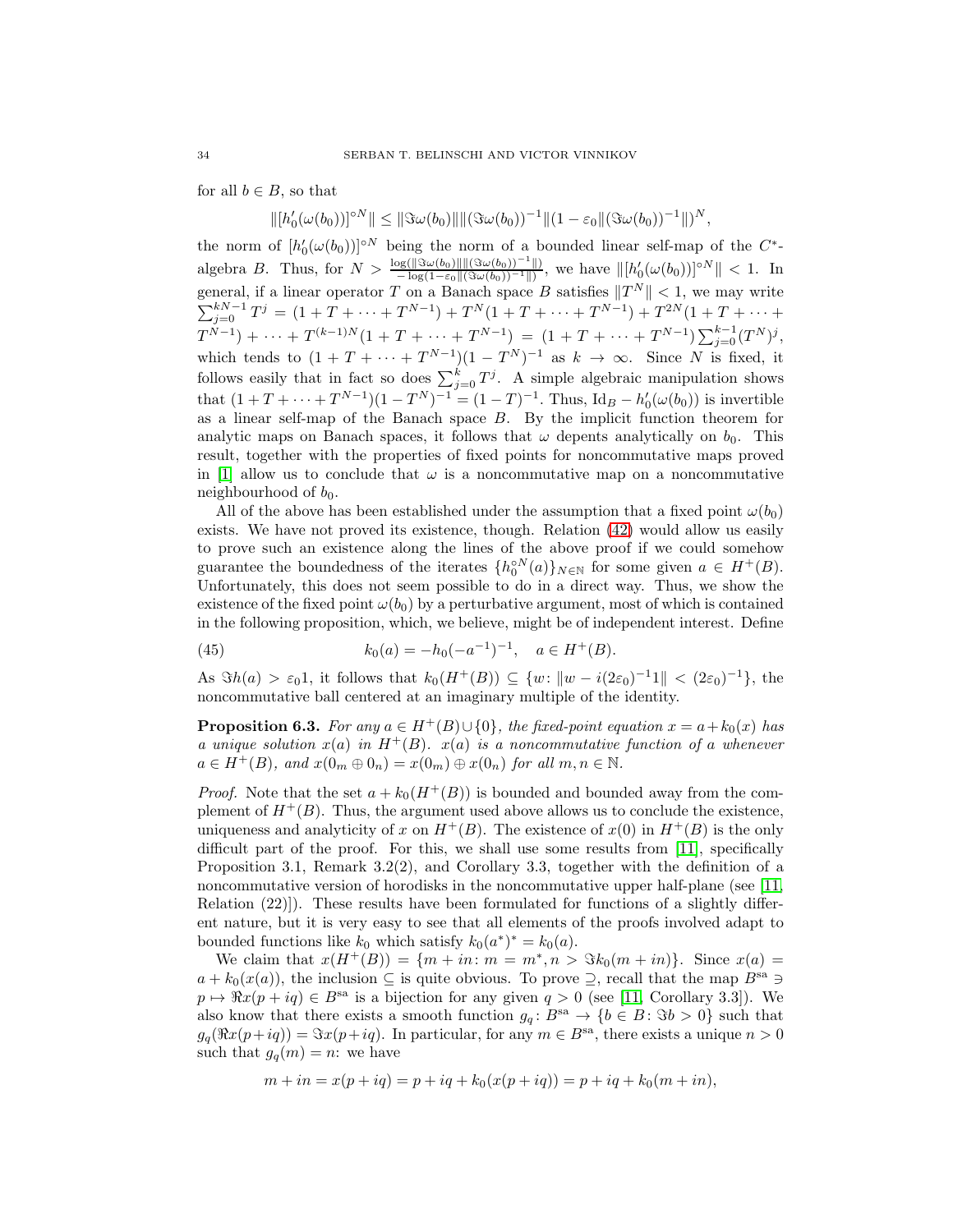so that  $p = m - \Re k_0(m + in), q = n - \Im k_0(m + in)$ . This proves  $\supseteq$ .

Since  $k_0(H^+(B))$  is bounded, it folows that for any pair  $m = m^*, n > 0$ , we have  $yn > k_0(m + iyn)$  for all sufficiently large  $y \in (0, +\infty)$ . Thus, we may define

$$
0 \le t_{m,n} = \inf\{y > 0 \colon sn > \Im k_0(m + i s n) \text{ for all } s > y\}.
$$

We argue that for all  $s > t_{m,n}$ , we have  $sn > \Im k_0(m+isn)$ , and for all  $0 \le s \le t_{m,n}$ , we have  $s_n \nless \nImes_{k_0}(m + i s n)$ . The argument is virtually identical to the one in [\[13,](#page-40-17) Lemma 5.8] and is based on related works in the case of scalar, classical distributions by Biane [\[16\]](#page-40-18) and by Huang [\[26\]](#page-41-19), so we will only sketch it. We consider the map  $\mathbb{C}^+ \ni z \mapsto \varphi(m + z)$  $zn - k_0(m + zn)) \in \mathbb{C}$  for an arbitrary state  $\varphi$ . If  $H(z) = \frac{\varphi(m)}{\varphi(n)} + z - \frac{\varphi(k_0(m + zn))}{\varphi(n)}$  $\frac{(m+zn_j)}{\varphi(n)}$ , then  $\lim_{y\to+\infty}\frac{H(iy)}{iy}=1$  and  $\Im H(z)\leq\Im z$ . Then Huang's version [\[26,](#page-41-19) Section 3] of Biane's results [\[16,](#page-40-18) Lemmas 2 and 4] applies to H to guarantee that if  $\frac{\Im \varphi(k_0(m+iy_0 n))}{\varphi(n)} \geq y_0$ , then  $\frac{\Im \varphi(k_0(m+iyn))}{\varphi(n)} \geq y$  for all  $y \in (0, y_0]$ . Since this holds for any state  $\varphi$ , our claim follows.

Obviously, there are two possibilities: either  $t_{m,n} > 0$  or  $t_{m,n} = 0$ . Consider first the case when  $t_{m,n} = 0$ . Pick a state  $\varphi$  on B and  $n' > 0$ . We have

$$
\left\|(yn)^{-\frac{1}{2}}(yn-yn')(yn')^{-\frac{1}{2}}\right\|^2 \geq \frac{|\varphi(k_0(m+iyn)) - \varphi(k_0(m+iyn'))|^2}{\Im \varphi(k_0(m+iyn))\Im \varphi(k_0(m+iyn'))},
$$

which in its own turn implies

$$
\left\|n^{-\frac{1}{2}}(n-n')(n')^{-\frac{1}{2}}\right\|^2 \ge \left|\frac{\Im \varphi(k_0(m+iyn))}{\Im \varphi(k_0(m+iyn'))}-\frac{\Im \varphi(k_0(m+iyn'))}{\Im \varphi(k_0(m+iyn))}\right|^2
$$

As  $t_{m,n} = 0$ , we have  $\frac{\varphi(\Im k_0(m+iyn))}{y} < \varphi(n)$  for all  $y > 0$ , so that necessarily

$$
0 \leq \liminf_{y \to 0} \frac{\Im \varphi(k_0(m+iyn'))}{y}
$$
  
 
$$
\leq \frac{\varphi(n)}{2} \left( 2 + \left\| n^{-\frac{1}{2}} (n-n')(n')^{-\frac{1}{2}} \right\|^2 + \sqrt{\left( 2 + \left\| n^{-\frac{1}{2}} (n-n')(n')^{-\frac{1}{2}} \right\|^2 \right)^2 - 4} \right).
$$

As this holds for any  $n' > 0$  and any state  $\varphi$  on B, we conclude that  $k_0$  satisfies the hypotheses of [\[12,](#page-40-3) Theorem 2.3]. Thus, if there exists a pair  $m = m^*, n > 0$  such that  $t_{m,n} = 0$ , then for any  $n' > 0$ ,

$$
\lim_{y \to 0} k_0(m + iyn') = \alpha = \alpha^*
$$

exists in the norm topology. However, observe that since  $k_0(H^+(B)) \subseteq \{w : ||w$  $i(2\varepsilon_0)^{-1}1 \parallel \, < (2\varepsilon_0)^{-1}\},$  and the limit is in norm, we must have  $\alpha = 0$ .

Now consider the case when  $t_{m,n} > 0$ . As seen above, for any  $y > t_{m,n}$ , there exist  $p_y = m - \Re k_0(m + iyn), q_y = yn - \Im k_0(m + iyn)$  such that  $x(p_y + iq_y) = p_y +$  $iq_y + k_0(x(p_y + iq_y)) = p_y + iq_y + k_0(m + iyn)$  (in particular,  $q_y > 0$ ). This provides the expression of  $\lim_{y\to t_{m,n}} x(p_y + iq_y) = m + it_{m,n}$   $\in H^+(B)$ . Simple continuity guarantees that  $x(p_{t_{m,n}} + iq_{t_{m,n}}) = p_{t_{m,n}} + iq_{t_{m,n}} + k_0(x(p_{t_{m,n}} + iq_{t_{m,n}}))$ . Thus,  $H^+(B) \ni$  $w \mapsto p_{t_{m,n}} + iq_{t_{m,n}} + k_0(w) \in H^+(B)$  has a fixed point in  $H^+(B)$ . Since the range of this map is bounded in the unbounded set  $H^+(B)$ , the fixed point is necessarily unique and attracting (indeed, one can apply the argument from the first part of the proof of Theorem [6.2,](#page-31-2) for ex., to the map  $\{w + p_{t_{m,n}} + iq_{t_{m,n}} : ||w - i\varepsilon_0^{-1}1|| < \varepsilon_0^{-1}\}\Rightarrow w \mapsto$  $p_{t_{m,n}} + iq_{t_{m,n}} + k_0(w) \in \{w : ||w - i(2\varepsilon_0)^{-1}1|| < (2\varepsilon_0)^{-1}\}\$  to conclude uniqueness and

.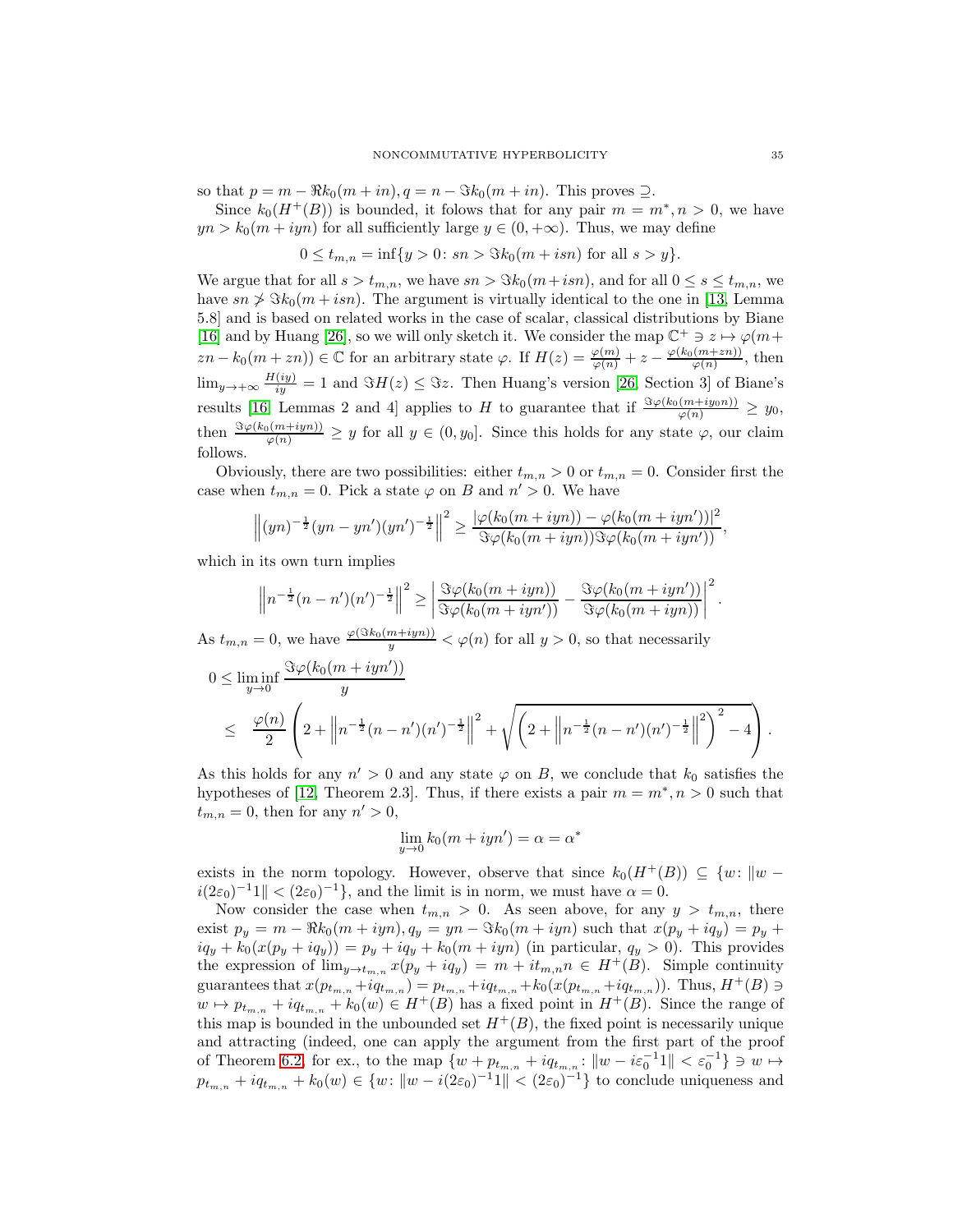norm-convergence of iterates to the fixed point, or one can appeal to Proposition [5.4\)](#page-27-1). Thus, x extends to a norm-neighbourhood of  $p_{t_{m,n}} + iq_{t_{m,n}}$ .

To summarize: either  $t_{m,n} = 0$ , and then, by an application of [\[12,](#page-40-3) Theorem 2.3],  $k_0$  has a Julia-Carathéodory derivative at m, and  $\lim_{y\to 0} k_0(m + iyn') = 0$  in norm for all  $n' > 0$ , or  $t_{m,n} > 0$ , and then x extends analytically around  $p_{t_{m,n}} + iq_{t_{m,n}} =$  $m - \Re k_0(m + it_{m,n}n) + i(t_{m,n}n - \Im k_0(m + it_{m,n}n)).$  We apply this to  $m = 0$ . Assume towards contradiction that  $t_{0,n} = 0$  for some  $n > 0$ . Recall from [\[11,](#page-40-16) Relation (22)] the definition of the pseudo-horodisks at zero in "direction"  $n > 0$ :

$$
\mathcal{H}(0,n) = \{ w \in H^+(B) : (w-0)^*(\Im w)^{-1}(w-0) \le n \}
$$
  
= 
$$
\{ w \in H^+(B) : n^{-1/2}\Im w n^{-1/2} + n^{-1/2}\Re w (\Im w)^{-1}\Re w n^{-1/2} \le 1 \},
$$

and

$$
\hat{\mathcal{H}}(0,n) = \{ w \in H^+(B) : (w-0)^*(\Im w)^{-1}(w-0) < n \}
$$
\n
$$
= \{ w \in H^+(B) : n^{-1/2}\Im w n^{-1/2} + n^{-1/2}\Re w (\Im w)^{-1}\Re w n^{-1/2} < 1 \}.
$$

Note that the only selfadjoint element in  $\mathcal{H}(0, n)$  is zero. Indeed, by definition, if  $w \in \mathcal{H}(0,n)$ , then  $n \geq \Re w(\Im w)^{-1} \Re w + \Im w$ , so that if  $\|\Im w\| \to 0$ , then necessarily  $\|\Re w\| \to 0$  (in fact one can easily obtain the estimate  $\|\Im w\| > \|\Im w\| (n - \Im w) >$  $\lVert \Im w \rVert \Re w (\Im w)^{-1} \Re w \geq (\Re w)^{2}$ . Consider  $B(iyn, y^{-1/2}), y > 0$ , with B defined in relation [\(43\)](#page-31-3). We have:

$$
\mathring{\mathcal{H}}(0,n)\subseteq\bigcap_{0
$$

This has been shown in [\[11\]](#page-40-16), but we will provide a sketch of the proof below. Thus, assume towards contradiction that  $a \in \mathring{\mathcal{H}}(0,n)$ , but  $a \notin \bigcap_{0 \leq t \leq 1} \bigcup_{0 \leq y \leq t} B(iyn, y^{-1/2})$ . Then there exist a  $t_0 \in (0,1)$  such that  $a \notin B(iyn, y^{-1/2})$  for any  $y \in (0, t_0)$ . That is,  $(a - iyn)^*(\Im a)^{-1}(a - iyn) \nleq n$  for all  $y \in (0, t_0)$ . At the same time, there exists an  $\epsilon_{a,n} \in (0, +\infty)$  such that  $a^*(\Im a)^{-1}a \leq n - \epsilon_{a,n} \cdot 1$ . However,  $(a-iyn)^*(\Im a)^{-1}(a-iyn) =$  $a^*(\Im a)^{-1}a + y(in(\Im a)^{-1}a - ia^*(\Im a)^{-1}n + yn(\Im a)^{-1}n) \le a^*(\Im a)^{-1}a + y(2||n||||(\Im a)^{-1}||||a|| +$  $||y|| ||^2 ||(\Im a)^{-1}|| < a^*(\Im a)^{-1}a + \epsilon_{a,n} \cdot 1 \leq n$  for all  $y \in (0, ||n|| ||(\Im a)^{-1}|| (\sqrt{||a||^2 + \epsilon_{a,n}} \|a\|$ )). This is a contradiction. Thus the first inclusion holds. The second inclusion is equally simple:  $a \in B(iy_j n, y_j^{-1/2})$  for some sequence  $y_j$  decreasing to zero is equivalent to  $a^*(\Im a)^{-1}a + y_j(in(\Im a)^{-1}a - ia^*(\Im a)^{-1}n + y_jn(\Im a)^{-1}n) \leq n$  for all  $j \in \mathbb{N}$ , which implies  $a^*(\Im a)^{-1}a \leq n$ , that is,  $a \in \mathcal{H}(0,n)$ . We have

<span id="page-35-0"></span>(46)  

$$
k_0\left(\mathring{\mathcal{H}}(0,n)\right) \subseteq k_0\left(\bigcap_{0
$$
\subseteq \bigcap_{0
$$
$$

Recall that  $iyn = x(p_y + iq_y) = p_y + iq_y + k_0(x(p_y + iq_y)) = p_y + iq_y + k_0(iyn)$ , that is,  $iyn = x(p_y + iq_y)$  is a fixed point for  $w \mapsto p_y + iq_y + k_0(w)$ . Thus,

<span id="page-35-1"></span>(47) 
$$
k_0(B(yn, y^{-1/2})) \subseteq B(iyn, y^{-1/2}) - (p_y + iq_y).
$$

We have seen that  $p_y = -\Re k_0(iyn)$  tends to zero in norm (in fact  $\|p_y/y\|$  is bounded as  $y \to 0$ , and  $q_y = yn - \Im k_0(iyn) \to 0$  in norm as  $y \to 0$  (in fact,  $||q_y/y||$  is uniformly bounded for  $y \in (0,1)$ .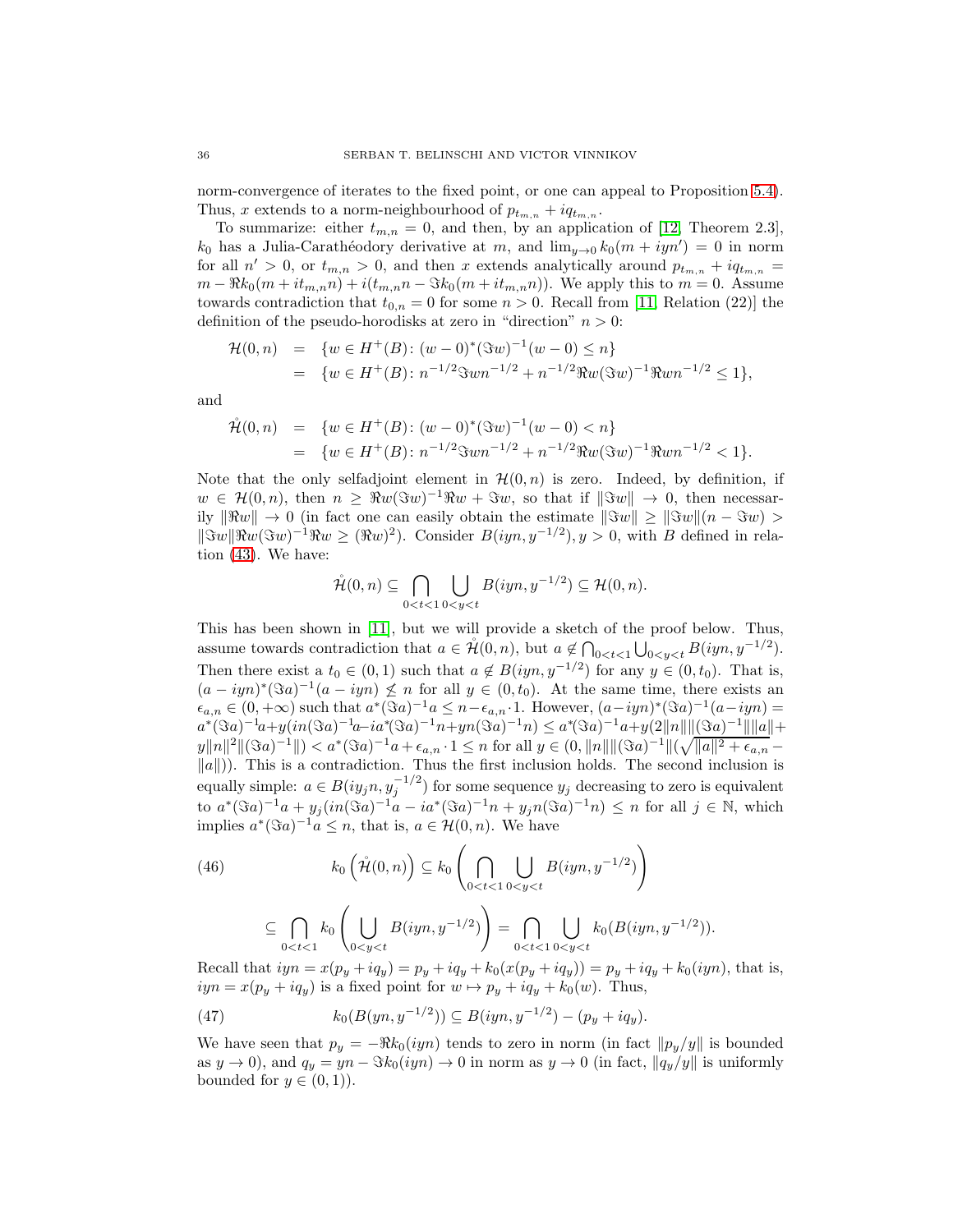We claim that

$$
\bigcap_{0
$$

Assume that is not the case. Then there exists

<span id="page-36-0"></span>
$$
a_0 \in \bigcap_{0 < t < 1} \bigcup_{0 < y < t} \left( B(iyn, y^{-1/2}) - (p_y + iq_y) \right) \setminus \mathcal{H}(0, n),
$$

that is, for all  $t \in (0,1)$ , there exists  $0 < y < t$  such that  $a_0 \in B(iyn, y^{-1/2}) - (p_y +$  $iq_y$ , and yet  $a_0^*(\Im a_0)^{-1}a_0 \nleq n$ . So (representing B on a Hilbert space via the GNS construction), there exists a unit vector  $\xi$  and a number  $\eta > 0$  such that

(48) 
$$
\langle (\Im a_0)^{-1} a_0 \xi, a_0 \xi \rangle > \langle n \xi, \xi \rangle + \eta
$$

and  $a_0 = \alpha_0 - p_y - iq_y$ , where  $(\alpha_0 - iyn)^*(\Im \alpha_0)^{-1}(\alpha_0 - iyn) \leq n$ . Thus, we found a sequence  $\{y_j\}_{j\in\mathbb{N}}$  decreasing to zero such that

$$
(a_0 + p_{y_j} + iq_{y_j} - iy_j n)^* (\Im a_0 + q_{y_j})^{-1} (a_0 + p_{y_j} + iq_{y_j} - iy_j n) \le n;
$$

in particular,

<span id="page-36-1"></span>
$$
\left\langle (\Im a_0 + q_{y_j})^{-1} (a_0 + p_{y_j} + iq_{y_j} - iy_j n)\xi, (a_0 + p_{y_j} + iq_{y_j} - iy_j n)\xi \right\rangle \leq \langle n\xi, \xi \rangle.
$$

Expanding, we obtain

$$
\langle (\Im a_0 + q_{y_j})^{-1} a_0 \xi, a_0 \xi \rangle + 2 \Re \langle (\Im a_0 + q_{y_j})^{-1} a_0 \xi, (p_{y_j} + iq_{y_j} - iy_j n) \xi \rangle
$$
  
+ \langle (\Im a\_0 + q\_{y\_j})^{-1} (p\_{y\_j} + iq\_{y\_j} - iy\_j n) \xi, (p\_{y\_j} + iq\_{y\_j} - iy\_j n) \xi \rangle (49) \le \langle n\xi, \xi \rangle.

From [\(48\)](#page-36-0) and [\(49\)](#page-36-1) together we obtain (by cancelling  $\langle n\xi, \xi \rangle$ )

$$
\langle (\Im a_0)^{-1} a_0 \xi, a_0 \xi \rangle - \eta
$$
  
> 
$$
\langle (\Im a_0 + q_{y_j})^{-1} a_0 \xi, a_0 \xi \rangle + 2 \Re \langle (\Im a_0 + q_{y_j})^{-1} a_0 \xi, (p_{y_j} + iq_{y_j} - iy_j n) \xi \rangle
$$
  
+ 
$$
\langle (\Im a_0 + q_{y_j})^{-1} (p_{y_j} + iq_{y_j} - iy_j n) \xi, (p_{y_j} + iq_{y_j} - iy_j n) \xi \rangle.
$$

We re-arrange this relation to get

$$
\langle (\Im a_0)^{-1} a_0 \xi, a_0 \xi \rangle - \langle (\Im a_0 + q_{y_j})^{-1} a_0 \xi, a_0 \xi \rangle - \eta
$$
  
= 
$$
\langle (\Im a_0 + q_{y_j})^{-1} q_{y_j} (\Im a_0)^{-1} a_0 \xi, a_0 \xi \rangle - \eta
$$
  
> 
$$
2 \Re \langle (\Im a_0 + q_{y_j})^{-1} a_0 \xi, (p_{y_j} + iq_{y_j} - iy_j n) \xi \rangle
$$
  
+ 
$$
\langle (\Im a_0 + q_{y_j})^{-1} (p_{y_j} + iq_{y_j} - iy_j n) \xi, (p_{y_j} + iq_{y_j} - iy_j n) \xi \rangle.
$$

Since  $\lim_{j\to\infty} ||q_{y_j}|| = \lim_{j\to\infty} ||p_{y_j}|| = \lim_{j\to\infty} y_j = 0$ , when we take limit as  $j\to\infty$  in the above inequality, we obtain  $-\eta > 0$ , a contradiction. Thus,

$$
\bigcap_{0
$$

Combining this with relations [\(46\)](#page-35-0) and [\(47\)](#page-35-1), we obtain

$$
k_0(\mathcal{H}(0,n)) \subseteq \mathcal{H}(0,n).
$$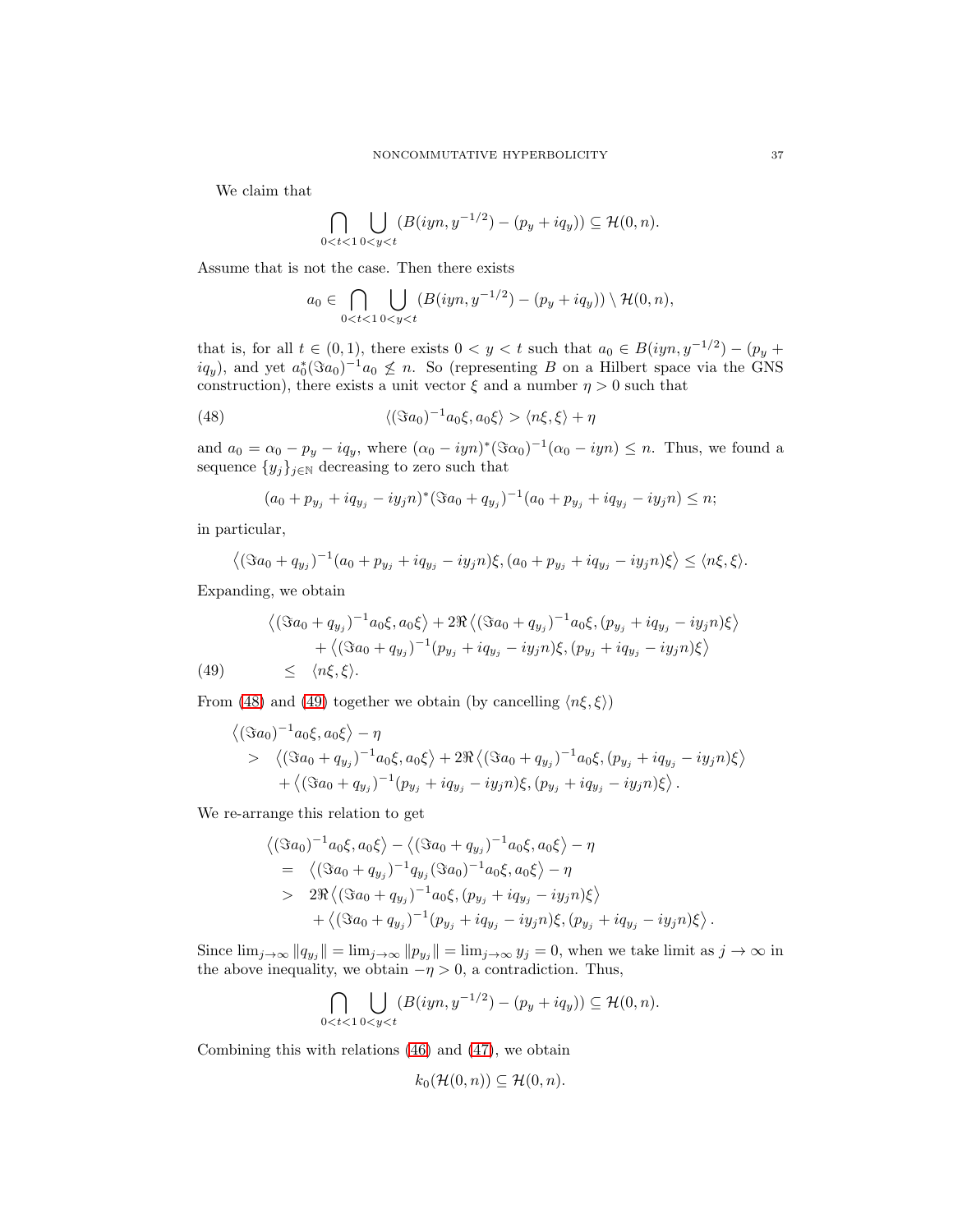Quite trivially,

$$
a \in \mathcal{H}(0,n) \iff n^{-1/2}a^*(\Im a)^{-1}an^{-1/2} \le 1
$$
  
\n
$$
\iff n^{-1/2}\Im an^{-1/2} + n^{-1/2}\Re a(\Im a)^{-1}\Re an^{-1/2} \le 1
$$
  
\n
$$
\iff (\Im a + \Re a(\Im a)^{-1}\Re a)^{-1} \ge n^{-1}
$$
  
\n
$$
\iff \Im(-a^{-1}) \ge n^{-1}.
$$

Thus,  $\mathcal{H}(0,n)$  is mapped bijectively (and as a noncommutative set) onto the set {a ∈  $H^+(B)$ :  $\Im a \geq n^{-1}$  by the correspondence  $a \mapsto -a^{-1}$ . By the definition of  $k_0$  (see [\(45\)](#page-33-0)), it follows that  $h(\lbrace a \in H^+(B) : \Im a \geq n^{-1} \rbrace) \subseteq \lbrace a \in H^+(B) : \Im a \geq n^{-1} \rbrace$ .

However, our hypothesis on h states that  $\lim_{y\to\infty} \frac{\langle \Im h(\Re a + iy \Im a)\xi,\xi \rangle}{y} = 0$  for any  $a \in$  $H^+(B)$  and unit vector  $\xi$ . That is, given  $u = u^*, v > 0$ , there exists an  $y_{u,v,\xi} > 0$ depending on u, v and  $\xi$  such that  $\langle \Im h(u + iyv)\xi, \xi \rangle < y \langle v\xi, \xi \rangle/2$  whenever  $y \ge y_{u,v,\xi}$ . But, choosing  $n^{-1} = yv$ , we obtain  $\Re(u + iyv) \geq \Im(u + iyv) = yv$ , a contradiction. This concludes the proof of our proposition.

By Proposition [6.3,](#page-33-1)  $a \mapsto -(b_0 + h(-a^{-1}))^{-1}$  has an attracting fixed point in  $H^+(B)$ , call it  $a(b_0)$ . Then  $\omega(b_0) := -a(b_0)^{-1}$  is the fixed point of  $w \mapsto b_0 + h(w)$ . The results of [\[1\]](#page-40-11) allow us to conclude the proof of Theorem [6.2.](#page-31-2)  $\Box$ 

In order to argue that Theorem [6.2](#page-31-2) solves the problem of defining free convolution powers of distributions of unbounded selfadjoint random variables in the context of Definition [6.1](#page-29-0) and Hypotheses (H1), (H2), let us show that if  $X = X^* \in M$ , then  $h_X(b) = E[(b - X)^{-1}]^{-1} - b$  satisfies the hypothesis of Theorem [6.2.](#page-31-2) Fix  $b = u + iv$ ,  $u = u^*, v > 0$ . Then

$$
h_X(u + zv) = E [(u - X + zv)^{-1}]^{-1} - u - zv
$$
  
=  $v^{1/2} E [ (z + v^{-1/2} (u - X) v^{-1/2})^{-1} ]^{-1} v^{1/2} - u - zv$   
=  $v^{\frac{1}{2}} \left\{ E [ (z + v^{-\frac{1}{2}} (u - X) v^{-\frac{1}{2}})^{-1} ]^{-1} - z - v^{-1/2} u v^{-1/2} \right\} v^{\frac{1}{2}}.$ 

We argue that  $h<sub>X</sub>$  satisfies the hypothesis of Theorem [6.2.](#page-31-2) This means (via a polarization argument) to show that  $\lim_{y\to+\infty} \frac{\langle \Im h_X(u+iyv)\xi,\xi\rangle}{y} = 0$ . Denote  $Y = v^{-\frac{1}{2}}(u-X)v^{-\frac{1}{2}}$ . Since  $\Im(m+in)^{-1} = -(mn^{-1}m+n)^{-1}, \Re(m+in)^{-1} = n^{-1}m(mn^{-1}m+n)^{-1}$ , we have

$$
\Im E\left[\frac{1}{z-Y}\right] = -E\left[\frac{y}{y^2 + (x-Y)^2}\right] < 0, \quad \Re E\left[\frac{1}{z-Y}\right] = E\left[\frac{x-Y}{y^2 + (x-Y)^2}\right],
$$

where  $z = x + iy$ . Thus,

$$
\Im E \left[ (z - Y)^{-1} \right]^{-1} =
$$
\n
$$
\left\{ E \left[ \frac{x - Y}{y^2 + (x - Y)^2} \right] E \left[ \frac{y}{y^2 + (x - Y)^2} \right]^{-1} E \left[ \frac{x - Y}{y^2 + (x - Y)^2} \right] + E \left[ \frac{y}{y^2 + (x - Y)^2} \right] \right\}^{-1}
$$
\n
$$
\leq E \left[ \frac{y}{y^2 + (x - Y)^2} \right]^{-1},
$$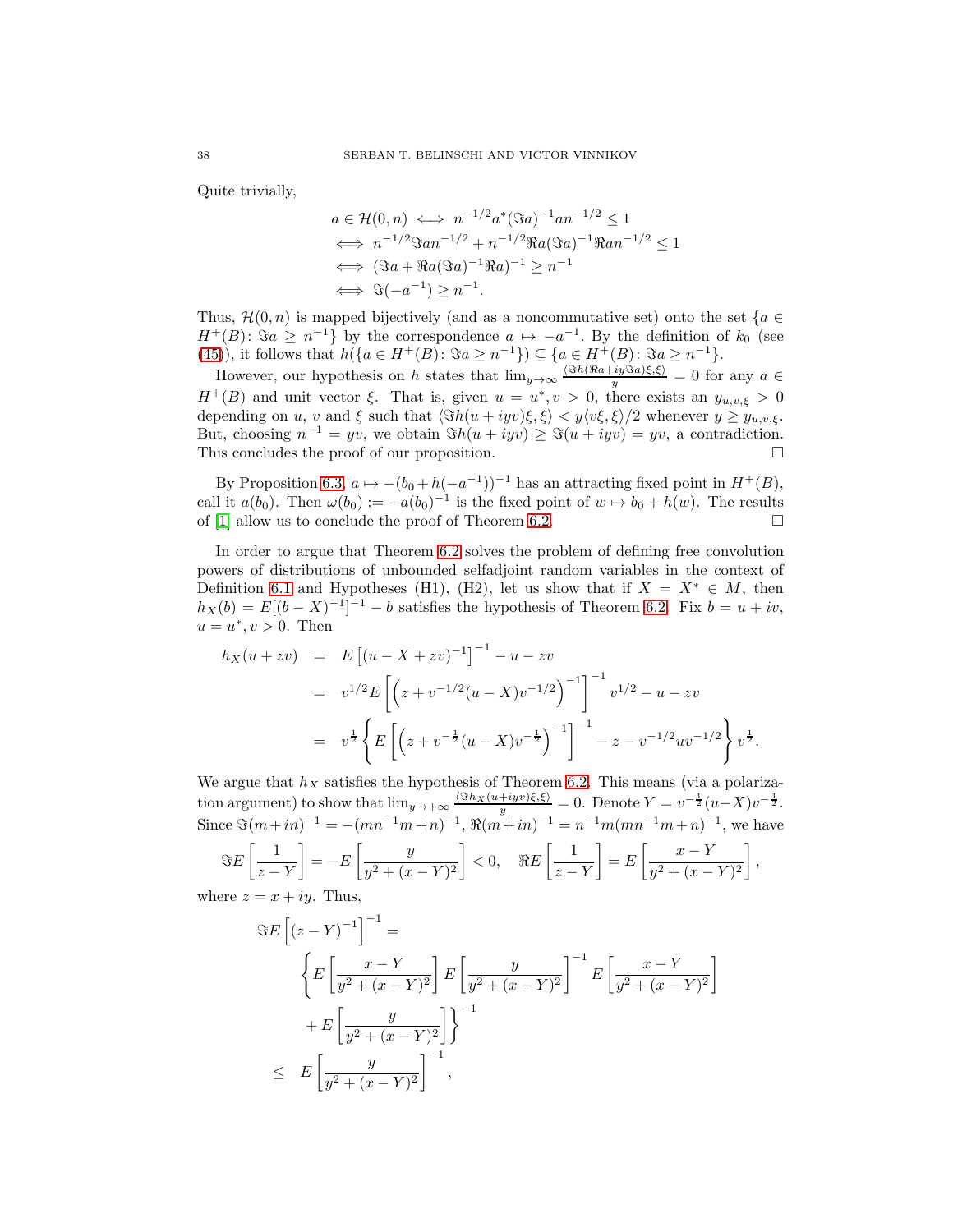which makes

$$
\Im E\left[ (z-Y)^{-1} \right]^{-1} - y \le y \left( E\left[ \frac{y^2}{y^2 + (x-Y)^2} \right]^{-1} - 1 \right).
$$

Dividing by y provides us with the majorizing term  $E\left[\frac{y^2}{n^2+(x-1)}\right]$  $\frac{y^2}{y^2 + (x-Y)^2}$   $\Big]^{-1}$  – 1. This, as a function of  $y$ , is decreasing, as it can be seen by taking the (classical) derivative with respect to  $y$ :

$$
\partial_y E \left[ \frac{y^2}{y^2 + (x - Y)^2} \right]^{-1} =
$$
  
- 
$$
E \left[ \frac{y^2}{y^2 + (x - Y)^2} \right]^{-1} E \left[ \frac{2y(x - Y)^2}{(y^2 + (x - Y)^2)^2} \right] E \left[ \frac{y^2}{y^2 + (x - Y)^2} \right]^{-1} \le 0.
$$

Thus,  $E\left[\frac{y^2}{u^2+(x-1)}\right]$  $\left[\frac{y^2}{y^2+(x-Y)^2}\right]^{-1}$  - 1 is a decreasing function of y. If it does not decrease to zero, then there exists a positive operator  $0 \neq c \geq 0$  which belongs to the von Neumann algebra B such that  $\lim_{y\to\infty} E\left[\frac{y^2}{n^2+(x+y^2)}\right]$  $\frac{y^2}{y^2 + (x-Y)^2}$   $\Big]^{-1} = 1 + c$  in the strong operator topology. Multiplying left and right by  $(1 + c)^{-1/2}$  allows us to conclude that  $(1+c)^{1/2}E\left[\left(z-Y\right)^{-1}\right](1+c)^{1/2}$  belongs to the norm-ball of center  $-i/(2y)$  and radius  $1/(2y)$ . Taking the imaginary part and multiplying by y yields

$$
\lim_{y \to \infty} (1+c)^{1/2} E\left[\frac{y^2}{y^2 + (x-Y)^2}\right] (1+c)^{1/2} = 1
$$

in the so-topology. Thus<sup>[2](#page-38-0)</sup>

$$
\lim_{y \to \infty} E\left[\frac{y^2}{y^2 + (x - Y)^2}\right] = (1 + c)^{-1}.
$$

Composing this with any wo-continuous state  $\varphi$  on the algebra of B provides us with a state  $\varphi \circ E$  on M with respect to which the distribution of Y is not a probability, contradicting (H1).

Remark 6.4. (1) We provide here a very brief sketch of a selfadjoint version of the classical realization-linearization trick that allows us to conclude that, under Hypotheses (H1), (H2), the noncommutative map

$$
\{\alpha \in \mathbb{C}^{n \times n}: \alpha = \alpha^* \} \times H_n^+(B) \ni (\alpha, b) \mapsto G_{\alpha \otimes X}(b) = (\mathrm{Id}_{\mathbb{C}^{n \times n}} \otimes E) \left[ (b - \alpha \otimes X)^{-1} \right], n \in \mathbb{N},
$$
  
determines the distribution of X as defined in Definition 6.1. Direct computation using

fined in Definition [6.1.](#page-29-0) Direct computation using the Schur complement shows that the matrix

| $\widetilde{\mathcal{Z}}$ |      |                | $\overline{0}$   | $b_n$ |
|---------------------------|------|----------------|------------------|-------|
| $\Omega$                  | 0    | $\overline{0}$ | $\overline{X}$   | $-1$  |
| $\overline{0}$            | 0    | $b_{n-1}$      |                  |       |
|                           |      |                |                  |       |
| $\overline{0}$            |      | O              |                  |       |
| $b_0$                     | $-1$ | 0              | $\left( \right)$ | 0     |

<span id="page-38-0"></span><sup>&</sup>lt;sup>2</sup>We use here that if  $0 < b_j^{-1}$  decreases to 1, then  $0 < b_j$  increases to 1; this can be seen by evaluating  $\langle (1-b_j)^{1/2}\xi,\xi\rangle^2 = \langle b_j^{1/2}(b_j^{-1}-1)^{1/2}\xi,\xi\rangle^2 \leq \langle b_j\xi,\xi\rangle \langle (b_j^{-1}-1)\xi,\xi\rangle.$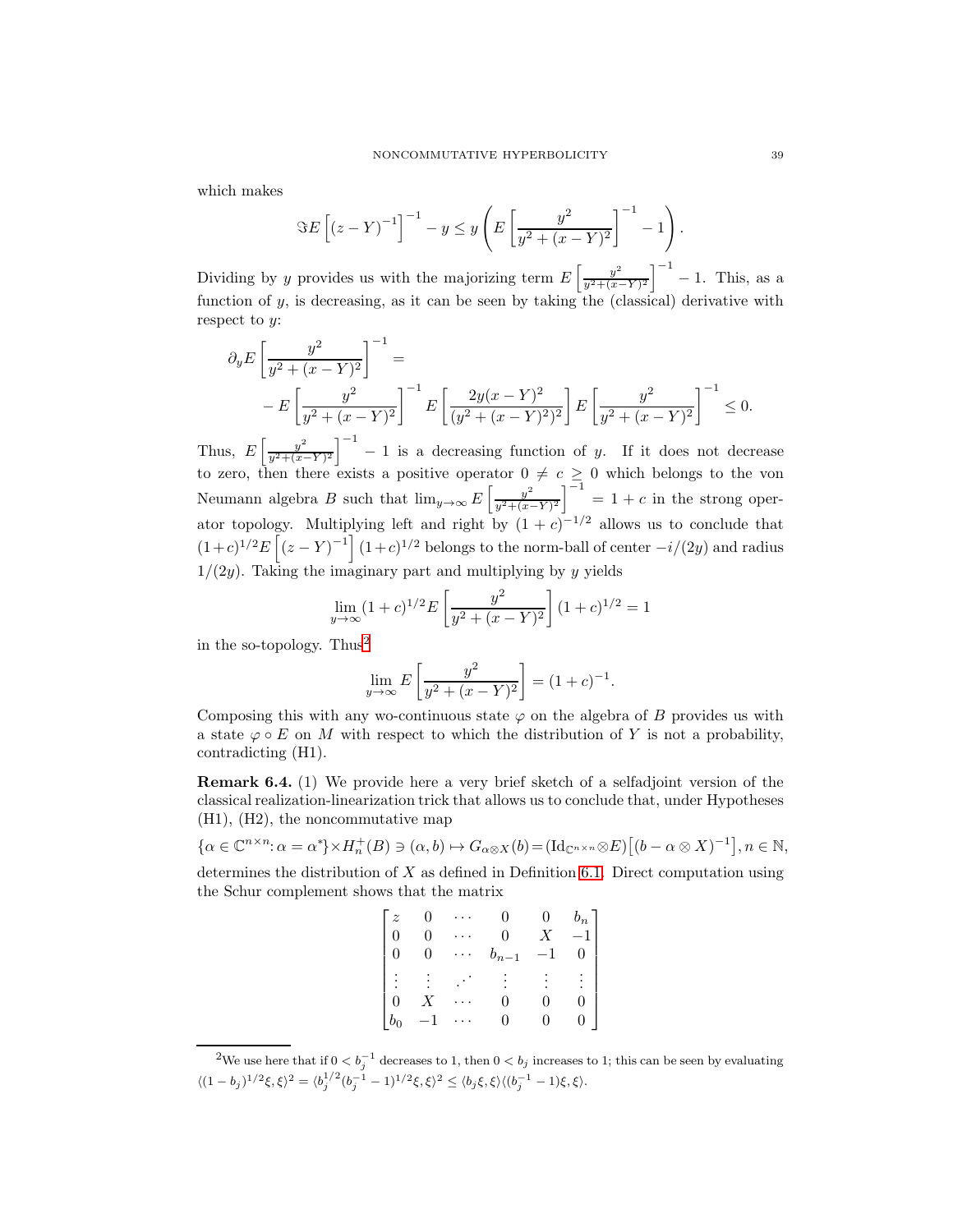is invertible, and its inverse has  $(z - b_0 X \cdots b_{n-1} X b_n)^{-1}$  as its  $(1, 1)$  entry. We call this matrix the realization of the monomial  $b_0X \cdots b_{n-1}Xb_n$ . We note that its lower right  $(2n)\times(2n)$  corner of this matrix is invertible regardless of the monomial  $b_0X\cdots b_{n-1}Xb_n$ . If  $\begin{bmatrix} z & u_j \\ u & 0 \end{bmatrix}$  $v_j$   $Q_j$ are realizations as above of the monomials  $m_j$ ,  $j = 1, 2$ , then  $\lceil$  $\overline{1}$  $z \quad u_1 \quad u_2$  $v_1$   $Q_1$  0  $v_2$  0  $Q_2$ 1  $\overline{1}$ is a realization of  $m_1 + m_2$ : its inverse has  $(z - m_1 - m_2)^{-1}$  as its  $(1, 1)$  entry, and its lower right corner is invertible regardless of the choice of  $m_1$  and  $m_2$ . Finally, if  $\begin{bmatrix} z & u \\ v & Q \end{bmatrix}$  is a realization of the polynomial  $P \in B\langle X \rangle$ , then  $\lceil$  $\overline{1}$ z  $u \quad v^*$  $u^*$  0  $Q^*$  $v$  Q 0 1 is a selfad*joint* realization of the selfadjoint polynomial  $P + P^*$ . Of course, it is quite possible that applying the expectation  $E$  entrywise to the inverse of such a matrix is impossible (for instance,  $E[X]$  might not be defined for a given unbounded X affiliated with M). However, if  $Q = Q^*$ , then for any number  $\epsilon > 0$ , the matrix  $\begin{bmatrix} z & v^* \\ v & Q + i\epsilon \end{bmatrix}$  is invertible in the space of matrices over  $M$  of the corresponding size, and its inverse is bounded in M. We take  $\lim_{\epsilon \to 0} \left( E \begin{bmatrix} z & v^* \\ v & Q + i\epsilon \end{bmatrix} \right)_{1,1}$ to obtain  $E[(z-P)^{-1}]$ . Composing with any state  $\varphi$  on B yields the claimed result.

(2) In view of the above, applying Theorem [6.2](#page-31-2) to solve our problem in free probability requires only one more ingredient: we must show that if  $X = X^*$  satisfies Hypotheses (H1) and (H2), then so does  $\alpha \otimes X$  for any  $\alpha = \alpha^* \in \mathbb{C}^{n \times n}$ ,  $n \in \mathbb{N}$ . It is quite easy to show that  $\alpha \otimes X$  satisfies (H1): elementary matrix arithmetics rules guarantee that  $B^{n \times n}$  and  $\alpha \otimes X$  form a <sup>\*</sup>-algebra of possibly unbounded operators affiliated to  $M^{n \times n}$ .

We show next that  $(\mathrm{Id}_{\mathbb{C}^{n\times n}} \otimes E) \left[ \Im(b - \alpha \otimes X)^{-1} \right] < 0$  for any  $b \in H_n^+(B)$ . This is again quite straightforward. First, since  $\alpha$  is a scalar selfadjoint matrix, it can be diagonalized by conjugating with a unitary matrix  $U \in \mathbb{C}^{n \times n}$ :

$$
U^*(\mathrm{Id}_{\mathbb{C}^{n\times n}}\otimes E)\left[\Im(b-\alpha\otimes X)^{-1}\right]U=(\mathrm{Id}_{\mathbb{C}^{n\times n}}\otimes E)\left[\Im(U^*bU-\mathrm{diag}(\alpha_1X,\ldots,\alpha_nX))^{-1}\right],
$$

where  $\alpha_1, \ldots, \alpha_n$  are the real eigenvalues of  $\alpha$ . Thus, it is enough to prove the statement for diagonal matrices  $\alpha$ . Second, by a simple maximum principle argument, if this inequality happens at iv for some  $v > 0$ , then it must happen everywhere on  $H_n^+(B)$ . Thus, it is enough to prove the statement for  $b = iI_n \otimes 1$ . But in this case, the statement is immediate:  $(\mathrm{Id}_{\mathbb{C}^{n\times n}} \otimes E) \left[ \Im(iI_n \otimes 1 - \mathrm{diag}(\alpha_1 X, \dots, \alpha_n X))^{-1} \right] =$ diag( $E[(i1 - \alpha_1 X)^{-1}], \dots, E[(i1 - \alpha_n X)^{-1}]) < 0$ , according to (H2).

Denote  $(\mathrm{Id}_{\mathbb{C}^{n\times n}} \otimes E)$   $[(b - \alpha \otimes X)^{-1}]$ ,  $\alpha = \alpha^* \in \mathbb{C}^{n \times n}$ ,  $n \in \mathbb{N}$ , by  $G_X$ , and the same for  $F$  and  $h$ .

Corollary 6.5. Under hypotheses (H1) and (H2),  $\mu_X^{\boxplus \rho}$  is well-defined for all cp maps  $\rho: B \to B$  such that  $\rho - \text{Id}_B$  is still cp.

*Proof.* Apply Theorem [6.2](#page-31-2) to  $h(w) = (\rho - \text{Id}_B)h_X(w)$ .

Let us conclude with a brief comment on the Nevanlinna representation of  $h_X$ . If  $X \in M$ , results of [\[33\]](#page-41-20) guarantee the existence of an extension  $B\langle X \rangle$  of B in which there exists a bounded selfadjoint element X, and of a completely positive map  $\rho: B\langle X\rangle \to$ B such that  $h_X(b) = -E[X] + \rho [(\mathcal{X} - b)^{-1}], b \in H^+(B)$ . As in the case of the classical Nevanlinna representation, for unbounded operators X, the cp map  $\rho$  is not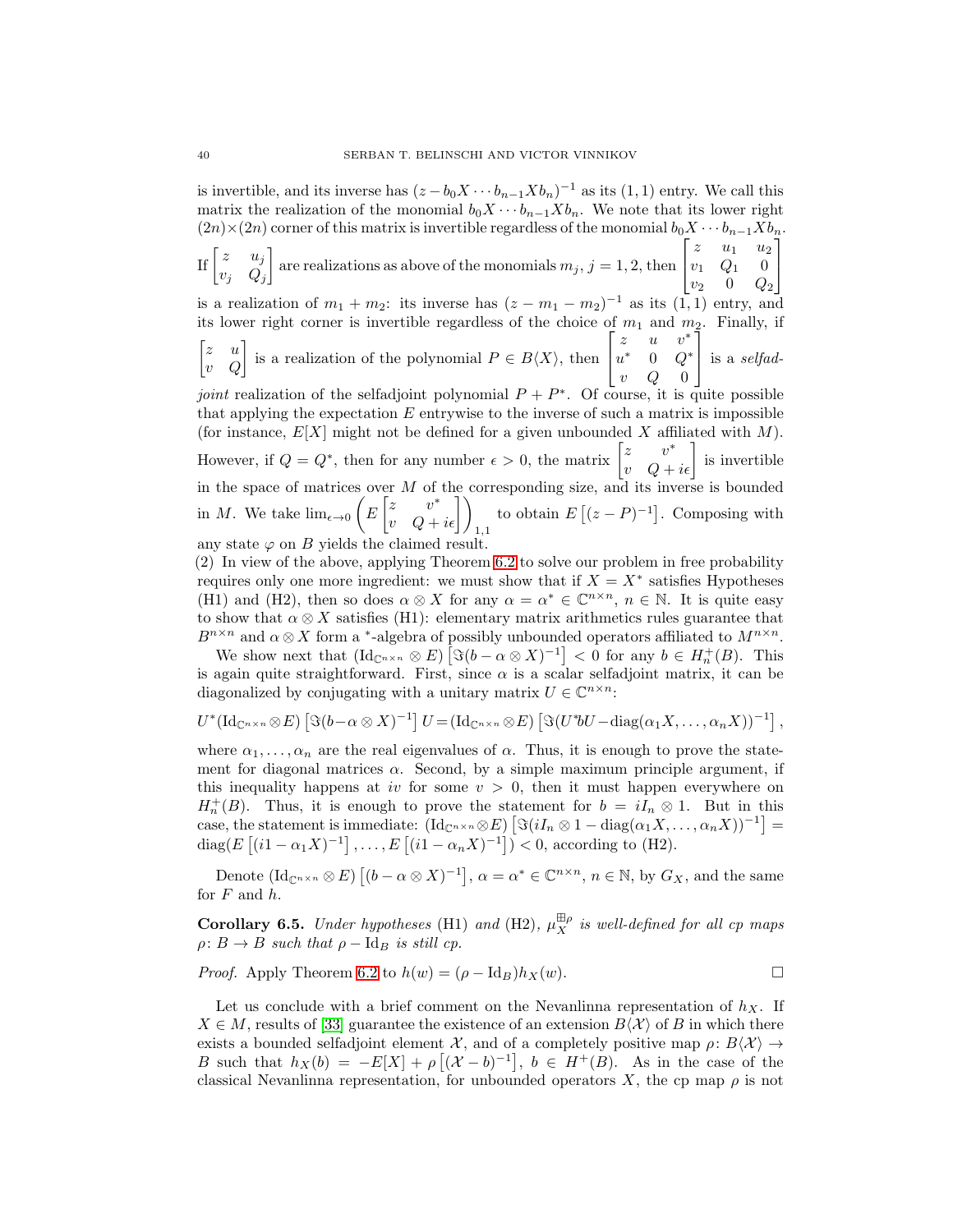the appropriate completely positive map anymore. We define  $\eta: B\langle X \rangle \to B$  by  $\eta[a] =$  $\rho \left[ (X - i)^{-1} a (X + i)^{-1} \right]$ . The correspondence becomes now

$$
h_X(b) = \Re h_X(i) + \eta \left[ (\mathcal{X} - b)^{-1} + b + b(\mathcal{X} - b)^{-1}b \right], \quad \Im b > 0.
$$

Observe that indeed  $\Im h(i) = \eta[i]$ . Rewriting this map as

(50) 
$$
h_X(b) = \Re h_X(i) + \eta \left[ (\mathcal{X} - b)^{-1} - \mathcal{X} + \mathcal{X}(\mathcal{X} - b)^{-1} \mathcal{X} \right]
$$

makes it clear that it maps  $H^+(B)$  in its closure. It would be interesting to determine whether this expression is equivalent in some sense to the one obtained in [\[30\]](#page-41-18) for maps from the nc unit ball of a  $C^*$ -algebra to its right half-plane.

### **REFERENCES**

- <span id="page-40-11"></span>[1] G. Abduvalieva and D. S. Kaliuzhnyi-Verbovetskyi. Fixed point theorems for noncommutative functions. J. Math. Anal. Appl. **401** (2013) 436-446.
- <span id="page-40-4"></span><span id="page-40-1"></span>[2] J. Agler, Operator theory and the Carathéodory metric, Invent. Math. 101 (1990) 483-500.
- [3] J. Agler and J. E. M<sup>c</sup>Carthy, Aspects of Non-commutative Function Theory. Concr. Oper. 3: 15–24, 2016.
- <span id="page-40-5"></span>[4] J. Agler and J. E. M<sup>c</sup>Carthy, *Global holomorphic functions in several non-commuting variables.* Canad. J. Math. 67 (2015), 241–285.
- <span id="page-40-6"></span>[5] J. Agler and J. E. McCarthy, Pick interpolation for free holomorphic functions. Amer. J. Math. 137 (2015), 1685–1701.
- <span id="page-40-7"></span>[6] J. Agler and J. E. M<sup>c</sup>Carthy, Global holomorphic functions in several non-commuting variables II. arXiv:1706.09973 [math.OA].
- [7] N. I. Akhieser, The classical moment problem and some related questions in analysis. Translated by N. Kemmer. Hafner Publishing Co., New York, 1965.
- <span id="page-40-13"></span>[8] M. Anshelevich, S. T. Belinschi, M. Février and A. Nica, Convolution powers in the operator-valued framework. Transactions of the American Mathematical Society, 365 (2013), no. 4, 2063–2097.
- <span id="page-40-8"></span>[9] Joseph A. Ball, Gregory Marx and Victor Vinnikov, Noncommutative reproducing kernel Hilbert spaces. Journal of Functional Analysis 271, (2016) 1844–1920.
- <span id="page-40-2"></span>[10] Joseph A. Ball, Gregory Marx and Victor Vinnikov, Interpolation and transfer-function realization for the noncommutative Schur-Agler class. Operator Theory: Adv. Appl. 262 (2018), 23–116.
- <span id="page-40-16"></span>[11] S.T. Belinschi, Some Geometric Properties of the Subordination Function Associated to an Operator-Valued Free Convolution Semigroup. Complex Anal. Oper. Theory 7 (2017) no. 4. DOI 10.1007/s11785-017-0688-y
- <span id="page-40-3"></span>[12] S.T. Belinschi, A noncommutative Version of the Julia-Wolff-Carathéodory Theorem, 95. pp 541-566 (2017).
- <span id="page-40-17"></span>[13] S. Belinschi and M. Capitaine, Spectral properties of polynomials in independent Wigner and deterministic matrices. Journal of Functional Analysis 273 (2017), 3901–3963.
- <span id="page-40-12"></span>[14] S. T. Belinschi, M. Popa and V. Vinnikov, Infinite divisibility and a noncommutative Boolean-tofree Bercovici-Pata bijection. Journal of Functional Analysis, 262, (2012), 94–123.
- <span id="page-40-14"></span>[15] H. Bercovici and D. Voiculescu, Free convolutions of measures with unbounded support. Indiana Univ. Math. J., 42, no.3, 733–773 (1993).
- <span id="page-40-18"></span>[16] Ph. Biane, On the Free Convolution with a Semi-circular Distribution, Indiana Univ. Math. J. 46, No.3 (1997), 705–718.
- <span id="page-40-10"></span>[17] S. Dineen, The Schwarz Lemma. Oxford: Oxford University Press, 1989.
- [18] C.J. Earle, R.S. Hamilton, A fixed point theorem forholomorphic mappings, in: Global Analysis (Berkeley, CA, 1968), in: Proc. Sympos. Pure Math., vol. 16, American Mathematical Society, Providence, RI, 1970, pp. 61–65.
- <span id="page-40-9"></span>[19] Edward G. Effros and Soren Winkler, Matrix Convexity: Operator Analogues of the Bipolar and Hahn-Banach Theorems. Journal of Functional Analysis 144 (1997), 117–152.
- <span id="page-40-0"></span>[20] Edward G. Effros and Zhong-Jin Ruan, Operator Spaces. London Mathematical Society Monographs (New Series). Clarendon Press, Oxford (2000).
- <span id="page-40-15"></span>John B. Garnett, Bounded Analytic Functions, First revised edition, Springer (2007)
- [22] U. Haagerup, S. Thorbjørnsen, A new application of random matrices:  $\text{Ext}(C^*_{\text{red}}(F2))$  is not a group. Ann. of Math. (2) 162 (2) (2005) 711–775.